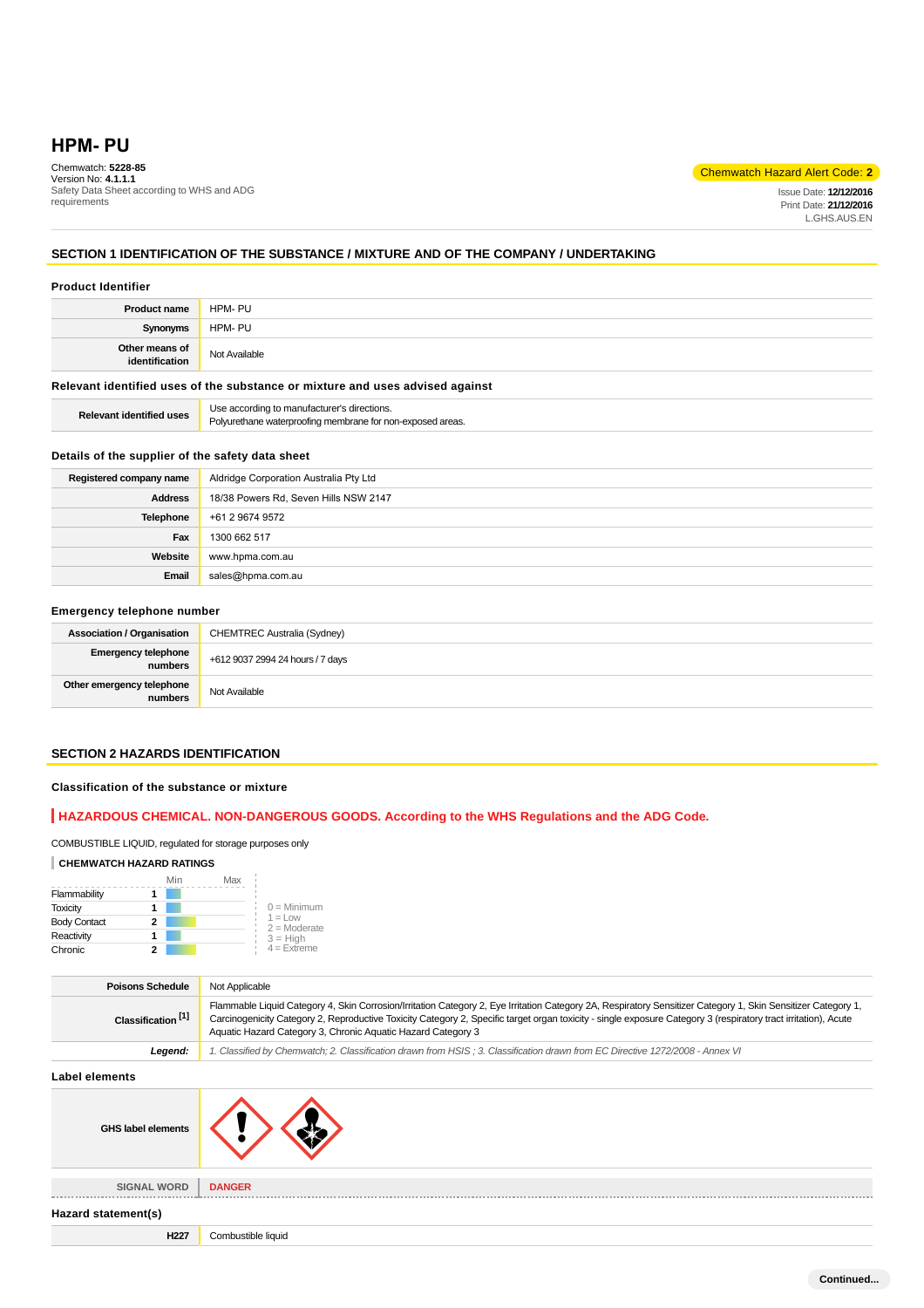| H315 | Causes skin irritation.                                                    |
|------|----------------------------------------------------------------------------|
| H319 | Causes serious eye irritation.                                             |
| H334 | May cause allergy or asthma symptoms or breathing difficulties if inhaled. |
| H317 | May cause an allergic skin reaction.                                       |
| H351 | Suspected of causing cancer.                                               |
| H361 | Suspected of damaging fertility or the unborn child.                       |
| H335 | May cause respiratory irritation.                                          |
| H412 | Harmful to aquatic life with long lasting effects.                         |

## **Precautionary statement(s) Prevention**

| P <sub>201</sub> | Obtain special instructions before use.                                    |  |
|------------------|----------------------------------------------------------------------------|--|
| P210             | Keep away from heat/sparks/open flames/hot surfaces. - No smoking.         |  |
| P <sub>261</sub> | Avoid breathing mist/vapours/spray.                                        |  |
| P <sub>271</sub> | Use only outdoors or in a well-ventilated area.                            |  |
| P280             | Wear protective gloves/protective clothing/eye protection/face protection. |  |
| P <sub>281</sub> | Use personal protective equipment as required.                             |  |
| P <sub>285</sub> | In case of inadequate ventilation wear respiratory protection.             |  |
| P273             | Avoid release to the environment.                                          |  |
| P272             | Contaminated work clothing should not be allowed out of the workplace.     |  |
|                  |                                                                            |  |

## **Precautionary statement(s) Response**

| P304+P340      | IF INHALED: Remove victim to fresh air and keep at rest in a position comfortable for breathing.                                 |  |
|----------------|----------------------------------------------------------------------------------------------------------------------------------|--|
| P308+P313      | IF exposed or concerned: Get medical advice/attention.                                                                           |  |
| P342+P311      | If experiencing respiratory symptoms: Call a POISON CENTER or doctor/physician.                                                  |  |
| P362           | Take off contaminated clothing and wash before reuse.                                                                            |  |
| P370+P378      | In case of fire: Use alcohol resistant foam or normal protein foam for extinction.                                               |  |
| P302+P352      | IF ON SKIN: Wash with plenty of soap and water.                                                                                  |  |
| P305+P351+P338 | IF IN EYES: Rinse cautiously with water for several minutes. Remove contact lenses, if present and easy to do. Continue rinsing. |  |
| P312           | Call a POISON CENTER or doctor/physician if you feel unwell.                                                                     |  |
| P333+P313      | If skin irritation or rash occurs: Get medical advice/attention.                                                                 |  |
| P337+P313      | If eye irritation persists: Get medical advice/attention.                                                                        |  |

## **Precautionary statement(s) Storage**

| P403+P235 | Store in a well-ventilated place. Keep cool. |
|-----------|----------------------------------------------|
| P405      | Store<br>locked up.                          |

## **Precautionary statement(s) Disposal**

## **SECTION 3 COMPOSITION / INFORMATION ON INGREDIENTS**

#### **Substances**

#### **Mixtures**

| Chemwatch: <b>5228-85</b>                     |                                                                                                                                  | Page 2 of 19                                                                                     | <b>Issue Date: 12/12/20</b> |  |
|-----------------------------------------------|----------------------------------------------------------------------------------------------------------------------------------|--------------------------------------------------------------------------------------------------|-----------------------------|--|
| Version No: <b>4.1.1.1</b>                    |                                                                                                                                  |                                                                                                  | Print Date: 21/12/20        |  |
|                                               |                                                                                                                                  |                                                                                                  |                             |  |
|                                               |                                                                                                                                  |                                                                                                  |                             |  |
| H315                                          | Causes skin irritation.                                                                                                          |                                                                                                  |                             |  |
| H319                                          | Causes serious eye irritation.                                                                                                   |                                                                                                  |                             |  |
| H334                                          | May cause allergy or asthma symptoms or breathing difficulties if inhaled.                                                       |                                                                                                  |                             |  |
| H317                                          | May cause an allergic skin reaction.                                                                                             |                                                                                                  |                             |  |
| H351                                          | Suspected of causing cancer.                                                                                                     |                                                                                                  |                             |  |
| H361                                          | Suspected of damaging fertility or the unborn child.                                                                             |                                                                                                  |                             |  |
| H335                                          | May cause respiratory irritation.                                                                                                |                                                                                                  |                             |  |
| H412                                          | Harmful to aquatic life with long lasting effects.                                                                               |                                                                                                  |                             |  |
| <b>Precautionary statement(s) Prevention</b>  |                                                                                                                                  |                                                                                                  |                             |  |
| P <sub>201</sub>                              | Obtain special instructions before use.                                                                                          |                                                                                                  |                             |  |
| P <sub>210</sub>                              | Keep away from heat/sparks/open flames/hot surfaces. - No smoking.                                                               |                                                                                                  |                             |  |
| P <sub>261</sub>                              | Avoid breathing mist/vapours/spray.                                                                                              |                                                                                                  |                             |  |
| P271                                          | Use only outdoors or in a well-ventilated area.                                                                                  |                                                                                                  |                             |  |
| P <sub>280</sub>                              | Wear protective gloves/protective clothing/eye protection/face protection.                                                       |                                                                                                  |                             |  |
| P <sub>281</sub>                              | Use personal protective equipment as required.                                                                                   |                                                                                                  |                             |  |
| P <sub>285</sub>                              | In case of inadequate ventilation wear respiratory protection.                                                                   |                                                                                                  |                             |  |
| P273                                          | Avoid release to the environment.                                                                                                |                                                                                                  |                             |  |
| P272                                          | Contaminated work clothing should not be allowed out of the workplace.                                                           |                                                                                                  |                             |  |
|                                               |                                                                                                                                  |                                                                                                  |                             |  |
| Precautionary statement(s) Response           |                                                                                                                                  |                                                                                                  |                             |  |
| P304+P340                                     |                                                                                                                                  | IF INHALED: Remove victim to fresh air and keep at rest in a position comfortable for breathing. |                             |  |
| P308+P313                                     | IF exposed or concerned: Get medical advice/attention.                                                                           |                                                                                                  |                             |  |
| P342+P311                                     |                                                                                                                                  | If experiencing respiratory symptoms: Call a POISON CENTER or doctor/physician.                  |                             |  |
| P362                                          | Take off contaminated clothing and wash before reuse.                                                                            |                                                                                                  |                             |  |
| P370+P378                                     | In case of fire: Use alcohol resistant foam or normal protein foam for extinction.                                               |                                                                                                  |                             |  |
| P302+P352                                     |                                                                                                                                  | IF ON SKIN: Wash with plenty of soap and water.                                                  |                             |  |
| P305+P351+P338                                | IF IN EYES: Rinse cautiously with water for several minutes. Remove contact lenses, if present and easy to do. Continue rinsing. |                                                                                                  |                             |  |
| P312                                          | Call a POISON CENTER or doctor/physician if you feel unwell.                                                                     |                                                                                                  |                             |  |
| P333+P313                                     | If skin irritation or rash occurs: Get medical advice/attention.                                                                 |                                                                                                  |                             |  |
| P337+P313                                     | If eye irritation persists: Get medical advice/attention.                                                                        |                                                                                                  |                             |  |
| <b>Precautionary statement(s) Storage</b>     |                                                                                                                                  |                                                                                                  |                             |  |
| P403+P235                                     | Store in a well-ventilated place. Keep cool.                                                                                     |                                                                                                  |                             |  |
| P405                                          | Store locked up.                                                                                                                 |                                                                                                  |                             |  |
|                                               |                                                                                                                                  |                                                                                                  |                             |  |
| <b>Precautionary statement(s) Disposal</b>    |                                                                                                                                  |                                                                                                  |                             |  |
| P501                                          | Dispose of contents/container in accordance with local regulations.                                                              |                                                                                                  |                             |  |
|                                               | <b>SECTION 3 COMPOSITION / INFORMATION ON INGREDIENTS</b>                                                                        |                                                                                                  |                             |  |
|                                               |                                                                                                                                  |                                                                                                  |                             |  |
| <b>Substances</b>                             |                                                                                                                                  |                                                                                                  |                             |  |
| See section below for composition of Mixtures |                                                                                                                                  |                                                                                                  |                             |  |
|                                               |                                                                                                                                  |                                                                                                  |                             |  |
| <b>Mixtures</b>                               |                                                                                                                                  |                                                                                                  |                             |  |
| <b>CAS No</b>                                 | %[weight]                                                                                                                        | Name                                                                                             |                             |  |
| 1317-65-3                                     | 30-60                                                                                                                            | limestone                                                                                        |                             |  |
| 68515-48-0                                    | 10-30                                                                                                                            | diisononyl phthalate                                                                             |                             |  |
| 154099-10-2                                   | 10-30                                                                                                                            | MDI/ castor oil/ glycerol, propoxylated                                                          |                             |  |
| 101-68-8                                      | <10                                                                                                                              | 4,4'-diphenylmethane diisocyanate (MDI)                                                          |                             |  |
| 70693-06-0                                    | <10                                                                                                                              | aromatic hydrocarbons, C9-11                                                                     |                             |  |
| 1305-78-8                                     | $<$ 5                                                                                                                            | calcium oxide                                                                                    |                             |  |
| 64742-95-6.                                   | <5                                                                                                                               | naphtha petroleum, light aromatic solvent                                                        |                             |  |
| 25686-28-6                                    | $<$ 5                                                                                                                            | <b>MDI</b> homopolymer                                                                           |                             |  |
| 5873-54-1                                     | $<$ 5                                                                                                                            | 2,4'-diphenylmethane diisocyanate                                                                |                             |  |
| 95-63-6                                       | $<$ 5                                                                                                                            | 1,2,4-trimethyl benzene                                                                          |                             |  |
| 4083-64-1                                     | < 0.5                                                                                                                            | p-toluenesulfonyl isocyanate                                                                     |                             |  |
| 108-83-8                                      | < 0.5                                                                                                                            | disobutyl ketone                                                                                 |                             |  |
|                                               | balance                                                                                                                          | Ingredients determined not to be hazardous                                                       |                             |  |

# **SECTION 4 FIRST AID MEASURES**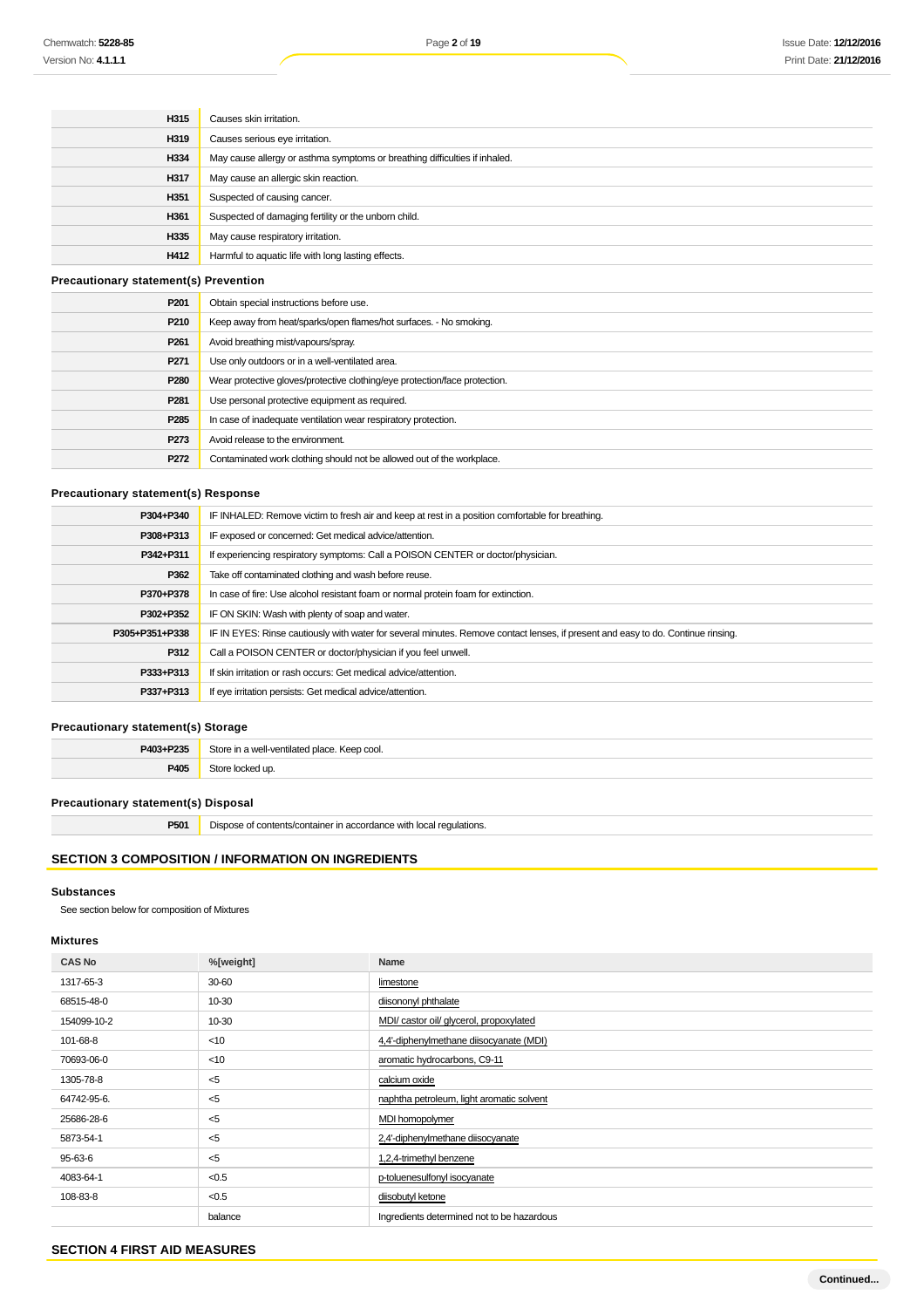#### **Description of first aid measures**

| <b>Eye Contact</b>  | If this product comes in contact with the eyes:<br>Inmediately hold eyelids apart and flush the eye continuously with running water.<br>Ensure complete irrigation of the eye by keeping eyelids apart and away from eye and moving the eyelids by occasionally lifting the upper and lower lids.<br>► Continue flushing until advised to stop by the Poisons Information Centre or a doctor, or for at least 15 minutes.<br>Transport to hospital or doctor without delay.<br>▶ Removal of contact lenses after an eye injury should only be undertaken by skilled personnel.                                                                                                                                                                                                                                                             |
|---------------------|--------------------------------------------------------------------------------------------------------------------------------------------------------------------------------------------------------------------------------------------------------------------------------------------------------------------------------------------------------------------------------------------------------------------------------------------------------------------------------------------------------------------------------------------------------------------------------------------------------------------------------------------------------------------------------------------------------------------------------------------------------------------------------------------------------------------------------------------|
| <b>Skin Contact</b> | If skin contact occurs:<br>Inmediately remove all contaminated clothing, including footwear.<br>Flush skin and hair with running water (and soap if available).<br>$\blacktriangleright$ Seek medical attention in event of irritation.                                                                                                                                                                                                                                                                                                                                                                                                                                                                                                                                                                                                    |
| Inhalation          | If fumes or combustion products are inhaled remove from contaminated area.<br>Lay patient down. Keep warm and rested.<br>► Prostheses such as false teeth, which may block airway, should be removed, where possible, prior to initiating first aid procedures.<br>▶ Apply artificial respiration if not breathing, preferably with a demand valve resuscitator, bag-valve mask device, or pocket mask as trained. Perform CPR if<br>necessary.<br>Transport to hospital, or doctor, without delay.<br>Following uptake by inhalation, move person to an area free from risk of further exposure. Oxygen or artificial respiration should be administered as needed.<br>Asthmatic-type symptoms may develop and may be immediate or delayed up to several hours. Treatment is essentially symptomatic. A physician should be<br>consulted. |
| Ingestion           | If swallowed do <b>NOT</b> induce vomiting.<br>If vomiting occurs, lean patient forward or place on left side (head-down position, if possible) to maintain open airway and prevent aspiration.<br>$\triangleright$ Observe the patient carefully.<br>▶ Never give liquid to a person showing signs of being sleepy or with reduced awareness; i.e. becoming unconscious.<br>• Give water to rinse out mouth, then provide liquid slowly and as much as casualty can comfortably drink.<br>$\blacktriangleright$ Seek medical advice.                                                                                                                                                                                                                                                                                                      |

#### **Indication of any immediate medical attention and special treatment needed**

Treat symptomatically.

For sub-chronic and chronic exposures to isocyanates:

- This material may be a potent pulmonary sensitiser which causes bronchospasm even in patients without prior airway hyperreactivity.
- Clinical symptoms of exposure involve mucosal irritation of respiratory and gastrointestinal tracts.

Conjunctival irritation, skin inflammation (erythema, pain vesiculation) and gastrointestinal disturbances occur soon after exposure.

- Pulmonary symptoms include cough, burning, substernal pain and dyspnoea.
- Some cross-sensitivity occurs between different isocyanates.
- ▶ Noncardiogenic pulmonary oedema and bronchospasm are the most serious consequences of exposure. Markedly symptomatic patients should receive oxygen, ventilatory support and an intravenous line.
- Treatment for asthma includes inhaled sympathomimetics (epinephrine [adrenalin], terbutaline) and steroids.
- Activated charcoal (1 g/kg) and a cathartic (sorbitol, magnesium citrate) may be useful for ingestion.
- Mydriatics, systemic analgesics and topical antibiotics (Sulamyd) may be used for corneal abrasions.
- **There is no effective therapy for sensitised workers.**

#### [Ellenhorn and Barceloux; Medical Toxicology]

**NOTE:** Isocyanates cause airway restriction in naive individuals with the degree of response dependant on the concentration and duration of exposure. They induce smooth muscle contraction which leads to bronchoconstrictive episodes. Acute changes in lung function, such as decreased FEV1, may not represent sensitivity.

[Karol & Jin, Frontiers in Molecular Toxicology, pp 56-61, 1992]

Personnel who work with isocyanates, isocyanate prepolymers or polyisocyanates should have a pre-placement medical examination and periodic examinations thereafter, including a pulmonary function test. Anyone with a medical history of chronic respiratory disease, asthmatic or bronchial attacks, indications of allergic responses, recurrent eczema or sensitisation conditions of the skin should not handle or work with isocyanates. Anyone who develops chronic respiratory distress when working with isocyanates should be removed from exposure and examined by a physician. Further exposure must be avoided if a sensitivity to isocyanates or polyisocyanates has developed.

#### **SECTION 5 FIREFIGHTING MEASURES**

#### **Extinguishing media**

- Small quantities of water in contact with hot liquid may react violently with generation of a large volume of rapidly expanding hot sticky semi-solid foam.
- Presents additional hazard when fire fighting in a confined space.
- ▶ Cooling with flooding quantities of water reduces this risk.
- Water spray or fog may cause frothing and should be used in large quantities.
- Foam.
- Drv chemical powder.
- BCF (where regulations permit).
- Carbon dioxide.
- Water spray or fog Large fires only.

#### **Special hazards arising from the substrate or mixture**

| <b>Fire Incompatibility</b>    | Avoid contamination with oxidising agents i.e. nitrates, oxidising acids, chlorine bleaches, pool chlorine etc. as ignition may result                                                                                                                                                                                                                                                                                                                                                                                                               |
|--------------------------------|------------------------------------------------------------------------------------------------------------------------------------------------------------------------------------------------------------------------------------------------------------------------------------------------------------------------------------------------------------------------------------------------------------------------------------------------------------------------------------------------------------------------------------------------------|
| <b>Advice for firefighters</b> |                                                                                                                                                                                                                                                                                                                                                                                                                                                                                                                                                      |
| <b>Fire Fighting</b>           | Alert Fire Brigade and tell them location and nature of hazard.<br>▶ Wear full body protective clothing with breathing apparatus.<br>• Prevent, by any means available, spillage from entering drains or water course.<br>• Use water delivered as a fine spray to control fire and cool adjacent area.<br>Avoid spraying water onto liquid pools.<br><b>DO NOT</b> approach containers suspected to be hot.<br>• Cool fire exposed containers with water spray from a protected location.<br>If safe to do so, remove containers from path of fire. |
| <b>Fire/Explosion Hazard</b>   | ,,,,,,<br>Combustible.<br>• Moderate fire hazard when exposed to heat or flame.<br>• When heated to high temperatures decomposes rapidly generating vapour which pressures and may then rupture containers with release of flammable and<br>highly toxic isocyanate vapour.                                                                                                                                                                                                                                                                          |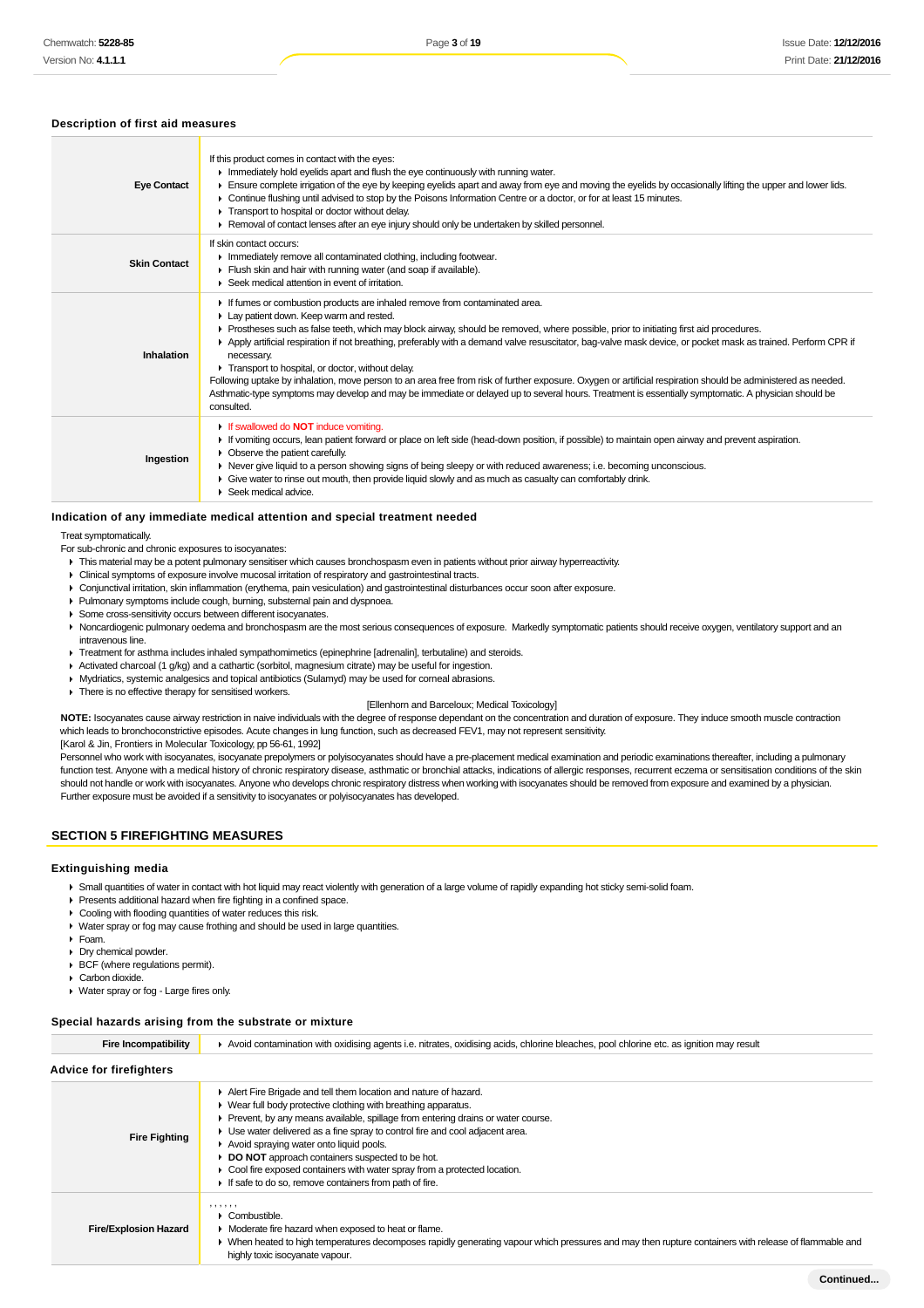|                | Externs with acrid black smoke and poisonous fumes.<br>► Combustion yields traces of highly toxic hydrogen cyanide HCN, plus toxic nitrogen oxides NOx and carbon monoxide.<br>Combustion products include:<br>carbon dioxide (CO2)<br>isocyanates<br>and minor amounts of<br>hydrogen cyanide<br>nitrogen oxides (NOx)<br>other pyrolysis products typical of burning organic material.<br>May emit corrosive fumes.<br>When heated at high temperatures many isocyanates decompose rapidly generating a vapour which pressurises containers, possibly to the point of rupture.<br>Release of toxic and/or flammable isocyanate vapours may then occur |
|----------------|---------------------------------------------------------------------------------------------------------------------------------------------------------------------------------------------------------------------------------------------------------------------------------------------------------------------------------------------------------------------------------------------------------------------------------------------------------------------------------------------------------------------------------------------------------------------------------------------------------------------------------------------------------|
| <b>HAZCHEM</b> | Not Applicable                                                                                                                                                                                                                                                                                                                                                                                                                                                                                                                                                                                                                                          |

## **SECTION 6 ACCIDENTAL RELEASE MEASURES**

# **Personal precautions, protective equipment and emergency procedures**

See section 8

#### **Environmental precautions**

See section 12

## **Methods and material for containment and cleaning up**

| <b>Minor Spills</b> | Environmental hazard - contain spillage.<br>Remove all ignition sources.<br>$\triangleright$ Clean up all spills immediately.<br>Avoid breathing vapours and contact with skin and eyes.<br>• Control personal contact with the substance, by using protective equipment.<br>• Contain and absorb spill with sand, earth, inert material or vermiculite.<br>$\triangleright$ Wipe up.<br>Place in a suitable, labelled container for waste disposal.                                                                                                                                                                                                                                                                                                                                                                                                                                                                                                                                                                                                                                                                                                                                                                                                                                                                                                                                                                                                                                                                                                                                                                                                                                                                                                                                                                                                                                                                                                                                                                                                                                                                                                                                                                                                                                                                                                                                                                                                                                                                                                                                                                                                                                                                                                                                                                                                                                                                                                                                                                                                                                                                                                                                                                                                                                                                                                                                                                                                                                                                              |
|---------------------|-----------------------------------------------------------------------------------------------------------------------------------------------------------------------------------------------------------------------------------------------------------------------------------------------------------------------------------------------------------------------------------------------------------------------------------------------------------------------------------------------------------------------------------------------------------------------------------------------------------------------------------------------------------------------------------------------------------------------------------------------------------------------------------------------------------------------------------------------------------------------------------------------------------------------------------------------------------------------------------------------------------------------------------------------------------------------------------------------------------------------------------------------------------------------------------------------------------------------------------------------------------------------------------------------------------------------------------------------------------------------------------------------------------------------------------------------------------------------------------------------------------------------------------------------------------------------------------------------------------------------------------------------------------------------------------------------------------------------------------------------------------------------------------------------------------------------------------------------------------------------------------------------------------------------------------------------------------------------------------------------------------------------------------------------------------------------------------------------------------------------------------------------------------------------------------------------------------------------------------------------------------------------------------------------------------------------------------------------------------------------------------------------------------------------------------------------------------------------------------------------------------------------------------------------------------------------------------------------------------------------------------------------------------------------------------------------------------------------------------------------------------------------------------------------------------------------------------------------------------------------------------------------------------------------------------------------------------------------------------------------------------------------------------------------------------------------------------------------------------------------------------------------------------------------------------------------------------------------------------------------------------------------------------------------------------------------------------------------------------------------------------------------------------------------------------------------------------------------------------------------------------------------------------|
| <b>Major Spills</b> | Environmental hazard - contain spillage.<br>► Liquid Isocyanates and high isocyanate vapour concentrations will penetrate seals on self contained breathing apparatus - SCBA should be used inside<br>encapsulating suit where this exposure may occur.<br>For isocyanate spills of less than 40 litres (2 m2):<br>Evacuate area from everybody not dealing with the emergency, keep them upwind and prevent further access, remove ignition sources and, if inside building,<br>ventilate area as well as possible.<br>• Notify supervision and others as necessary.<br>• Put on personal protective equipment (suitable respiratory protection, face and eye protection, protective suit, gloves and impermeable boots).<br>• Control source of leakage (where applicable).<br>• Dike the spill to prevent spreading and to contain additions of decontaminating solution.<br>Prevent the material from entering drains.<br>Estimate spill pool volume or area.<br>Absorb and decontaminate. - Completely cover the spill with wet sand, wet earth, vermiculite or other similar absorbent. - Add neutraliser (for suitable<br>formulations: see below) to the adsorbent materials (equal to that of estimated spill pool volume). Intensify contact between spill, absorbent and neutraliser by<br>carefully mixing with a rake and allow to react for 15 minutes<br>• Shovel absorbent/decontaminant solution mixture into a steel drum.<br>• Decontaminate surface. - Pour an equal amount of neutraliser solution over contaminated surface. - Scrub area with a stiff bristle brush, using moderate<br>pressure. - Completely cover decontaminant with vermiculite or other similar absorbent. - After 5 minutes, shovel absorbent/decontamination solution mixture<br>into the same steel drum used above.<br>> Monitor for residual isocyanate. If surface is decontaminated, proceed to next step. If contamination persists, repeat decontaminate procedure immediately<br>above<br>▶ Place loosely covered drum (release of carbon dioxide) outside for at least 72 hours. Label waste-containing drum appropriately. Remove waste materials for<br>incineration.<br>• Decontaminate and remove personal protective equipment.<br>Return to normal operation.<br>• Conduct accident investigation and consider measures to prevent reoccurrence.<br>Decontamination:<br>Treat isocyanate spills with sufficient amounts of isocyanate decontaminant preparation ("neutralising fluid"). Isocyanates and polyisocyanates are generally not<br>miscible with water. Liquid surfactants are necessary to allow better dispersion of isocyanate and neutralising fluids/ preparations. Alkaline neutralisers react<br>faster than water/surfactant mixtures alone.<br>Typically, such a preparation may consist of:<br>Sawdust: 20 parts by weight Kieselguhr 40 parts by weight plus a mixture of {ammonia (s.g. 0.880) 8% v/v non-ionic surfactant 2% v/v water 90% v/v}.<br>Let stand for 24 hours<br>Three commonly used neutralising fluids each exhibit advantages in different situations.<br><b>Formulation A:</b><br>$0.2 - 2%$<br>liquid surfactant<br>5-10%<br>sodium carbonate<br>100%<br>water to<br><b>Formulation B</b><br>liquid surfactant<br>$0.2 - 2%$<br>concentrated ammonia<br>$3 - 8%$<br>100%<br>water to<br><b>Formulation C</b><br>ethanol, isopropanol or butanol 50%<br>concentrated ammonia<br>5%<br>100%<br>water to<br>After application of any of these formulae, let stand for 24 hours. |

Formulation B reacts faster than Formulation A. However, ammonia-based neutralisers should be used only under well-ventilated conditions to avoid overexposure to ammonia or if members of the emergency team wear suitable respiratory protection. Formulation C is especially suitable for cleaning of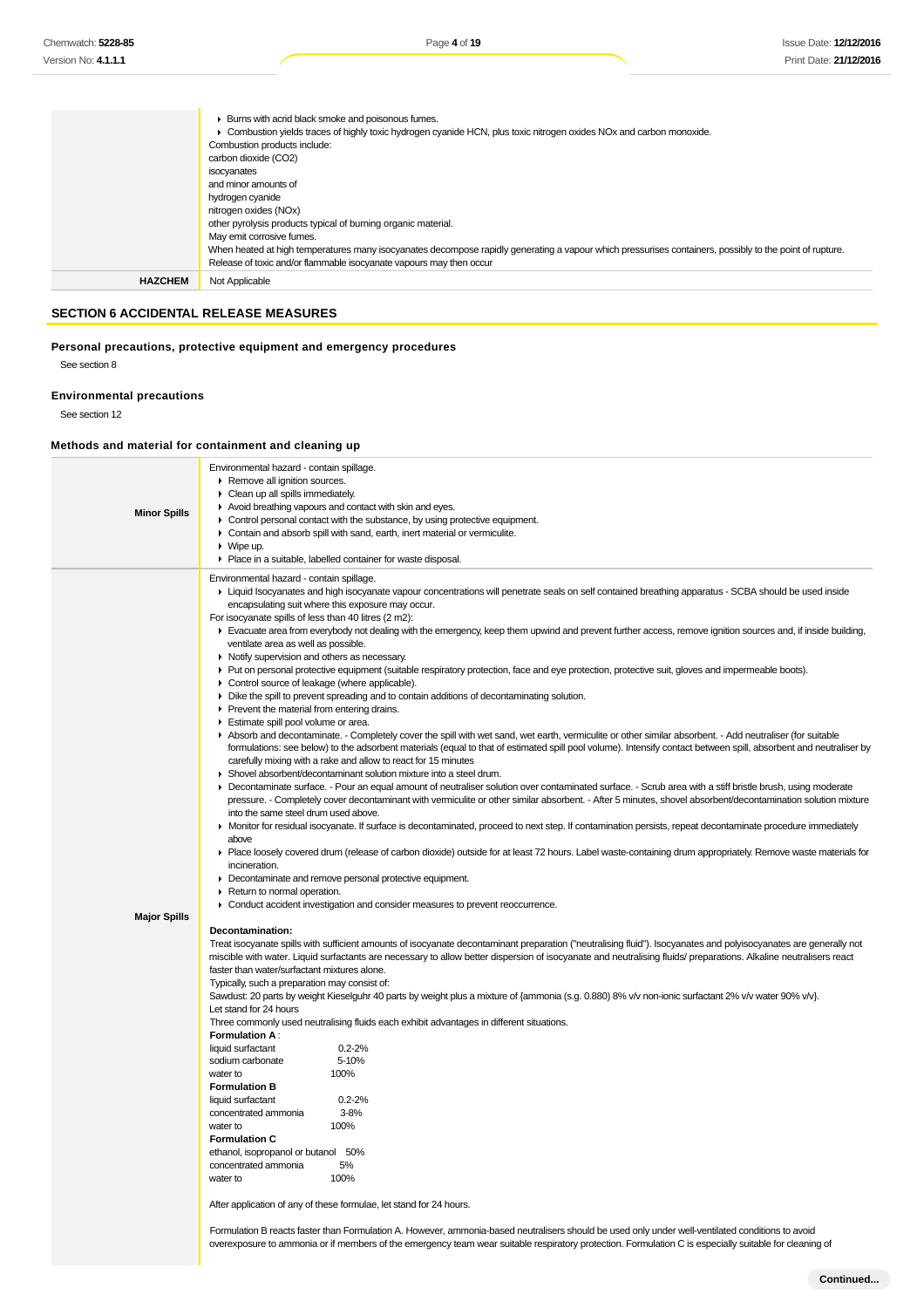**Storage incompatibility**

Avoid reaction with oxidising agents Avoid strong acids, bases.

Avoid contamination with water, alkalies and detergent solutions.

equipment from unreacted isocyanate and neutralizing under freezing conditions. Regard has to be taken to the flammability of the alcoholic solution.

|                                       | • Material reacts with water and generates gas, pressurises containers with even drum rupture resulting.                                                                                                                                                                                                                            |
|---------------------------------------|-------------------------------------------------------------------------------------------------------------------------------------------------------------------------------------------------------------------------------------------------------------------------------------------------------------------------------------|
|                                       | DO NOT reseal container if contamination is suspected.<br>• Open all containers with care.                                                                                                                                                                                                                                          |
|                                       | Moderate hazard.                                                                                                                                                                                                                                                                                                                    |
|                                       | Clear area of personnel and move upwind.                                                                                                                                                                                                                                                                                            |
|                                       | Alert Fire Brigade and tell them location and nature of hazard.                                                                                                                                                                                                                                                                     |
|                                       | • Wear breathing apparatus plus protective gloves.<br>Prevent, by any means available, spillage from entering drains or water course.                                                                                                                                                                                               |
|                                       | ▶ No smoking, naked lights or ignition sources.                                                                                                                                                                                                                                                                                     |
|                                       | Increase ventilation.                                                                                                                                                                                                                                                                                                               |
|                                       | Stop leak if safe to do so.                                                                                                                                                                                                                                                                                                         |
|                                       | ▶ Contain spill with sand, earth or vermiculite.                                                                                                                                                                                                                                                                                    |
|                                       | • Collect recoverable product into labelled containers for recycling.                                                                                                                                                                                                                                                               |
|                                       | Absorb remaining product with sand, earth or vermiculite.                                                                                                                                                                                                                                                                           |
|                                       | • Collect solid residues and seal in labelled drums for disposal.<br>• Wash area and prevent runoff into drains.                                                                                                                                                                                                                    |
|                                       | If contamination of drains or waterways occurs, advise emergency services.                                                                                                                                                                                                                                                          |
|                                       | Personal Protective Equipment advice is contained in Section 8 of the SDS.                                                                                                                                                                                                                                                          |
| <b>SECTION 7 HANDLING AND STORAGE</b> |                                                                                                                                                                                                                                                                                                                                     |
| Precautions for safe handling         |                                                                                                                                                                                                                                                                                                                                     |
|                                       | DO NOT allow clothing wet with material to stay in contact with skin                                                                                                                                                                                                                                                                |
|                                       | • Overheating of ethoxylates/ alkoxylates in air should be avoided. When some ethoxylates are heated vigorously in the presence of air or oxygen, at                                                                                                                                                                                |
|                                       | temperatures exceeding 160 C, they may undergo exothermic oxidative degeneration resulting in self-heating and autoignition.<br>▶ Nitrogen blanketing will minimise the potential for ethoxylate oxidation. Prolonged storage in the presence of air or oxygen may cause product degradation.                                       |
|                                       | Oxidation is not expected when stored under a nitrogen atmosphere. Inert gas blanket and breathing system needed to maintain color stability. Use dry inert                                                                                                                                                                         |
|                                       | gas having at least -40 C dew point.                                                                                                                                                                                                                                                                                                |
|                                       | ► Trace quantities of ethylene oxide may be present in the material. Although these may accumulate in the headspace of storage and transport vessels,                                                                                                                                                                               |
|                                       | concentrations are not expected to exceed levels which might produce a flammability or worker exposure hazard.                                                                                                                                                                                                                      |
|                                       | Avoid all personal contact, including inhalation.                                                                                                                                                                                                                                                                                   |
|                                       | • Wear protective clothing when risk of exposure occurs.<br>▶ Use in a well-ventilated area.                                                                                                                                                                                                                                        |
| Safe handling                         | Prevent concentration in hollows and sumps.                                                                                                                                                                                                                                                                                         |
|                                       | DO NOT enter confined spaces until atmosphere has been checked.                                                                                                                                                                                                                                                                     |
|                                       | Avoid smoking, naked lights or ignition sources.                                                                                                                                                                                                                                                                                    |
|                                       | Avoid contact with incompatible materials.                                                                                                                                                                                                                                                                                          |
|                                       | • When handling, <b>DO NOT</b> eat, drink or smoke.                                                                                                                                                                                                                                                                                 |
|                                       | ▶ Keep containers securely sealed when not in use.<br>Avoid physical damage to containers.                                                                                                                                                                                                                                          |
|                                       | Always wash hands with soap and water after handling.                                                                                                                                                                                                                                                                               |
|                                       | • Work clothes should be laundered separately.                                                                                                                                                                                                                                                                                      |
|                                       | • Use good occupational work practice.                                                                                                                                                                                                                                                                                              |
|                                       | • Observe manufacturer's storage and handling recommendations contained within this SDS.                                                                                                                                                                                                                                            |
|                                       | Atmosphere should be regularly checked against established exposure standards to ensure safe working conditions.                                                                                                                                                                                                                    |
|                                       | Ethoxylates/ alkoxylates react slowly with air or oxygen and may generate potentially sensitising intermediates (haptens) Storage under heated conditions in                                                                                                                                                                        |
|                                       | the presence of air or oxygen increases reaction rate. For example, after storing at 95 F/35 C for 30 days in the presence of air, there is measurable oxidation<br>of the ethoxylate. Lower temperatures will allow for longer storage time and higher temperatures will shorten the storage time if stored under an air or oxygen |
|                                       | atmosphere.                                                                                                                                                                                                                                                                                                                         |
|                                       |                                                                                                                                                                                                                                                                                                                                     |
|                                       |                                                                                                                                                                                                                                                                                                                                     |
|                                       | for commercial quantities of isocyanates:                                                                                                                                                                                                                                                                                           |
|                                       | ► Isocyanates should be stored in adequately bunded areas. Nothing else should be kept within the same bunding. Pre-polymers need not be segregated.<br>Drums of isocyanates should be stored under cover, out of direct sunlight, protected from rain, protected from physical damage and well away from moisture,                 |
|                                       | acids and alkalis.                                                                                                                                                                                                                                                                                                                  |
|                                       | ▶ Where isocyanates are stored at elevated temperatures to prevent solidifying, adequate controls should be installed to prevent the high temperatures and                                                                                                                                                                          |
|                                       | precautions against fire should be taken.                                                                                                                                                                                                                                                                                           |
| <b>Other information</b>              | ▶ Where stored in tanks, the more reactive isocyanates should be blanketed with a non-reactive gas such as nitrogen and equipped with absorptive type                                                                                                                                                                               |
|                                       | breather valve (to prevent vapour emissions)                                                                                                                                                                                                                                                                                        |
|                                       | F Transfer systems for isocyanates in bulk storage should be fully enclosed and use pump or vacuum systems. Warning signs, in appropriate languages,<br>should be posted where necessary.                                                                                                                                           |
|                                       | ▶ Areas in which polyurethane foam products are stored should be supplied with good general ventilation. Residual amounts of unreacted isocyanate may be                                                                                                                                                                            |
|                                       | present in the finished foam, resulting in hazardous atmospheric concentrations.                                                                                                                                                                                                                                                    |
|                                       |                                                                                                                                                                                                                                                                                                                                     |
|                                       | Store in original containers.<br>▶ Keep containers securely sealed.                                                                                                                                                                                                                                                                 |
|                                       | • No smoking, naked lights or ignition sources.                                                                                                                                                                                                                                                                                     |
|                                       | Store in a cool, dry, well-ventilated area.                                                                                                                                                                                                                                                                                         |
|                                       | Store away from incompatible materials and foodstuff containers.                                                                                                                                                                                                                                                                    |
|                                       | ► Protect containers against physical damage and check regularly for leaks.                                                                                                                                                                                                                                                         |
|                                       | ► Observe manufacturer's storage and handling recommendations contained within this SDS.                                                                                                                                                                                                                                            |
|                                       | Conditions for safe storage, including any incompatibilities                                                                                                                                                                                                                                                                        |
|                                       |                                                                                                                                                                                                                                                                                                                                     |
|                                       | ▶ Metal can or drum                                                                                                                                                                                                                                                                                                                 |
| Suitable container                    | • Packaging as recommended by manufacturer.<br>• Check all containers are clearly labelled and free from leaks.                                                                                                                                                                                                                     |
|                                       | Pails.                                                                                                                                                                                                                                                                                                                              |
|                                       |                                                                                                                                                                                                                                                                                                                                     |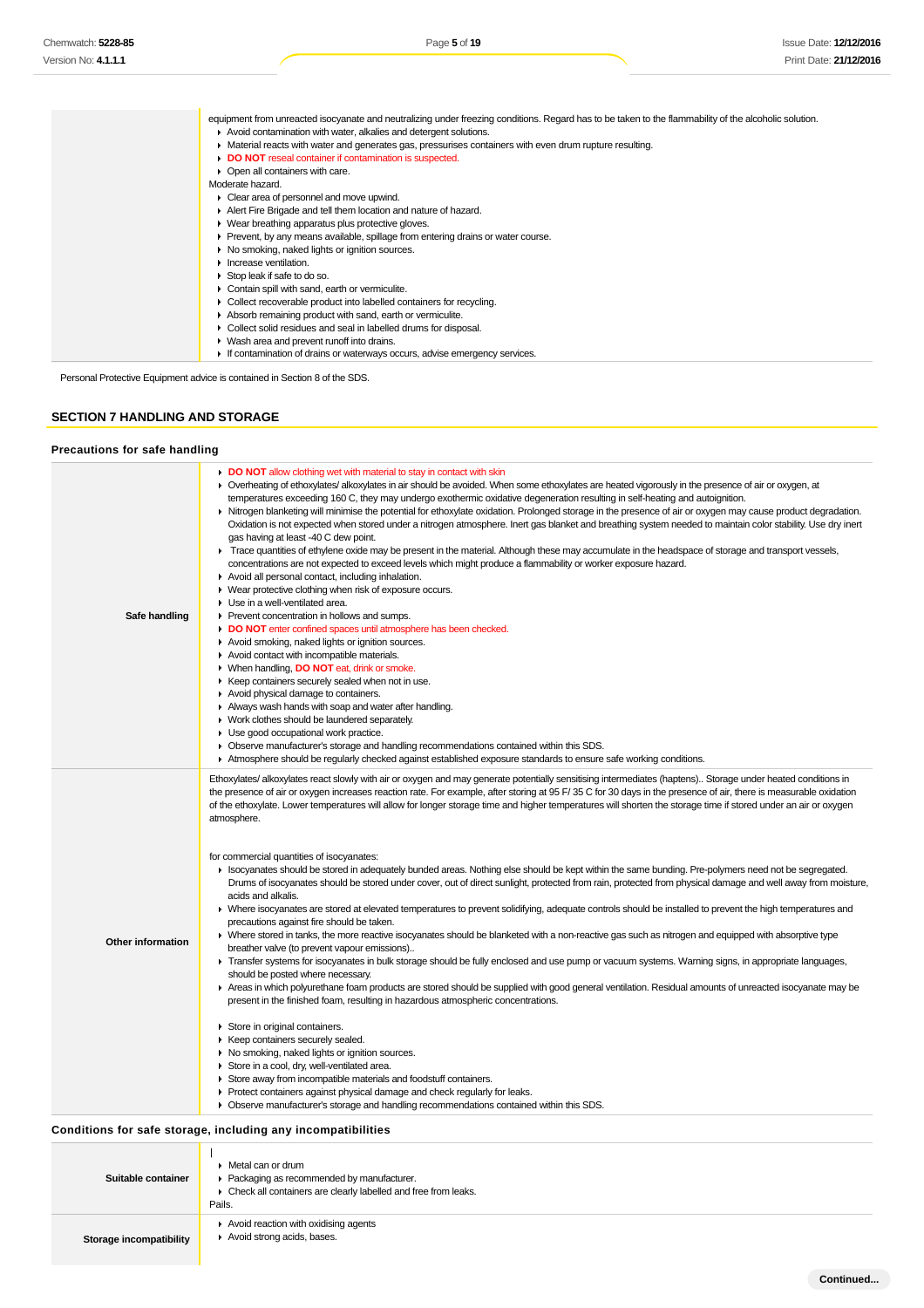| Phthalates:                                                                                                                                                 |
|-------------------------------------------------------------------------------------------------------------------------------------------------------------|
| react with strong acids, strong oxidisers, permanganates and nitrates                                                                                       |
| Lattack some form of plastics                                                                                                                               |
| Avoid reaction with water, alcohols and detergent solutions.                                                                                                |
| ► Isocyanates and thioisocyanates are incompatible with many classes of compounds, reacting exothermically to release toxic gases. Reactions with amines,   |
| strong bases, aldehydes, alcohols, alkali metals, ketones, mercaptans, strong oxidisers, hydrides, phenols, and peroxides can cause vigorous releases of    |
| heat. Acids and bases initiate polymerisation reactions in these materials.                                                                                 |
| ► Isocyanates easily form adducts with carbodiimides, isothiocyanates, ketenes, or with substrates containing activated CC or CN bonds.                     |
| ▶ Some isocyanates react with water to form amines and liberate carbon dioxide. This reaction may also generate large volumes of foam and heat. Foaming in  |
| confined spaces may produce pressure in confined spaces or containers. Gas generation may pressurise drums to the point of rupture.                         |
| • Do NOT reseal container if contamination is expected                                                                                                      |
| • Open all containers with care                                                                                                                             |
| ► Base-catalysed reactions of isocyanates with alcohols should be carried out in inert solvents. Such reactions in the absence of solvents often occur with |
| explosive violence,                                                                                                                                         |
| In Isocyanates will attack and embrittle some plastics and rubbers.                                                                                         |
| A range of exothermic decomposition energies for isocyanates is given as 20-30 kJ/mol.                                                                      |
| • The relationship between energy of decomposition and processing hazards has been the subject of discussion; it is suggested that values of energy         |
| released per unit of mass, rather than on a molar basis (J/g) be used in the assessment.                                                                    |
| For example, in "open vessel processes" (with man-hole size openings, in an industrial setting), substances with exothermic decomposition energies below    |
| 500 J/g are unlikely to present a danger, whilst those in "closed vessel processes" (opening is a safety valve or bursting disk) present some danger where  |
| the decomposition energy exceeds 150 J/g.                                                                                                                   |
| BRETHERICK: Handbook of Reactive Chemical Hazards, 4th Edition                                                                                              |

# **SECTION 8 EXPOSURE CONTROLS / PERSONAL PROTECTION**

## **Control parameters**

# **OCCUPATIONAL EXPOSURE LIMITS (OEL)**

## **INGREDIENT DATA**

| Source                       | Ingredient                              | <b>Material name</b>      | <b>TWA</b>         | <b>STEL</b>     | Peak          | <b>Notes</b>  |
|------------------------------|-----------------------------------------|---------------------------|--------------------|-----------------|---------------|---------------|
| Australia Exposure Standards | limestone                               | Calcium carbonate         | $10 \text{ mg/m}$  | Not Available   | Not Available | Not Available |
| Australia Exposure Standards | 4,4'-diphenylmethane diisocyanate (MDI) | Isocyanates, all (as-NCO) | $0.02$ mg/m $3$    | $0.07$ mg/m $3$ | Not Available | Sen           |
| Australia Exposure Standards | calcium oxide                           | Calcium oxide             | $2 \text{ mg/m}$   | Not Available   | Not Available | Not Available |
| Australia Exposure Standards | 2,4'-diphenylmethane diisocyanate       | Isocyanates, all (as-NCO) | $0.02$ mg/m $3$    | $0.07$ mg/m $3$ | Not Available | Sen           |
| Australia Exposure Standards | p-toluenesulfonyl isocyanate            | Isocyanates, all (as-NCO) | $0.02$ mg/m $3$    | $0.07$ mg/m $3$ | Not Available | Sen           |
| Australia Exposure Standards | diisobutvl ketone                       | Diisobutyl ketone         | 145 mg/m3 / 25 ppm | Not Available   | Not Available | Not Available |

# **EMERGENCY LIMITS**

| Ingredient                                   | <b>Material name</b>                                                     | TEEL-1               |                     | TEEL-2        | TEEL-3        |  |
|----------------------------------------------|--------------------------------------------------------------------------|----------------------|---------------------|---------------|---------------|--|
| limestone                                    | Limestone; (Calcium carbonate; Dolomite)                                 | 45 mg/m3             |                     | 500 mg/m3     | 3,000 mg/m3   |  |
| limestone                                    | Carbonic acid, calcium salt                                              | 45 mg/m3             |                     | 210 mg/m3     | 1,300 mg/m3   |  |
| 4,4'-diphenylmethane<br>diisocyanate (MDI)   | Methylene diphenyl diisocyanate; (Diphenylmethane diisocyanate; MDI)     | $0.45$ mg/m $3$      |                     | Not Available | Not Available |  |
| 4,4'-diphenylmethane<br>diisocyanate (MDI)   | Methylenebis(isocyanato-benzene), 1,1'-; (Diphenyl methane diisocyanate) | $29 \,\mathrm{mg/m}$ |                     | 40 mg/m3      | 240 mg/m3     |  |
| calcium oxide                                | Calcium oxide                                                            | $6$ mg/m $3$         |                     | 110 mg/m3     | 660 mg/m3     |  |
| 2,4'-diphenylmethane<br>diisocyanate         | Isocyanate-bearing waste (as CNs N.O.S.)                                 | $6$ mg/m $3$         |                     | 8.3 mg/m3     | 50 mg/m3      |  |
| 1,2,4-trimethyl benzene                      | Permafluor E+                                                            | 140 mg/m3            |                     | 360 mg/m3     | 2,200 mg/m3   |  |
| 1,2,4-trimethyl benzene                      | Trimethylbenzene, 1,2,4-; (Pseudocumene)                                 | Not Available        |                     | Not Available | 480 ppm       |  |
| p-toluenesulfonyl isocyanate                 | Isocyanate-bearing waste (as CNs N.O.S.)                                 | $6$ mg/m $3$         |                     | 8.3 mg/m3     | 50 mg/m3      |  |
| diisobutyl ketone                            | Diisobutyl ketone<br>75 ppm                                              |                      |                     | 330 ppm       | 2000 ppm      |  |
| Ingredient                                   | <b>Original IDLH</b>                                                     |                      | <b>Revised IDLH</b> |               |               |  |
| limestone                                    | Not Available                                                            |                      |                     | Not Available |               |  |
| diisononyl phthalate                         | Not Available                                                            |                      | Not Available       |               |               |  |
| MDI/ castor oil/ glycerol,<br>propoxylated   | Not Available                                                            |                      |                     | Not Available |               |  |
| 4,4'-diphenylmethane<br>diisocyanate (MDI)   | 100 mg/m3                                                                |                      | 75 mg/m3            |               |               |  |
| aromatic hydrocarbons, C9-11                 | Not Available                                                            |                      | Not Available       |               |               |  |
| calcium oxide                                | Unknown mg/m3 / Unknown ppm                                              |                      | $25 \text{ mg/m}$   |               |               |  |
| naphtha petroleum, light<br>aromatic solvent | Not Available                                                            |                      | Not Available       |               |               |  |
| MDI homopolymer                              | Not Available                                                            |                      | Not Available       |               |               |  |
| 2,4'-diphenylmethane<br>diisocyanate         | Not Available                                                            |                      | Not Available       |               |               |  |
| 1,2,4-trimethyl benzene                      | Not Available                                                            |                      | Not Available       |               |               |  |
| p-toluenesulfonyl isocyanate                 | Not Available                                                            |                      |                     | Not Available |               |  |
| diisobutyl ketone                            | 2,000 ppm                                                                |                      | 500 ppm             |               |               |  |

**Continued...**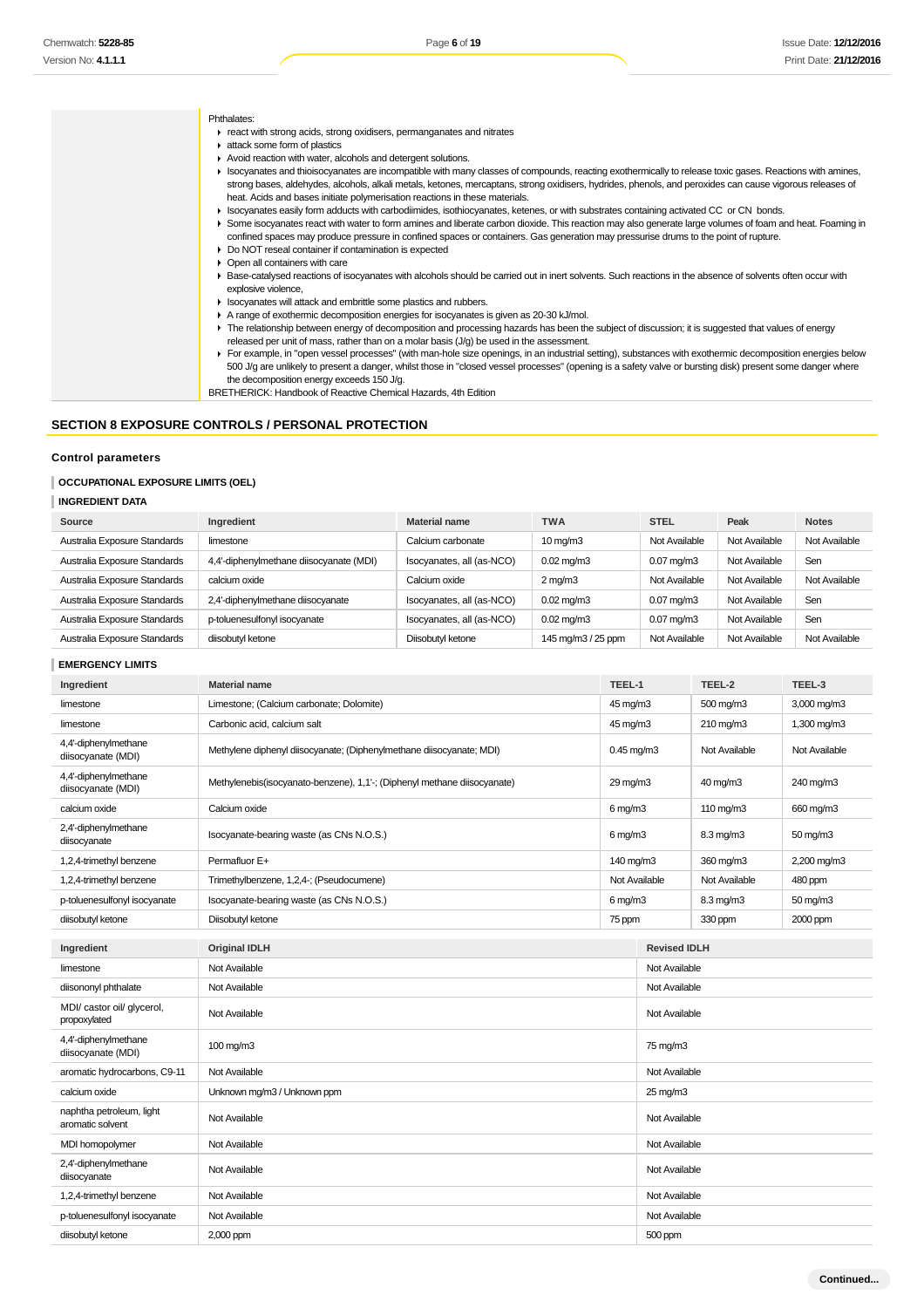#### **MATERIAL DATA**

NOTE M: The classification as a carcinogen need not apply if it can be shown that the substance contains less than 0.005% w/w benzo[a]pyrene (EINECS No 200-028-5). This note applies only to certain complex oil-derived substances in Annex IV.

European Union (EU) List of harmonised classification and labelling hazardous substances, Table 3.1, Annex VI, Regulation (EC) No 1272/2008 (CLP) - up to the latest ATP

NOTE P: The classification as a carcinogen need not apply if it can be shown that the substance contains less than 0.01% w/w benzene (EINECS No 200-753-7). Note E shall also apply when the substance is classified as a carcinogen. This note applies only to certain complex oil-derived substances in Annex VI.

European Union (EU) List of harmonised classification and labelling hazardous substances, Table 3.1, Annex VI, Regulation (EC) No 1272/2008 (CLP) - up to the latest ATP

#### **Exposure controls**

| Appropriate engineering<br>controls | All processes in which isocyanates are used should be enclosed wherever possible.<br>► Total enclosure, accompanied by good general ventilation, should be used to keep atmospheric concentrations below the relevant exposure standards.<br>If total enclosure of the process is not feasible, local exhaust ventilation may be necessary. Local exhaust ventilation is essential where lower molecular<br>weight isocyanates (such as TDI or HDI) is used or where isocyanate or polyurethane is sprayed.<br>• Where other isocyanates or pre-polymers are used and aerosol formation cannot occur, local exhaust ventilation may not be necessary if the atmospheric<br>concentration can be kept below the relevant exposure standards.<br>• Where local exhaust ventilation is installed, exhaust vapours should not be vented to the exterior in such a manner as to create a hazard.<br>Engineering controls are used to remove a hazard or place a barrier between the worker and the hazard. Well-designed engineering controls can be highly<br>effective in protecting workers and will typically be independent of worker interactions to provide this high level of protection.<br>The basic types of engineering controls are:<br>Process controls which involve changing the way a job activity or process is done to reduce the risk.<br>Enclosure and/or isolation of emission source which keeps a selected hazard "physically" away from the worker and ventilation that strategically "adds" and<br>"removes" air in the work environment. Ventilation can remove or dilute an air contaminant if designed properly. The design of a ventilation system must match<br>the particular process and chemical or contaminant in use.<br>Employers may need to use multiple types of controls to prevent employee overexposure.<br>▶ Spraying of material or material in admixture with other components must be carried out in conditions conforming to local state regulations (AS/NZS 4114,<br>UNI EN 12215:2010, ANSI/AIHA Z9.3-2007 or national equivalent).<br>► Local exhaust ventilation with full face positive-pressure air supplied breathing apparatus (hood or helmet type) is required.<br>▶ Spraying should be performed in a spray booth fitted with an effective exhaust system which complies with local environmental legislation.<br>► The spray booth area must be isolated from unprotected personnel whilst spraying is in progress and until all spraying mist has cleared.<br>NOTE: Isocyanate vapours will not be adequately absorbed by organic vapour respirators. Air contaminants generated in the workplace possess varying<br>"escape" velocities which, in turn, determine the "capture velocities" of fresh circulating air required to effectively remove the contaminant.<br>Type of Contaminant:<br>Air Speed:<br>direct spray, spray painting in shallow booths, drum filling, conveyer loading, crusher dusts, gas discharge (active generation into<br>1-2.5 m/s (200-500<br>zone of rapid air motion)<br>$f/min.$ )<br>Within each range the appropriate value depends on:<br>Lower end of the range<br>Upper end of the range<br>1: Room air currents minimal or favourable to capture<br>1: Disturbing room air currents<br>2: Contaminants of low toxicity or of nuisance value only<br>2: Contaminants of high toxicity<br>3: Intermittent, low production.<br>3: High production, heavy use<br>4: Large hood or large air mass in motion<br>4: Small hood-local control only<br>Simple theory shows that air velocity falls rapidly with distance away from the opening of a simple extraction pipe. Velocity generally decreases with the square<br>of distance from the extraction point should be adjusted, accordingly, after reference to distance from the contaminating source. The air velocity at the extraction |  |  |  |  |
|-------------------------------------|----------------------------------------------------------------------------------------------------------------------------------------------------------------------------------------------------------------------------------------------------------------------------------------------------------------------------------------------------------------------------------------------------------------------------------------------------------------------------------------------------------------------------------------------------------------------------------------------------------------------------------------------------------------------------------------------------------------------------------------------------------------------------------------------------------------------------------------------------------------------------------------------------------------------------------------------------------------------------------------------------------------------------------------------------------------------------------------------------------------------------------------------------------------------------------------------------------------------------------------------------------------------------------------------------------------------------------------------------------------------------------------------------------------------------------------------------------------------------------------------------------------------------------------------------------------------------------------------------------------------------------------------------------------------------------------------------------------------------------------------------------------------------------------------------------------------------------------------------------------------------------------------------------------------------------------------------------------------------------------------------------------------------------------------------------------------------------------------------------------------------------------------------------------------------------------------------------------------------------------------------------------------------------------------------------------------------------------------------------------------------------------------------------------------------------------------------------------------------------------------------------------------------------------------------------------------------------------------------------------------------------------------------------------------------------------------------------------------------------------------------------------------------------------------------------------------------------------------------------------------------------------------------------------------------------------------------------------------------------------------------------------------------------------------------------------------------------------------------------------------------------------------------------------------------------------------------------------------------------------------------------------------------------------------------------------------------------------------------------------------------------------------------------------------------------------------------------------------------------------------------------------------------------------------------------------------------------------------------------------------------------------------------------------------------------------------------------------------------------------------------------------------------------------------------------------------------------------------------------------------------------------|--|--|--|--|
| <b>Personal protection</b>          | extraction point. Other mechanical considerations, producing performance deficits within the extraction apparatus, make it essential that theoretical air<br>velocities are multiplied by factors of 10 or more when extraction systems are installed or used.                                                                                                                                                                                                                                                                                                                                                                                                                                                                                                                                                                                                                                                                                                                                                                                                                                                                                                                                                                                                                                                                                                                                                                                                                                                                                                                                                                                                                                                                                                                                                                                                                                                                                                                                                                                                                                                                                                                                                                                                                                                                                                                                                                                                                                                                                                                                                                                                                                                                                                                                                                                                                                                                                                                                                                                                                                                                                                                                                                                                                                                                                                                                                                                                                                                                                                                                                                                                                                                                                                                                                                                                                         |  |  |  |  |
| Eye and face protection             | Safety glasses with side shields.<br>Chemical goggles.<br>▶ Contact lenses may pose a special hazard; soft contact lenses may absorb and concentrate irritants. A written policy document, describing the wearing of<br>lenses or restrictions on use, should be created for each workplace or task. This should include a review of lens absorption and adsorption for the class of<br>chemicals in use and an account of injury experience. Medical and first-aid personnel should be trained in their removal and suitable equipment should be<br>readily available. In the event of chemical exposure, begin eye irrigation immediately and remove contact lens as soon as practicable. Lens should be removed<br>at the first signs of eye redness or irritation - lens should be removed in a clean environment only after workers have washed hands thoroughly. [CDC NIOSH<br>Current Intelligence Bulletin 59], [AS/NZS 1336 or national equivalent]                                                                                                                                                                                                                                                                                                                                                                                                                                                                                                                                                                                                                                                                                                                                                                                                                                                                                                                                                                                                                                                                                                                                                                                                                                                                                                                                                                                                                                                                                                                                                                                                                                                                                                                                                                                                                                                                                                                                                                                                                                                                                                                                                                                                                                                                                                                                                                                                                                                                                                                                                                                                                                                                                                                                                                                                                                                                                                                           |  |  |  |  |
| <b>Skin protection</b>              | See Hand protection below                                                                                                                                                                                                                                                                                                                                                                                                                                                                                                                                                                                                                                                                                                                                                                                                                                                                                                                                                                                                                                                                                                                                                                                                                                                                                                                                                                                                                                                                                                                                                                                                                                                                                                                                                                                                                                                                                                                                                                                                                                                                                                                                                                                                                                                                                                                                                                                                                                                                                                                                                                                                                                                                                                                                                                                                                                                                                                                                                                                                                                                                                                                                                                                                                                                                                                                                                                                                                                                                                                                                                                                                                                                                                                                                                                                                                                                              |  |  |  |  |
| Hands/feet protection               | NOTE:<br>The material may produce skin sensitisation in predisposed individuals. Care must be taken, when removing gloves and other protective equipment, to avoid<br>all possible skin contact.<br>► Contaminated leather items, such as shoes, belts and watch-bands should be removed and destroyed.<br>The selection of suitable gloves does not only depend on the material, but also on further marks of quality which vary from manufacturer to manufacturer. Where<br>the chemical is a preparation of several substances, the resistance of the glove material can not be calculated in advance and has therefore to be checked prior<br>to the application.<br>The exact break through time for substances has to be obtained from the manufacturer of the protective gloves and has to be observed when making a final<br>choice.<br>Personal hygiene is a key element of effective hand care. Gloves must only be worn on clean hands. After using gloves, hands should be washed and dried<br>thoroughly. Application of a non-perfumed moisturizer is recommended.<br>Suitability and durability of glove type is dependent on usage. Important factors in the selection of gloves include:<br>frequency and duration of contact,<br>chemical resistance of glove material,<br>glove thickness and<br>dexterity                                                                                                                                                                                                                                                                                                                                                                                                                                                                                                                                                                                                                                                                                                                                                                                                                                                                                                                                                                                                                                                                                                                                                                                                                                                                                                                                                                                                                                                                                                                                                                                                                                                                                                                                                                                                                                                                                                                                                                                                                                                                                                                                                                                                                                                                                                                                                                                                                                                                                                                                                          |  |  |  |  |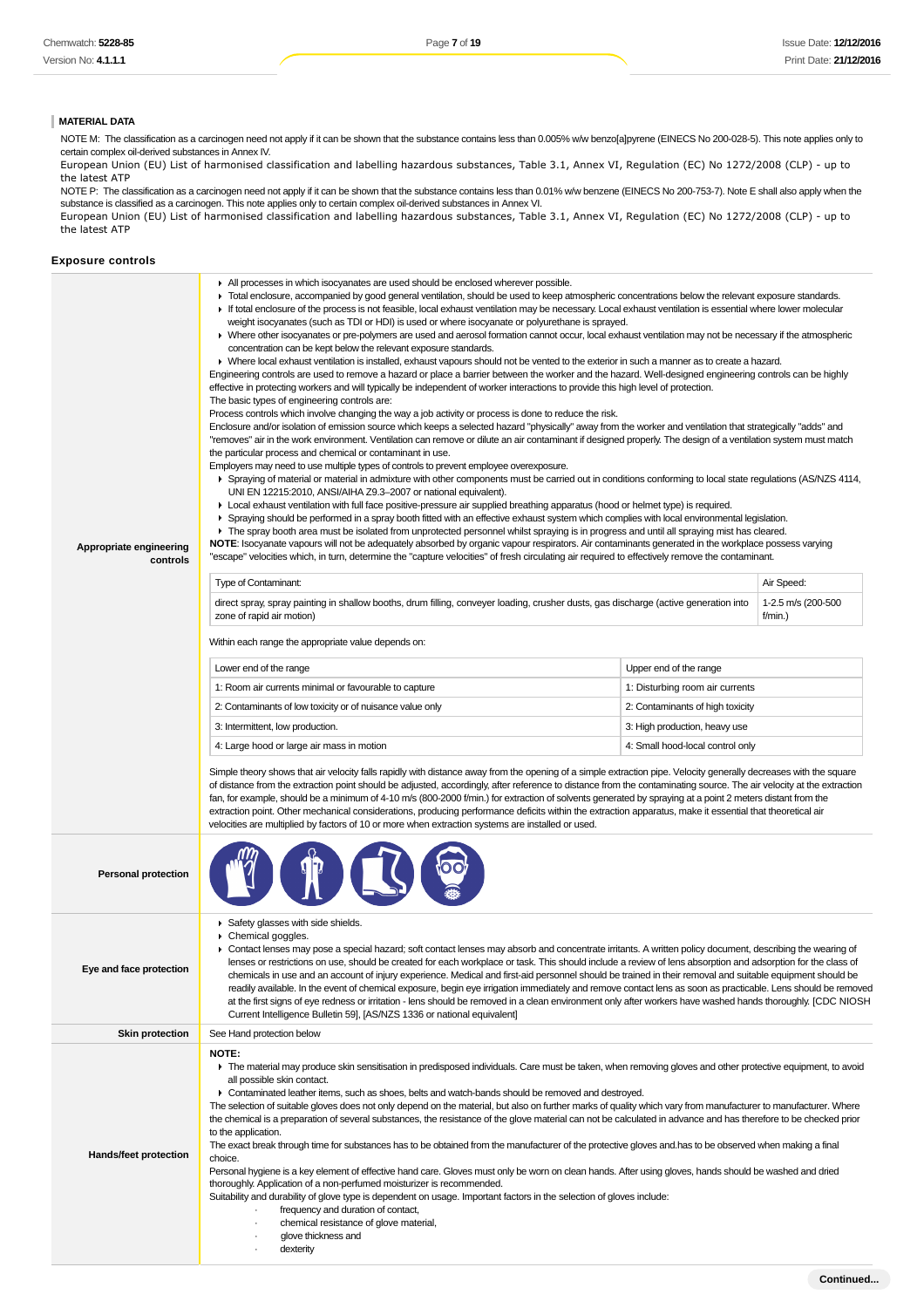|                        | Select gloves tested to a relevant standard (e.g. Europe EN 374, US F739, AS/NZS 2161.1 or national equivalent).<br>When prolonged or frequently repeated contact may occur, a glove with a protection class of 5 or higher (breakthrough time greater than 240<br>minutes according to EN 374, AS/NZS 2161.10.1 or national equivalent) is recommended.<br>When only brief contact is expected, a glove with a protection class of 3 or higher (breakthrough time greater than 60 minutes according to<br>EN 374, AS/NZS 2161.10.1 or national equivalent) is recommended.<br>Some glove polymer types are less affected by movement and this should be taken into account when considering gloves for long-term use.<br>Contaminated gloves should be replaced.<br>For general applications, gloves with a thickness typically greater than 0.35 mm, are recommended.<br>It should be emphasised that glove thickness is not necessarily a good predictor of glove resistance to a specific chemical, as the permeation efficiency of the<br>glove will be dependent on the exact composition of the glove material. Therefore, glove selection should also be based on consideration of the task<br>requirements and knowledge of breakthrough times.<br>Glove thickness may also vary depending on the glove manufacturer, the glove type and the glove model. Therefore, the manufacturers' technical data should<br>always be taken into account to ensure selection of the most appropriate glove for the task.<br>Note: Depending on the activity being conducted, gloves of varying thickness may be required for specific tasks. For example:<br>Thinner gloves (down to 0.1 mm or less) may be required where a high degree of manual dexterity is needed. However, these gloves are only<br>likely to give short duration protection and would normally be just for single use applications, then disposed of.<br>Thicker gloves (up to 3 mm or more) may be required where there is a mechanical (as well as a chemical) risk i.e. where there is abrasion or<br>puncture potential<br>Gloves must only be worn on clean hands. After using gloves, hands should be washed and dried thoroughly. Application of a non-perfumed moisturiser is<br>recommended.<br>Do NOT wear natural rubber (latex gloves).<br>In Isocyanate resistant materials include Teflon, Viton, nitrile rubber and some PVA gloves.<br>▶ Protective gloves and overalls should be worn as specified in the appropriate national standard.<br>• Contaminated garments should be removed promptly and should not be re-used until they have been decontaminated.<br>▶ NOTE: Natural rubber, neoprene, PVC can be affected by isocyanates<br>DO NOT use skin cream unless necessary and then use only minimum amount. |
|------------------------|---------------------------------------------------------------------------------------------------------------------------------------------------------------------------------------------------------------------------------------------------------------------------------------------------------------------------------------------------------------------------------------------------------------------------------------------------------------------------------------------------------------------------------------------------------------------------------------------------------------------------------------------------------------------------------------------------------------------------------------------------------------------------------------------------------------------------------------------------------------------------------------------------------------------------------------------------------------------------------------------------------------------------------------------------------------------------------------------------------------------------------------------------------------------------------------------------------------------------------------------------------------------------------------------------------------------------------------------------------------------------------------------------------------------------------------------------------------------------------------------------------------------------------------------------------------------------------------------------------------------------------------------------------------------------------------------------------------------------------------------------------------------------------------------------------------------------------------------------------------------------------------------------------------------------------------------------------------------------------------------------------------------------------------------------------------------------------------------------------------------------------------------------------------------------------------------------------------------------------------------------------------------------------------------------------------------------------------------------------------------------------------------------------------------------------------------------------------------------------------------------------------------------------------------------------------------------------------------------------------------------------------------------------------------------------------------------------------------------------------------------------------------------------------------------------|
|                        | In Isocyanate vapour may be absorbed into skin cream and this increases hazard.                                                                                                                                                                                                                                                                                                                                                                                                                                                                                                                                                                                                                                                                                                                                                                                                                                                                                                                                                                                                                                                                                                                                                                                                                                                                                                                                                                                                                                                                                                                                                                                                                                                                                                                                                                                                                                                                                                                                                                                                                                                                                                                                                                                                                                                                                                                                                                                                                                                                                                                                                                                                                                                                                                                         |
| <b>Body protection</b> | See Other protection below                                                                                                                                                                                                                                                                                                                                                                                                                                                                                                                                                                                                                                                                                                                                                                                                                                                                                                                                                                                                                                                                                                                                                                                                                                                                                                                                                                                                                                                                                                                                                                                                                                                                                                                                                                                                                                                                                                                                                                                                                                                                                                                                                                                                                                                                                                                                                                                                                                                                                                                                                                                                                                                                                                                                                                              |
| Other protection       | All employees working with isocyanates must be informed of the hazards from exposure to the contaminant and the precautions necessary to prevent damage to<br>their health. They should be made aware of the need to carry out their work so that as little contamination as possible is produced, and of the importance of the<br>proper use of all safeguards against exposure to themselves and their fellow workers. Adequate training, both in the proper execution of the task and in the use<br>of all associated engineering controls, as well as of any personal protective equipment, is essential.<br>Employees exposed to contamination hazards should be educated in the need for, and proper use of, facilities, clothing and equipment and thereby maintain a<br>high standard of personal cleanliness. Special attention should be given to ensuring that all personnel understand instructions, especially newly recruited<br>employees and those with local-language difficulties, where they are known.<br>• Overalls.<br>▶ P.V.C. apron.<br>Barrier cream.<br>Skin cleansing cream.<br>$\blacktriangleright$ Eye wash unit.                                                                                                                                                                                                                                                                                                                                                                                                                                                                                                                                                                                                                                                                                                                                                                                                                                                                                                                                                                                                                                                                                                                                                                                                                                                                                                                                                                                                                                                                                                                                                                                                                                                         |
| <b>Thermal hazards</b> | Not Available                                                                                                                                                                                                                                                                                                                                                                                                                                                                                                                                                                                                                                                                                                                                                                                                                                                                                                                                                                                                                                                                                                                                                                                                                                                                                                                                                                                                                                                                                                                                                                                                                                                                                                                                                                                                                                                                                                                                                                                                                                                                                                                                                                                                                                                                                                                                                                                                                                                                                                                                                                                                                                                                                                                                                                                           |

#### **Recommended material(s)**

**GLOVE SELECTION INDEX**

Glove selection is based on a modified presentation of the:

 **"Forsberg Clothing Performance Index".**

 The effect(s) of the following substance(s) are taken into account in the **computergenerated** selection: Duram Multithane STD

| <b>Material</b>       | <b>CPI</b> |
|-----------------------|------------|
| <b>BUTYL/NEOPRENE</b> | C          |
| NATURAL RUBBER        | C          |
| NATURAL+NEOPRENE      | C          |
| <b>NEOPRENE</b>       | C          |
| NEOPRENE/NATURAL      | C          |
| <b>NITRILE</b>        | C          |
| NITRILE+PVC           | C          |
| PE/EVAL/PE            | C          |
| <b>PVA</b>            | C          |
| <b>PVC</b>            | C          |
| <b>VITON</b>          | C          |
| ##diisobutyl          | ketone     |

\* CPI - Chemwatch Performance Index

A: Best Selection

B: Satisfactory; may degrade after 4 hours continuous immersion

C: Poor to Dangerous Choice for other than short term immersion

**NOTE**: As a series of factors will influence the actual performance of the glove, a final selection must be based on detailed observation. -

\* Where the glove is to be used on a short term, casual or infrequent basis, factors such as "feel" or convenience (e.g. disposability), may dictate a choice of gloves which might otherwise be unsuitable following long-term or frequent use. A qualified practitioner should be consulted.

#### **Respiratory protection**

**Type A-P Filter of sufficient capacity. (AS/NZS 1716 & 1715, EN 143:2000 & 149:2001, ANSI Z88 or national equivalent)**

Where the concentration of gas/particulates in the breathing zone, approaches or exceeds the "Exposure Standard" (or ES), respiratory protection is required. Degree of protection varies with both face-piece and Class of filter; the nature of protection varies with Type of filter.

| <b>Required Minimum</b><br><b>Protection Factor</b> | <b>Half-Face</b><br>Respirator | <b>Full-Face</b><br>Respirator | <b>Powered Air</b><br>Respirator       |
|-----------------------------------------------------|--------------------------------|--------------------------------|----------------------------------------|
| up to $5 \times ES$                                 | A-AUS / Class 1<br>P2          |                                | A-PAPR-AUS /<br>Class 1 P <sub>2</sub> |
| up to $25 \times ES$                                | Air-line*                      | A-2 P2                         | A-PAPR-2 P2                            |
| up to $50 \times ES$                                | ۰                              | $A-3P2$                        |                                        |
| $50+ x ES$                                          | ۰                              | Air-line**                     |                                        |

^ - Full-face

A(All classes) = Organic vapours, B AUS or B1 = Acid gasses, B2 = Acid gas or hydrogen  $c$ yanide(HCN), B3 = Acid gas or hydrogen cyanide(HCN), E = Sulfur dioxide(SO2), G = Agricultural chemicals,  $K =$  Ammonia(NH3), Hg = Mercury, NO = Oxides of nitrogen, MB = Methyl bromide, AX = Low boiling point organic compounds(below 65 degC)

**Cartridge respirators should never be used for emergency ingress or in areas of unknown vapour concentrations or oxygen content. The wearer must be warned to leave the contaminated area immediately on detecting any odours through the respirator. The odour may indicate that the mask is not functioning properly, that the vapour concentration is too high, or that the mask is not properly fitted. Because of these limitations, only restricted use of cartridge respirators is considered appropriate.**

For spraying or operations which might generate aerosols:

Full face respirator with supplied air.

- In certain circumstances, personal protection of the individual employee is necessary. Personal protective devices should be regarded as being supplementary to substitution and engineering control and should not be used in preference to them as they do nothing to eliminate the hazard.
- However, in some situations, minimising exposure to isocyanates by enclosure and ventilation is not possible, and occupational exposure standards may be exceeded, particularly during on-site mixing of paints, spray-painting, foaming and maintenance of machine and ventilation systems. In these situations, air-line respirators or self-contained breathing apparatus complying with the appropriate nationals standard must be used.
- **Organic vapour respirators with particulate pre- filters and powered, air-purifying respirators**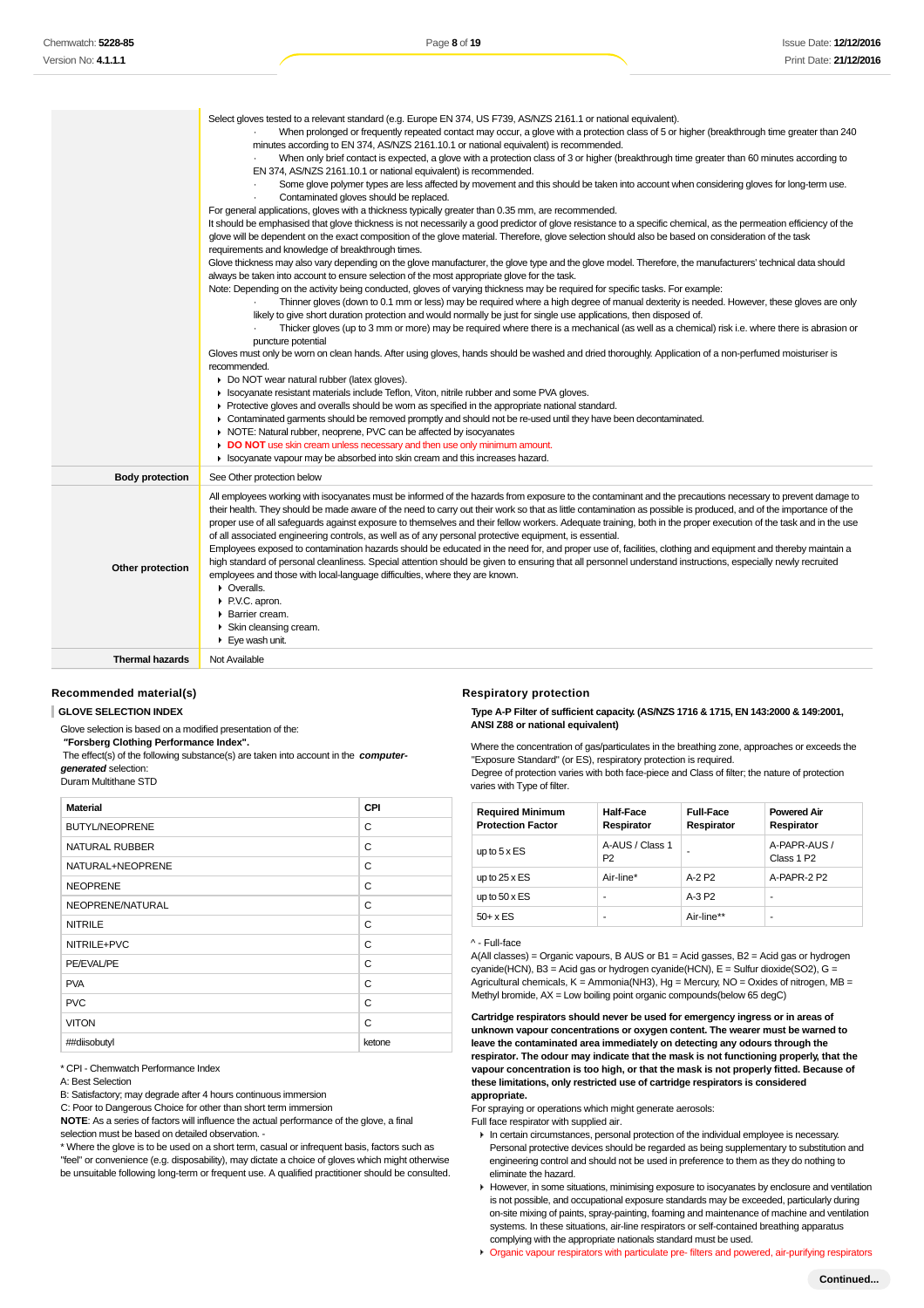#### are NOT suitable.

- Personal protective equipment must be appropriately selected, individually fitted and workers trained in their correct use and maintenance. Personal protective equipment must be regularly checked and maintained to ensure that the worker is being protected.
- $\blacktriangleright$  Air- line respirators or self-contained breathing apparatus complying with the appropriate national standard should be used during the clean-up of spills and the repair or clean-up of contaminated equipment and similar situations which cause emergency exposures to hazardous atmospheric concentrations of isocyanate.

## **SECTION 9 PHYSICAL AND CHEMICAL PROPERTIES**

## **Information on basic physical and chemical properties**

| Appearance                                      | Coloured liquid; does not mix with water. |                                                   |                |
|-------------------------------------------------|-------------------------------------------|---------------------------------------------------|----------------|
|                                                 |                                           |                                                   |                |
| <b>Physical state</b>                           | Liquid                                    | Relative density (Water = $1$ )                   | 1.39           |
| Odour                                           | Not Available                             | <b>Partition coefficient</b><br>n-octanol / water | Not Available  |
| <b>Odour threshold</b>                          | Not Available                             | Auto-ignition temperature<br>$(^{\circ}C)$        | Not Available  |
| pH (as supplied)                                | Not Applicable                            | Decomposition<br>temperature                      | Not Available  |
| Melting point / freezing<br>point (°C)          | Not Available                             | <b>Viscosity (cSt)</b>                            | Not Available  |
| Initial boiling point and<br>boiling range (°C) | Not Available                             | Molecular weight (g/mol)                          | Not Applicable |
| Flash point (°C)                                | 78                                        | <b>Taste</b>                                      | Not Available  |
| <b>Evaporation rate</b>                         | Not Available                             | <b>Explosive properties</b>                       | Not Available  |
| Flammability                                    | Combustible.                              | <b>Oxidising properties</b>                       | Not Available  |
| Upper Explosive Limit (%)                       | Not Available                             | Surface Tension (dyn/cm or<br>$mN/m$ )            | Not Available  |
| Lower Explosive Limit (%)                       | Not Available                             | <b>Volatile Component (%vol)</b>                  | Not Available  |
| Vapour pressure (kPa)                           | Not Available                             | Gas group                                         | Not Available  |
| Solubility in water (q/L)                       | Immiscible                                | pH as a solution (1%)                             | Not Applicable |
| Vapour density ( $Air = 1$ )                    | Not Available                             | VOC g/L                                           | Not Available  |

## **SECTION 10 STABILITY AND REACTIVITY**

| Reactivity                                 | See section 7                                                                                                                        |
|--------------------------------------------|--------------------------------------------------------------------------------------------------------------------------------------|
| <b>Chemical stability</b>                  | • Unstable in the presence of incompatible materials.<br>▶ Product is considered stable.<br>Hazardous polymerisation will not occur. |
| Possibility of hazardous<br>reactions      | See section 7                                                                                                                        |
| <b>Conditions to avoid</b>                 | See section 7                                                                                                                        |
| Incompatible materials                     | See section 7                                                                                                                        |
| <b>Hazardous decomposition</b><br>products | See section 5                                                                                                                        |

# **SECTION 11 TOXICOLOGICAL INFORMATION**

#### **Information on toxicological effects**

| Inhaled             | Evidence shows, or practical experience predicts, that the material produces irritation of the respiratory system, in a substantial number of individuals, following<br>inhalation. In contrast to most organs, the lung is able to respond to a chemical insult by first removing or neutralising the irritant and then repairing the<br>damage. The repair process, which initially evolved to protect mammalian lungs from foreign matter and antigens, may however, produce further lung damage<br>resulting in the impairment of gas exchange, the primary function of the lungs. Respiratory tract irritation often results in an inflammatory response involving<br>the recruitment and activation of many cell types, mainly derived from the vascular system.<br>Inhalation of vapours or aerosols (mists, fumes), generated by the material during the course of normal handling, may be damaging to the health of the<br>individual.<br>The vapour/mist may be highly irritating to the upper respiratory tract and lungs; the response may be severe enough to produce bronchitis and pulmonary<br>oedema. Possible neurological symptoms arising from isocyanate exposure include headache, insomnia, euphoria, ataxia, anxiety neurosis, depression and<br>paranoia. Gastrointestinal disturbances are characterised by nausea and vomiting. Pulmonary sensitisation may produce asthmatic reactions ranging from<br>minor breathing difficulties to severe allergic attacks; this may occur following a single acute exposure or may develop without warning for several hours after<br>exposure. Sensitized people can react to very low doses, and should not be allowed to work in situations allowing exposure to this material. Continued exposure<br>of sensitised persons may lead to possible long term respiratory impairment.<br>Inhalation hazard is increased at higher temperatures. |
|---------------------|------------------------------------------------------------------------------------------------------------------------------------------------------------------------------------------------------------------------------------------------------------------------------------------------------------------------------------------------------------------------------------------------------------------------------------------------------------------------------------------------------------------------------------------------------------------------------------------------------------------------------------------------------------------------------------------------------------------------------------------------------------------------------------------------------------------------------------------------------------------------------------------------------------------------------------------------------------------------------------------------------------------------------------------------------------------------------------------------------------------------------------------------------------------------------------------------------------------------------------------------------------------------------------------------------------------------------------------------------------------------------------------------------------------------------------------------------------------------------------------------------------------------------------------------------------------------------------------------------------------------------------------------------------------------------------------------------------------------------------------------------------------------------------------------------------------------------------------------------------------------------------------------------------------|
| Ingestion           | Accidental ingestion of the material may be damaging to the health of the individual.                                                                                                                                                                                                                                                                                                                                                                                                                                                                                                                                                                                                                                                                                                                                                                                                                                                                                                                                                                                                                                                                                                                                                                                                                                                                                                                                                                                                                                                                                                                                                                                                                                                                                                                                                                                                                            |
| <b>Skin Contact</b> | The material produces moderate skin irritation; evidence exists, or practical experience predicts, that the material either<br>produces moderate inflammation of the skin in a substantial number of individuals following direct contact, and/or<br>reproduces significant, but moderate, inflammation when applied to the healthy intact skin of animals (for up to four hours), such inflammation being present<br>twenty-four hours or more after the end of the exposure period.<br>Skin irritation may also be present after prolonged or repeated exposure; this may result in a form of contact dermatitis (nonallergic). The dermatitis is often<br>characterised by skin redness (erythema) and swelling (oedema) which may progress to blistering (vesiculation), scaling and thickening of the epidermis. At<br>the microscopic level there may be intercellular oedema of the spongy layer of the skin (spongiosis) and intracellular oedema of the epidermis.                                                                                                                                                                                                                                                                                                                                                                                                                                                                                                                                                                                                                                                                                                                                                                                                                                                                                                                                      |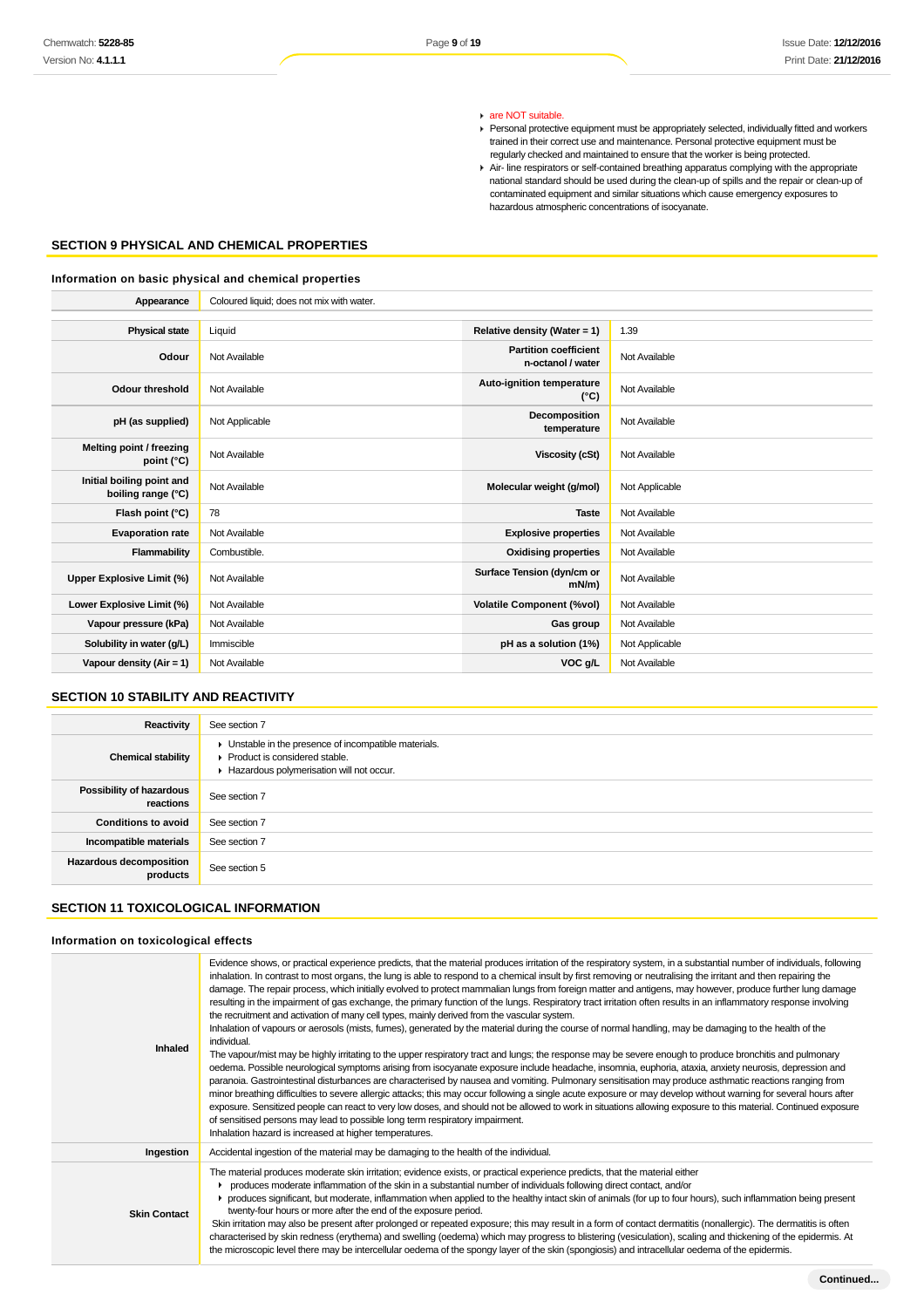|                                              | Open cuts, abraded or irritated skin should not be exposed to this material<br>Entry into the blood-stream through, for example, cuts, abrasions, puncture wounds or lesions, may produce systemic injury with harmful effects. Examine the<br>skin prior to the use of the material and ensure that any external damage is suitably protected.                                                                                                                                                                                                                                                                                                                                                                                                                                                                                                                                                                                                                                                                                                                                                                                                                                                                                                                                                                                                                                                                                                                                                                                                                                                                                                                                                                                                                                                                                                                                                                                                                                                                                                                                                                                                                                                                                                                                                                                                                                                                                                                                                                                                 |                                    |  |  |
|----------------------------------------------|-------------------------------------------------------------------------------------------------------------------------------------------------------------------------------------------------------------------------------------------------------------------------------------------------------------------------------------------------------------------------------------------------------------------------------------------------------------------------------------------------------------------------------------------------------------------------------------------------------------------------------------------------------------------------------------------------------------------------------------------------------------------------------------------------------------------------------------------------------------------------------------------------------------------------------------------------------------------------------------------------------------------------------------------------------------------------------------------------------------------------------------------------------------------------------------------------------------------------------------------------------------------------------------------------------------------------------------------------------------------------------------------------------------------------------------------------------------------------------------------------------------------------------------------------------------------------------------------------------------------------------------------------------------------------------------------------------------------------------------------------------------------------------------------------------------------------------------------------------------------------------------------------------------------------------------------------------------------------------------------------------------------------------------------------------------------------------------------------------------------------------------------------------------------------------------------------------------------------------------------------------------------------------------------------------------------------------------------------------------------------------------------------------------------------------------------------------------------------------------------------------------------------------------------------|------------------------------------|--|--|
| Eye                                          | Evidence exists, or practical experience predicts, that the material may cause eye irritation in a substantial number of individuals and/or may produce significant<br>ocular lesions which are present twenty-four hours or more after instillation into the eye(s) of experimental animals.<br>Repeated or prolonged eye contact may cause inflammation characterised by temporary redness (similar to windburn) of the conjunctivity (conjunctivitis);<br>temporary impairment of vision and/or other transient eye damage/ulceration may occur.                                                                                                                                                                                                                                                                                                                                                                                                                                                                                                                                                                                                                                                                                                                                                                                                                                                                                                                                                                                                                                                                                                                                                                                                                                                                                                                                                                                                                                                                                                                                                                                                                                                                                                                                                                                                                                                                                                                                                                                             |                                    |  |  |
| Chronic                                      | On the basis, primarily, of animal experiments, concern has been expressed that the material may produce carcinogenic or mutagenic effects; in respect of the<br>available information, however, there presently exists inadequate data for making a satisfactory assessment.<br>Long-term exposure to respiratory irritants may result in disease of the airways involving difficult breathing and related systemic problems.<br>Practical evidence shows that inhalation of the material is capable of inducing a sensitisation reaction in a substantial number of individuals at a greater<br>frequency than would be expected from the response of a normal population.<br>Pulmonary sensitisation, resulting in hyperactive airway dysfunction and pulmonary allergy may be accompanied by fatigue, malaise and aching. Significant<br>symptoms of exposure may persist for extended periods, even after exposure ceases. Symptoms can be activated by a variety of nonspecific environmental<br>stimuli such as automobile exhaust, perfumes and passive smoking.<br>Practical experience shows that skin contact with the material is capable either of inducing a sensitisation reaction in a substantial number of individuals, and/or<br>of producing a positive response in experimental animals.<br>Exposure to the material may cause concerns for human fertility, generally on the basis that results in animal studies provide sufficient evidence to cause a<br>strong suspicion of impaired fertility in the absence of toxic effects, or evidence of impaired fertility occurring at around the same dose levels as other toxic<br>effects, but which are not a secondary non-specific consequence of other toxic effects.<br>Exposure to the material may cause concerns for humans owing to possible developmental toxic effects, generally on the basis that results in appropriate<br>animal studies provide strong suspicion of developmental toxicity in the absence of signs of marked maternal toxicity, or at around the same dose levels as other<br>toxic effects but which are not a secondary non-specific consequence of other toxic effects.<br>Limited evidence suggests that repeated or long-term occupational exposure may produce cumulative health effects involving organs or biochemical systems.<br>Persons with a history of asthma or other respiratory problems or are known to be sensitised, should not be engaged in any work involving the handling of<br>isocyanates. [CCTRADE-Bayer, APMF] |                                    |  |  |
|                                              |                                                                                                                                                                                                                                                                                                                                                                                                                                                                                                                                                                                                                                                                                                                                                                                                                                                                                                                                                                                                                                                                                                                                                                                                                                                                                                                                                                                                                                                                                                                                                                                                                                                                                                                                                                                                                                                                                                                                                                                                                                                                                                                                                                                                                                                                                                                                                                                                                                                                                                                                                 |                                    |  |  |
| <b>Duram Multithane STD</b>                  | <b>TOXICITY</b><br>Not Available                                                                                                                                                                                                                                                                                                                                                                                                                                                                                                                                                                                                                                                                                                                                                                                                                                                                                                                                                                                                                                                                                                                                                                                                                                                                                                                                                                                                                                                                                                                                                                                                                                                                                                                                                                                                                                                                                                                                                                                                                                                                                                                                                                                                                                                                                                                                                                                                                                                                                                                | <b>IRRITATION</b><br>Not Available |  |  |
|                                              |                                                                                                                                                                                                                                                                                                                                                                                                                                                                                                                                                                                                                                                                                                                                                                                                                                                                                                                                                                                                                                                                                                                                                                                                                                                                                                                                                                                                                                                                                                                                                                                                                                                                                                                                                                                                                                                                                                                                                                                                                                                                                                                                                                                                                                                                                                                                                                                                                                                                                                                                                 |                                    |  |  |
| limestone                                    | <b>TOXICITY</b>                                                                                                                                                                                                                                                                                                                                                                                                                                                                                                                                                                                                                                                                                                                                                                                                                                                                                                                                                                                                                                                                                                                                                                                                                                                                                                                                                                                                                                                                                                                                                                                                                                                                                                                                                                                                                                                                                                                                                                                                                                                                                                                                                                                                                                                                                                                                                                                                                                                                                                                                 | <b>IRRITATION</b>                  |  |  |
|                                              | Oral (rat) LD50: 6450 mg/kg <sup>[2]</sup>                                                                                                                                                                                                                                                                                                                                                                                                                                                                                                                                                                                                                                                                                                                                                                                                                                                                                                                                                                                                                                                                                                                                                                                                                                                                                                                                                                                                                                                                                                                                                                                                                                                                                                                                                                                                                                                                                                                                                                                                                                                                                                                                                                                                                                                                                                                                                                                                                                                                                                      | Skin (rabbit): 500 mg/24h-moderate |  |  |
|                                              | <b>TOXICITY</b>                                                                                                                                                                                                                                                                                                                                                                                                                                                                                                                                                                                                                                                                                                                                                                                                                                                                                                                                                                                                                                                                                                                                                                                                                                                                                                                                                                                                                                                                                                                                                                                                                                                                                                                                                                                                                                                                                                                                                                                                                                                                                                                                                                                                                                                                                                                                                                                                                                                                                                                                 | <b>IRRITATION</b>                  |  |  |
| diisononyl phthalate                         | Dermal (rabbit) LD50: >3160 mg/kg <sup>[1]</sup>                                                                                                                                                                                                                                                                                                                                                                                                                                                                                                                                                                                                                                                                                                                                                                                                                                                                                                                                                                                                                                                                                                                                                                                                                                                                                                                                                                                                                                                                                                                                                                                                                                                                                                                                                                                                                                                                                                                                                                                                                                                                                                                                                                                                                                                                                                                                                                                                                                                                                                | Not Available                      |  |  |
|                                              | Oral (rat) LD50: >10000 mg/kg <sup>[2]</sup>                                                                                                                                                                                                                                                                                                                                                                                                                                                                                                                                                                                                                                                                                                                                                                                                                                                                                                                                                                                                                                                                                                                                                                                                                                                                                                                                                                                                                                                                                                                                                                                                                                                                                                                                                                                                                                                                                                                                                                                                                                                                                                                                                                                                                                                                                                                                                                                                                                                                                                    |                                    |  |  |
| MDI/ castor oil/ glycerol,                   | <b>TOXICITY</b>                                                                                                                                                                                                                                                                                                                                                                                                                                                                                                                                                                                                                                                                                                                                                                                                                                                                                                                                                                                                                                                                                                                                                                                                                                                                                                                                                                                                                                                                                                                                                                                                                                                                                                                                                                                                                                                                                                                                                                                                                                                                                                                                                                                                                                                                                                                                                                                                                                                                                                                                 | <b>IRRITATION</b>                  |  |  |
| propoxylated                                 | Not Available                                                                                                                                                                                                                                                                                                                                                                                                                                                                                                                                                                                                                                                                                                                                                                                                                                                                                                                                                                                                                                                                                                                                                                                                                                                                                                                                                                                                                                                                                                                                                                                                                                                                                                                                                                                                                                                                                                                                                                                                                                                                                                                                                                                                                                                                                                                                                                                                                                                                                                                                   | Not Available                      |  |  |
|                                              | <b>TOXICITY</b>                                                                                                                                                                                                                                                                                                                                                                                                                                                                                                                                                                                                                                                                                                                                                                                                                                                                                                                                                                                                                                                                                                                                                                                                                                                                                                                                                                                                                                                                                                                                                                                                                                                                                                                                                                                                                                                                                                                                                                                                                                                                                                                                                                                                                                                                                                                                                                                                                                                                                                                                 | <b>IRRITATION</b>                  |  |  |
| 4,4'-diphenylmethane                         | Dermal (rabbit) LD50: >6200 mg/kg <sup>[2]</sup>                                                                                                                                                                                                                                                                                                                                                                                                                                                                                                                                                                                                                                                                                                                                                                                                                                                                                                                                                                                                                                                                                                                                                                                                                                                                                                                                                                                                                                                                                                                                                                                                                                                                                                                                                                                                                                                                                                                                                                                                                                                                                                                                                                                                                                                                                                                                                                                                                                                                                                | Dermal Sensitiser *                |  |  |
| diisocyanate (MDI)                           | Inhalation (rat) LC50: 0.49 mg/l/4hr <sup>[1]</sup>                                                                                                                                                                                                                                                                                                                                                                                                                                                                                                                                                                                                                                                                                                                                                                                                                                                                                                                                                                                                                                                                                                                                                                                                                                                                                                                                                                                                                                                                                                                                                                                                                                                                                                                                                                                                                                                                                                                                                                                                                                                                                                                                                                                                                                                                                                                                                                                                                                                                                             | Skin (rabbit): 500 mg /24 hours    |  |  |
|                                              | Oral (rat) LD50: >2000 mg/kg <sup>[1]</sup>                                                                                                                                                                                                                                                                                                                                                                                                                                                                                                                                                                                                                                                                                                                                                                                                                                                                                                                                                                                                                                                                                                                                                                                                                                                                                                                                                                                                                                                                                                                                                                                                                                                                                                                                                                                                                                                                                                                                                                                                                                                                                                                                                                                                                                                                                                                                                                                                                                                                                                     |                                    |  |  |
| aromatic hydrocarbons,                       | <b>TOXICITY</b>                                                                                                                                                                                                                                                                                                                                                                                                                                                                                                                                                                                                                                                                                                                                                                                                                                                                                                                                                                                                                                                                                                                                                                                                                                                                                                                                                                                                                                                                                                                                                                                                                                                                                                                                                                                                                                                                                                                                                                                                                                                                                                                                                                                                                                                                                                                                                                                                                                                                                                                                 | <b>IRRITATION</b>                  |  |  |
| C9-11                                        | Not Available                                                                                                                                                                                                                                                                                                                                                                                                                                                                                                                                                                                                                                                                                                                                                                                                                                                                                                                                                                                                                                                                                                                                                                                                                                                                                                                                                                                                                                                                                                                                                                                                                                                                                                                                                                                                                                                                                                                                                                                                                                                                                                                                                                                                                                                                                                                                                                                                                                                                                                                                   | Not Available                      |  |  |
|                                              | <b>TOXICITY</b>                                                                                                                                                                                                                                                                                                                                                                                                                                                                                                                                                                                                                                                                                                                                                                                                                                                                                                                                                                                                                                                                                                                                                                                                                                                                                                                                                                                                                                                                                                                                                                                                                                                                                                                                                                                                                                                                                                                                                                                                                                                                                                                                                                                                                                                                                                                                                                                                                                                                                                                                 | <b>IRRITATION</b>                  |  |  |
|                                              | Dermal (rabbit) LD50: >2500 mg/kg <sup>[1]</sup>                                                                                                                                                                                                                                                                                                                                                                                                                                                                                                                                                                                                                                                                                                                                                                                                                                                                                                                                                                                                                                                                                                                                                                                                                                                                                                                                                                                                                                                                                                                                                                                                                                                                                                                                                                                                                                                                                                                                                                                                                                                                                                                                                                                                                                                                                                                                                                                                                                                                                                | Not Available                      |  |  |
| calcium oxide                                | Inhalation (rat) LC50: 1.026 mg/L1 hr <sup>[1]</sup>                                                                                                                                                                                                                                                                                                                                                                                                                                                                                                                                                                                                                                                                                                                                                                                                                                                                                                                                                                                                                                                                                                                                                                                                                                                                                                                                                                                                                                                                                                                                                                                                                                                                                                                                                                                                                                                                                                                                                                                                                                                                                                                                                                                                                                                                                                                                                                                                                                                                                            |                                    |  |  |
|                                              | Oral (rat) LD50: 790 mg/kg <sup>[1]</sup>                                                                                                                                                                                                                                                                                                                                                                                                                                                                                                                                                                                                                                                                                                                                                                                                                                                                                                                                                                                                                                                                                                                                                                                                                                                                                                                                                                                                                                                                                                                                                                                                                                                                                                                                                                                                                                                                                                                                                                                                                                                                                                                                                                                                                                                                                                                                                                                                                                                                                                       |                                    |  |  |
|                                              |                                                                                                                                                                                                                                                                                                                                                                                                                                                                                                                                                                                                                                                                                                                                                                                                                                                                                                                                                                                                                                                                                                                                                                                                                                                                                                                                                                                                                                                                                                                                                                                                                                                                                                                                                                                                                                                                                                                                                                                                                                                                                                                                                                                                                                                                                                                                                                                                                                                                                                                                                 |                                    |  |  |
|                                              | <b>TOXICITY</b>                                                                                                                                                                                                                                                                                                                                                                                                                                                                                                                                                                                                                                                                                                                                                                                                                                                                                                                                                                                                                                                                                                                                                                                                                                                                                                                                                                                                                                                                                                                                                                                                                                                                                                                                                                                                                                                                                                                                                                                                                                                                                                                                                                                                                                                                                                                                                                                                                                                                                                                                 | <b>IRRITATION</b>                  |  |  |
| naphtha petroleum, light<br>aromatic solvent | Dermal (rabbit) LD50: >1900 mg/kg <sup>[1]</sup>                                                                                                                                                                                                                                                                                                                                                                                                                                                                                                                                                                                                                                                                                                                                                                                                                                                                                                                                                                                                                                                                                                                                                                                                                                                                                                                                                                                                                                                                                                                                                                                                                                                                                                                                                                                                                                                                                                                                                                                                                                                                                                                                                                                                                                                                                                                                                                                                                                                                                                | Not Available                      |  |  |
|                                              | Inhalation (rat) LC50: >3670 ppm/8 h *[2]<br>Oral (rat) LD50: >4500 mg/kg <sup>[1]</sup>                                                                                                                                                                                                                                                                                                                                                                                                                                                                                                                                                                                                                                                                                                                                                                                                                                                                                                                                                                                                                                                                                                                                                                                                                                                                                                                                                                                                                                                                                                                                                                                                                                                                                                                                                                                                                                                                                                                                                                                                                                                                                                                                                                                                                                                                                                                                                                                                                                                        |                                    |  |  |
|                                              |                                                                                                                                                                                                                                                                                                                                                                                                                                                                                                                                                                                                                                                                                                                                                                                                                                                                                                                                                                                                                                                                                                                                                                                                                                                                                                                                                                                                                                                                                                                                                                                                                                                                                                                                                                                                                                                                                                                                                                                                                                                                                                                                                                                                                                                                                                                                                                                                                                                                                                                                                 |                                    |  |  |
|                                              | <b>TOXICITY</b>                                                                                                                                                                                                                                                                                                                                                                                                                                                                                                                                                                                                                                                                                                                                                                                                                                                                                                                                                                                                                                                                                                                                                                                                                                                                                                                                                                                                                                                                                                                                                                                                                                                                                                                                                                                                                                                                                                                                                                                                                                                                                                                                                                                                                                                                                                                                                                                                                                                                                                                                 | <b>IRRITATION</b>                  |  |  |
| <b>MDI homopolymer</b>                       | Dermal (rabbit) LD50: >9400 mg/kg <sup>[1]</sup>                                                                                                                                                                                                                                                                                                                                                                                                                                                                                                                                                                                                                                                                                                                                                                                                                                                                                                                                                                                                                                                                                                                                                                                                                                                                                                                                                                                                                                                                                                                                                                                                                                                                                                                                                                                                                                                                                                                                                                                                                                                                                                                                                                                                                                                                                                                                                                                                                                                                                                | Not Available                      |  |  |
|                                              | Inhalation (rat) LC50: 0.49 mg/l/4hr <sup>[1]</sup>                                                                                                                                                                                                                                                                                                                                                                                                                                                                                                                                                                                                                                                                                                                                                                                                                                                                                                                                                                                                                                                                                                                                                                                                                                                                                                                                                                                                                                                                                                                                                                                                                                                                                                                                                                                                                                                                                                                                                                                                                                                                                                                                                                                                                                                                                                                                                                                                                                                                                             |                                    |  |  |
|                                              | Oral (rat) LD50: >5000 mg/kg <sup>[1]</sup>                                                                                                                                                                                                                                                                                                                                                                                                                                                                                                                                                                                                                                                                                                                                                                                                                                                                                                                                                                                                                                                                                                                                                                                                                                                                                                                                                                                                                                                                                                                                                                                                                                                                                                                                                                                                                                                                                                                                                                                                                                                                                                                                                                                                                                                                                                                                                                                                                                                                                                     |                                    |  |  |
|                                              | <b>TOXICITY</b>                                                                                                                                                                                                                                                                                                                                                                                                                                                                                                                                                                                                                                                                                                                                                                                                                                                                                                                                                                                                                                                                                                                                                                                                                                                                                                                                                                                                                                                                                                                                                                                                                                                                                                                                                                                                                                                                                                                                                                                                                                                                                                                                                                                                                                                                                                                                                                                                                                                                                                                                 | <b>IRRITATION</b>                  |  |  |
| 2,4'-diphenylmethane<br>diisocyanate         | Dermal (rabbit) LD50: >9400 mg/kg <sup>[1]</sup>                                                                                                                                                                                                                                                                                                                                                                                                                                                                                                                                                                                                                                                                                                                                                                                                                                                                                                                                                                                                                                                                                                                                                                                                                                                                                                                                                                                                                                                                                                                                                                                                                                                                                                                                                                                                                                                                                                                                                                                                                                                                                                                                                                                                                                                                                                                                                                                                                                                                                                | Not Available                      |  |  |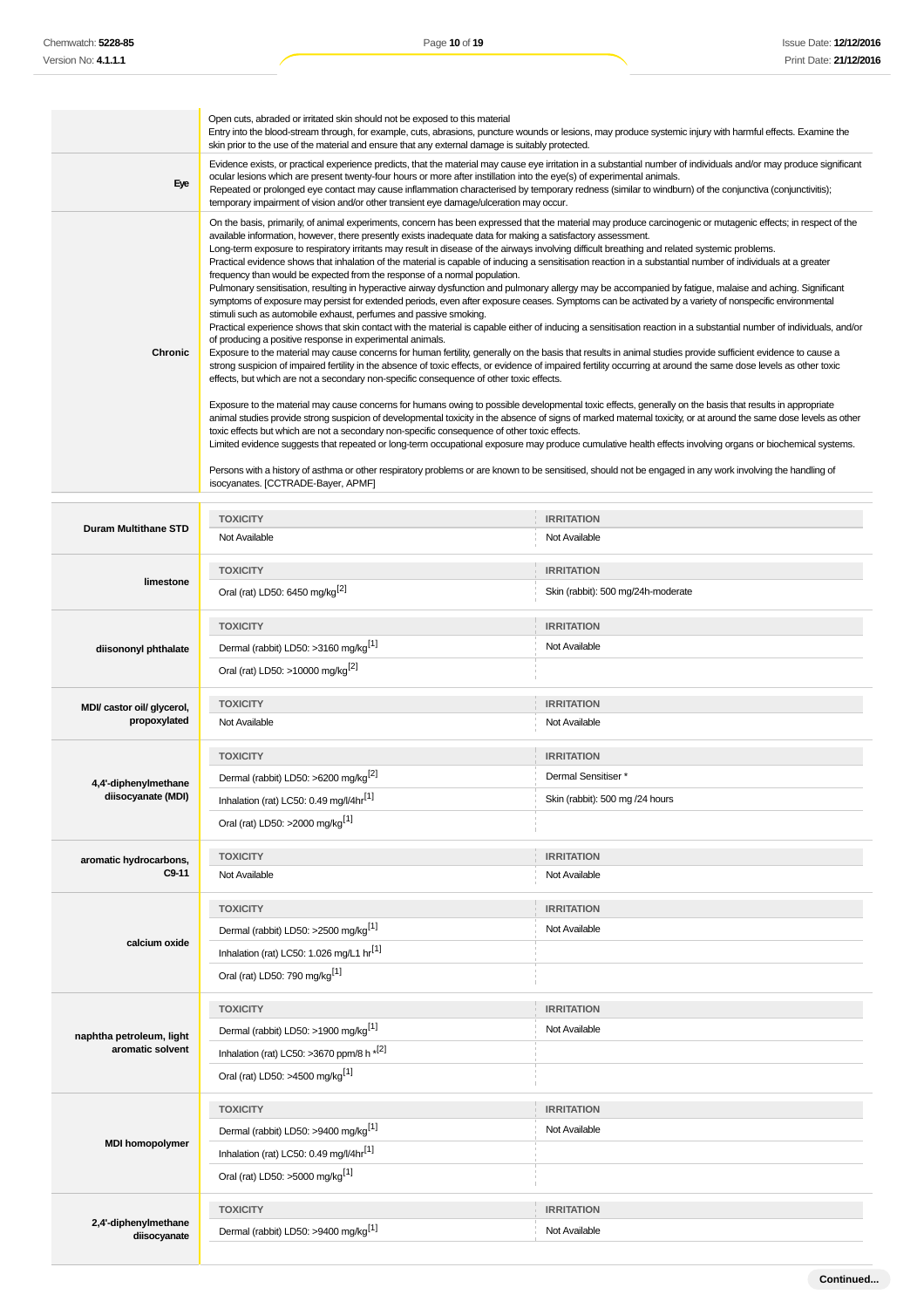|                                 | Oral (rat) LD50: >2000 mg/kg <sup>[1]</sup>                                                                                                                                                                                     |                                  |  |
|---------------------------------|---------------------------------------------------------------------------------------------------------------------------------------------------------------------------------------------------------------------------------|----------------------------------|--|
|                                 | <b>TOXICITY</b>                                                                                                                                                                                                                 | <b>IRRITATION</b>                |  |
|                                 | dermal (rat) LD50: 3504 mg/kg <sup>[1]</sup>                                                                                                                                                                                    | Not Available                    |  |
| 1,2,4-trimethyl benzene         | Inhalation (rat) LC50: 18 mg/L/4hr <sup>[2]</sup>                                                                                                                                                                               |                                  |  |
|                                 | Oral (rat) LD50: ca.3504 mg/kg <sup>[1]</sup>                                                                                                                                                                                   |                                  |  |
|                                 | <b>TOXICITY</b>                                                                                                                                                                                                                 | <b>IRRITATION</b>                |  |
| p-toluenesulfonyl<br>isocyanate | Inhalation (rat) LC50: >640 ppm/1hr[2]                                                                                                                                                                                          | Not Available                    |  |
|                                 | Oral (rat) LD50: 2234 mg/kg <sup>[2]</sup>                                                                                                                                                                                      |                                  |  |
|                                 | <b>TOXICITY</b>                                                                                                                                                                                                                 | <b>IRRITATION</b>                |  |
|                                 | dermal (rat) LD50: $>10^{[1]}$                                                                                                                                                                                                  | Eye (human): 25 ppm/15min - mild |  |
|                                 | Inhalation (rat) LC50: 11.5 mg/l6 hr <sup>[1]</sup>                                                                                                                                                                             | Eye (rabbit): 500 mg             |  |
| diisobutyl ketone               | Inhalation (rat) LC50: 1979 ppm/6h *[2]                                                                                                                                                                                         | Skin (g.pig): repeated - SEVERE  |  |
|                                 | Oral (rat) LD50: >2000 mg/kg <sup>[1]</sup>                                                                                                                                                                                     | Skin (g.pig): Strong *           |  |
|                                 |                                                                                                                                                                                                                                 | Skin (rabbit): 10 mg/24h - mild  |  |
|                                 |                                                                                                                                                                                                                                 | Skin (rabbit): 500 mg - mild     |  |
| Legend:                         | 1. Value obtained from Europe ECHA Registered Substances - Acute toxicity 2.* Value obtained from manufacturer's SDS. Unless otherwise specified data<br>extracted from RTECS - Register of Toxic Effect of chemical Substances |                                  |  |
|                                 |                                                                                                                                                                                                                                 |                                  |  |
|                                 |                                                                                                                                                                                                                                 |                                  |  |

| <b>LIMESTONE</b>            | The material may produce severe irritation to the eye causing pronounced inflammation. Repeated or prolonged exposure to irritants may produce<br>conjunctivitis.<br>The material may cause skin irritation after prolonged or repeated exposure and may produce a contact dermatitis (nonallergic). This form of dermatitis is often<br>characterised by skin redness (erythema) and swelling the epidermis. Histologically there may be intercellular oedema of the spongy layer (spongiosis) and<br>intracellular oedema of the epidermis.<br>Eye (rabbit) 0.75: mg/24h - No evidence of carcinogenic properties. No evidence of mutagenic or teratogenic effects.                                                                                                                                                                                                                                                                                                                                                                                                                                                                                                                                                                                                                                                                                                                                                                                                                                                                                                                                                                                                                                                                                                                                                                                                                                                                                                                                                                                                                                                                                                                                                                                                                                                                                                                                                                                                                                                                                                                                                                                                                                                                                                                                                                                                                                                                                                                                                                                                                                                                                                                                                                                                                                                                                                                                                                                                                                                                                                                                                                                                                                                                                                                                                                                                                                                                                                                                                                                                                                                                                                                                                                                                                                                                                                                                                                                                                                                                                                                                                                                                                                                                                                                                                                                                                                                                                                                                                                                                                                                                                                                                                                                                                                                                                                                                                                                                                                                                                                                                                                                                                                                                                                                                                                                                                                                                                                                                                                                                                                                                                                                                                                                                                                                                                                                                                                                                                                                                                                                                                                                                                                                                                                                                                                                            |
|-----------------------------|------------------------------------------------------------------------------------------------------------------------------------------------------------------------------------------------------------------------------------------------------------------------------------------------------------------------------------------------------------------------------------------------------------------------------------------------------------------------------------------------------------------------------------------------------------------------------------------------------------------------------------------------------------------------------------------------------------------------------------------------------------------------------------------------------------------------------------------------------------------------------------------------------------------------------------------------------------------------------------------------------------------------------------------------------------------------------------------------------------------------------------------------------------------------------------------------------------------------------------------------------------------------------------------------------------------------------------------------------------------------------------------------------------------------------------------------------------------------------------------------------------------------------------------------------------------------------------------------------------------------------------------------------------------------------------------------------------------------------------------------------------------------------------------------------------------------------------------------------------------------------------------------------------------------------------------------------------------------------------------------------------------------------------------------------------------------------------------------------------------------------------------------------------------------------------------------------------------------------------------------------------------------------------------------------------------------------------------------------------------------------------------------------------------------------------------------------------------------------------------------------------------------------------------------------------------------------------------------------------------------------------------------------------------------------------------------------------------------------------------------------------------------------------------------------------------------------------------------------------------------------------------------------------------------------------------------------------------------------------------------------------------------------------------------------------------------------------------------------------------------------------------------------------------------------------------------------------------------------------------------------------------------------------------------------------------------------------------------------------------------------------------------------------------------------------------------------------------------------------------------------------------------------------------------------------------------------------------------------------------------------------------------------------------------------------------------------------------------------------------------------------------------------------------------------------------------------------------------------------------------------------------------------------------------------------------------------------------------------------------------------------------------------------------------------------------------------------------------------------------------------------------------------------------------------------------------------------------------------------------------------------------------------------------------------------------------------------------------------------------------------------------------------------------------------------------------------------------------------------------------------------------------------------------------------------------------------------------------------------------------------------------------------------------------------------------------------------------------------------------------------------------------------------------------------------------------------------------------------------------------------------------------------------------------------------------------------------------------------------------------------------------------------------------------------------------------------------------------------------------------------------------------------------------------------------------------------------------------------------------------------------------------------------------------------------------------------------------------------------------------------------------------------------------------------------------------------------------------------------------------------------------------------------------------------------------------------------------------------------------------------------------------------------------------------------------------------------------------------------------------------------------------------------------------------------------------------------------------------------------------------------------------------------------------------------------------------------------------------------------------------------------------------------------------------------------------------------------------------------------------------------------------------------------------------------------------------------------------------------------------------------------------------------------------------------------------------------------------------------------------------------------------------------------------------------------------------------------------------------------------------------------------------------------------------------------------------------------------------------------------------------------------------------------------------------------------------------------------------------------------------------------------------------------------------------------------------------------------------------------|
| <b>DIISONONYL PHTHALATE</b> | High Molecular Weight Phthalate Esters (HMWPEs) Category as defined by the Phthalate Esters Panel HPV Testing Group (2001) and OECD (2004).<br>The HMWPE group includes chemically similar substances produced from alcohols having backbone carbon lengths of $>= 7$ . Due to their similar chemical<br>structure, category members are generally similar with respect to physicochemical, biological and toxicological properties or display an expected trend. Thus,<br>read-across for toxicity endpoints is an appropriate approach to characterise selected endpoints for members of this category.<br>In some cases the substances have ester side group constituents that span two subcategories (i.e., transitional and high molecular weight constituents). If the<br>level of C4 to C6 constituents in the substance exceeded 10%, the substance was conservatively placed in the transitional subcategory.<br>High molecular weight phthalates are used nearly exclusively as plasticisers of PVC.<br>They are very poorly soluble in water, and have very low vapor pressure. The extant database demonstrates that these substances have few biological effects. A<br>notable exception to this generalisation is that hepatocarcinogenicity has been observed for diisononyl phthalate (DINP). The hepatocarcinogencity effects of<br>DINP are by a mechanism (peroxisomal proliferation) to which rodents are particularly sensitive. However, it does not appear to be relevant to humans.<br>The high molecular weight phthalates all demonstrate minimal acute toxicity, are not genotoxic, exhibit some liver and kidney effects at high doses, and are<br>negative for reproductive and developmental effects. Further, the available data indicate that the toxicological activity of these molecules diminishes with<br>increasing molecular weight.<br>Studies on HMWPEs indicate that they are rapidly metabolised in the gastrointestinal tract to the corresponding monoester, absorbed and excreted primarily in<br>the urine.<br>Acute toxicity: The available data on phthalates spanning the carbon range from C8-C13 indicate that phthalate esters in the high molecular weight<br>subcategory are not toxic by acute oral and dermal administration; LD50 values of all substances tested exceed the maximum amounts which can be<br>administered to the animals. There are fewer data available on inhalation toxicity; only di-iso-nonyl phthalate (DINP) and di-iso-decyl phthalate (DIDP) have<br>been tested. However, the phthalates in the high molecular weight subcategory have extremely low vapor pressures, and exposure by inhalation at potentially<br>hazardous levels is not anticipated.<br>Repeat dose toxicity. Several substances ranging from C8-C11 have been tested for repeated dose toxicity in studies ranging from 21 days to two years.<br>Ditridecyl phthalate (CAS 119-06-2) has been studied by the Japan Ministry of Health and Welfare (unpublished report) and data for this substance is used as<br>read-across data for DTDP*. In addition results from repeat dose studies examining DINP (CAS 685 15-48-0) and DIDP (CAS 68515-49-1) are used as read<br>across for the di C9-C11 phthalates (CAS 68515-43-5). The principal effects found are those associated with peroxisomal proliferation, including liver<br>enlargement and induction of peroxisomal enzymes. As shown for example in a comparative study of liver effects, the strongest inducers of peroxisomal<br>proliferation were DEHP, DINP, and DIDP with substances of shorter and longer ester side chains (e.g., 610P*, 711P*, and diundecyl phthalate - DUP)<br>showing less pronounced effects. Thus, it is reasonable to conclude that other members of this subcategory would show effects similar to but not more<br>pronounced than those associated with DINP and DIDP. It should also be noted that the relevance of these findings to human health is, at best, questionable. It<br>has been shown that these effects are mediated through the peroxisome proliferation-activated receptor alpha (PPARa;), and that levels of PPARa are much<br>higher in rodents than humans. Thus, one would expect humans to be substantially less responsive than rodents to peroxisome proliferating agents. Empirical<br>evidence supporting this postulation is provided by studies in primates in which repeated administration of DEHP and DINP had no effects on liver, kidney or<br>testicular parameters.<br>In this regard it should also be noted that kidney enlargement is also commonly observed but normally without any pathological changes. There is a component<br>of the kidney changes which is also PPARa-related. It has also been shown that in male rats, DINP induces an alpha 2u-globulin nephropathy which is male rat-<br>specific but without relevance to humans. Thus, as was true for the liver changes, the relevance of the kidney changes to human health is also questionable<br>Finally, some of the lower molecular weight phthalates can induce testicular atrophy when administered to juvenile rats at high levels. However, the higher<br>molecular weight phthalates including di-n-octyl phthalate (DnOP), DINP, DIDP, 610P, and 71 1P do not induce testicular atrophy. Further, the testis was not a<br>target organ for DINP in either marmosets or cynomolgus monkeys. Thus, testicular atrophy is not an effect associated with phthalates in the high molecular<br>weight subcategory<br>Reproductive toxicity: Reproductive toxicity tests in rats have been carried out with DINP, DIDP a linear C7-C9 phthalate (CAS 68515-41-3), a linear<br>C9-C11 phthalate, and ditridecyl phthalate (Japan Ministry of Health and Welfare, unpublished report). None of these affected fertility or profoundly affected<br>male reproductive development. A slight decrease in offspring viability was reported for both DIDP and ditridecyl phthalate at levels associated with maternal<br>effects. DnOP was tested for effects on fertility in a continuous breeding protocol in mice, and, like the other members of this subcategory, did not reduce<br>fertility. Thus, it can be concluded that the subcategory of high molecular weight phthalates do not affect fertility.<br>Developmental toxicity: Developmental toxicity tests in rats have been carried out with DINP; DIDP; C7-9 phthalate (CAS 68515-41-3); C9-11 phthalate<br>(CAS 68515-43-5); and ditridecyl phthalate (CAS 119-06-2). None of the substances tested affected litter size, foetal survival or bodyweight, and none produced<br>teratogenic effects. Increased frequencies of developmental variants including dilated renal pelvis, and supernumerary lumbar and cervical ribs were found at |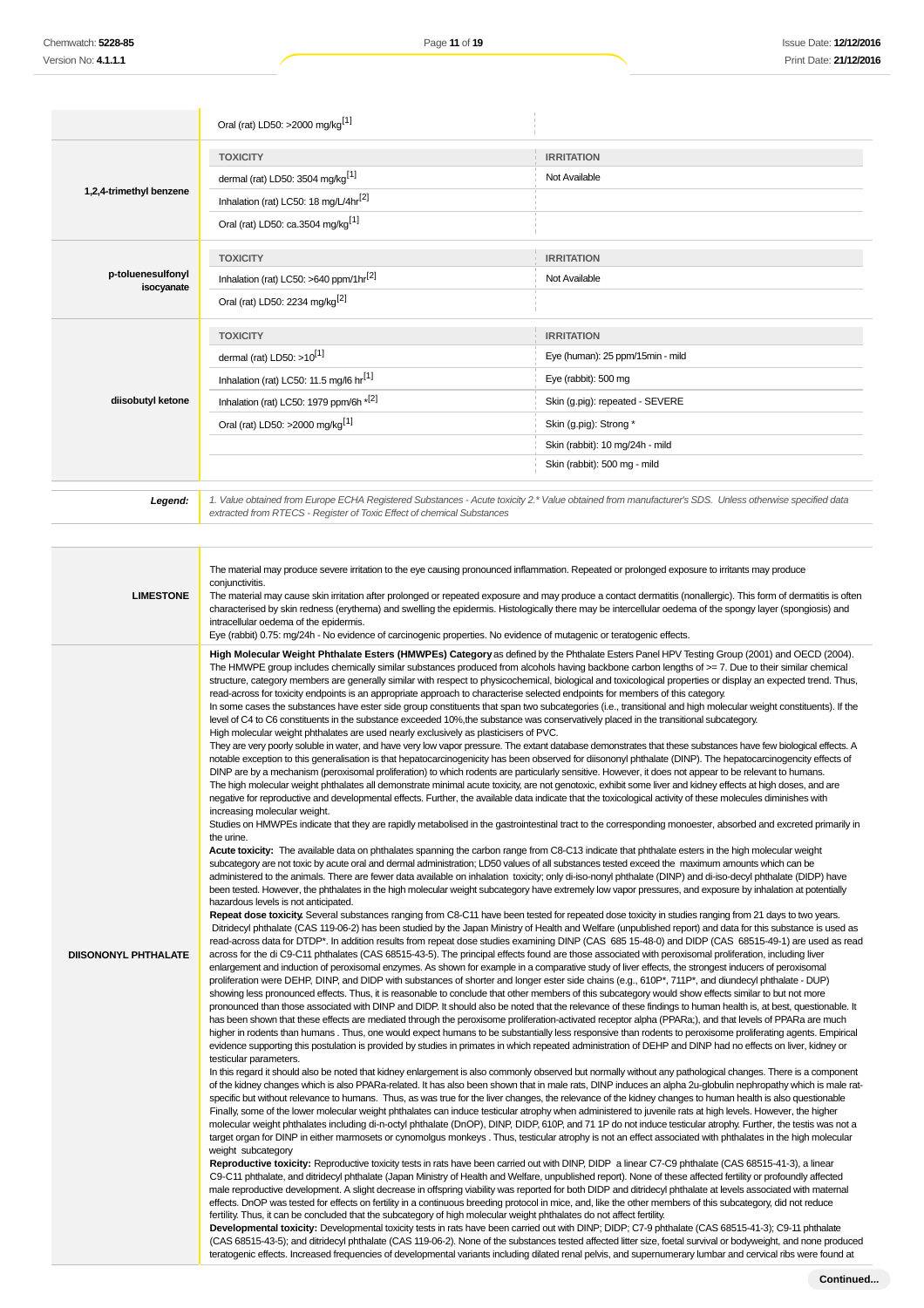|                                                                      | levels associated with maternal effects. The toxicological significance of these developmental variants is unclear. DnOP was not teratogenic in mice when<br>tested at very high levels. Thus, it can be concluded that this subcategory of high molecular weight phthalates do not produce profound developmental effects in<br>rodents                                                                                                                                                                                                                                                                                                                                                                                                                                                                                                                                                                                                                                                                                                                                                                                                                                                                                                                                                                                                                                                                                                                                                                                                                                                                                                                                                                                                                                                                                                                                                                                                                                                                                                                                                                                                                                                                                                                                                                                                                                                                                                                                                                                                                                                                                                                                                                                                                                                                                                                                                                                                                                                                                                                                                                                                                                                                                                                                                                                                                                                                                                                                                                                                                                                                                                                                                                                                                                                                                                                                                                                                                                                                                                                                                                                                                                                                                                                                       |
|----------------------------------------------------------------------|--------------------------------------------------------------------------------------------------------------------------------------------------------------------------------------------------------------------------------------------------------------------------------------------------------------------------------------------------------------------------------------------------------------------------------------------------------------------------------------------------------------------------------------------------------------------------------------------------------------------------------------------------------------------------------------------------------------------------------------------------------------------------------------------------------------------------------------------------------------------------------------------------------------------------------------------------------------------------------------------------------------------------------------------------------------------------------------------------------------------------------------------------------------------------------------------------------------------------------------------------------------------------------------------------------------------------------------------------------------------------------------------------------------------------------------------------------------------------------------------------------------------------------------------------------------------------------------------------------------------------------------------------------------------------------------------------------------------------------------------------------------------------------------------------------------------------------------------------------------------------------------------------------------------------------------------------------------------------------------------------------------------------------------------------------------------------------------------------------------------------------------------------------------------------------------------------------------------------------------------------------------------------------------------------------------------------------------------------------------------------------------------------------------------------------------------------------------------------------------------------------------------------------------------------------------------------------------------------------------------------------------------------------------------------------------------------------------------------------------------------------------------------------------------------------------------------------------------------------------------------------------------------------------------------------------------------------------------------------------------------------------------------------------------------------------------------------------------------------------------------------------------------------------------------------------------------------------------------------------------------------------------------------------------------------------------------------------------------------------------------------------------------------------------------------------------------------------------------------------------------------------------------------------------------------------------------------------------------------------------------------------------------------------------------------------------------------------------------------------------------------------------------------------------------------------------------------------------------------------------------------------------------------------------------------------------------------------------------------------------------------------------------------------------------------------------------------------------------------------------------------------------------------------------------------------------------------------------------------------------------------------------------------|
|                                                                      | Genotoxicity: The majority of the substances in the subcategory of high molecular weight phthalates have been tested for genetic activity in the Salmonella<br>assay, and all were inactive. One large program covering many of these substances was carried out by the National Institute of Environmental Health Sciences.<br>Similarly, a range of substances covering the majority of the carbon numbers in this subcategory were found to be inactive in mouse lymphoma tests<br>Chromosomal Aberrations. Two representative members of the subcategory of high molecular weight phthalates (DINP and DIDP) have been tested for<br>chromosomal mutation in the mouse micronucleus test, and both were inactive. Ditridecyl phthalate (CAS 119-06-2) induced neither structural chromosomal<br>aberrations nor polyploidy in CHL cells up to the limit concentration of 4.75 mg/ ml, in the absence or presence of an exogenous metabolic activation system<br>(Japan Ministry of Health and Welfare, unpublished report). Further, all of the low molecular weight and transitional phthalates that have been tested were<br>inactive.                                                                                                                                                                                                                                                                                                                                                                                                                                                                                                                                                                                                                                                                                                                                                                                                                                                                                                                                                                                                                                                                                                                                                                                                                                                                                                                                                                                                                                                                                                                                                                                                                                                                                                                                                                                                                                                                                                                                                                                                                                                                                                                                                                                                                                                                                                                                                                                                                                                                                                                                                                                                                                                                                                                                                                                                                                                                                                                                                                                                                                                                                                                                   |
|                                                                      | *610P - mixed decyl, hexyl and octyl esters (CAS Rn: 68648-93-1)<br>*711P - C7,C11, branched and linear esters (CAS Rn: 111381-90-9)                                                                                                                                                                                                                                                                                                                                                                                                                                                                                                                                                                                                                                                                                                                                                                                                                                                                                                                                                                                                                                                                                                                                                                                                                                                                                                                                                                                                                                                                                                                                                                                                                                                                                                                                                                                                                                                                                                                                                                                                                                                                                                                                                                                                                                                                                                                                                                                                                                                                                                                                                                                                                                                                                                                                                                                                                                                                                                                                                                                                                                                                                                                                                                                                                                                                                                                                                                                                                                                                                                                                                                                                                                                                                                                                                                                                                                                                                                                                                                                                                                                                                                                                           |
|                                                                      | * DTDP - di-C11-14, C13 rich ester (CAS 68515-47-9)<br>The material may produce peroxisome proliferation. Peroxisomes are single, membrane limited, cytoplasmic organelles that are found in the cells of animals,<br>plants, fungi and protozoa. Peroxisome proliferators include certain hypolipidaemic drugs, phthalate ester plasticisers, industrial solvents, herbicides, food<br>flavours, leukotriene D4 antagonists and hormones. Numerous studies in rats and mice have demonstrated the hepatocarcinogenic effects of peroxisome<br>proliferators, and these compounds have been unequivocally established as carcinogens. However it is generally conceded that compounds inducing<br>proliferation in rats and mice have little, if any, effect on human liver except at very high doses or extreme conditions of exposure.<br>[Huls] The effects of DINP on fertility-related parameters such as reduced testosterone content and production and altered reproductive organ weights (with or<br>without histopathologies) have been demonstrated in rats. Although quantitatively being less potent, DINP has exhibited adverse effects on the male<br>reproductive system and sexual differentiation during development in a number of rodent studies (e.g. increased nipple retention, testicular pathology and<br>decreased AGD/AGI in male offspring), which are components of the antiandrogenic pattern observed with diethylhexyl phthalate (DEHP) (a known reproductive<br>toxicant). Foetal expression of genes involved in androgen synthesis such as StAR and Cyp11a were also reduced. There was also a report of increased gene<br>expression levels of InsI3 (a foetal Leydig cell product critical for testis descent) that may infer the impaired testicular steroidogenesis following exposure to<br>DINP at high doses (e.g. = 750 mg/kg bw/d). Reduced Insl3 was also reported in numerous studies with DEHP. Considering the chemical composition of<br>DINP, which is represented as mixed phthalates with side-chains made up of 5–10% methylethylhexyl, limited evidence of the toxicological properties of<br>transitional phthalates may be expected at high doses of DINP tested The reduced pup weight was observed at approximately 100 mg/kg bw/d in both sexes,<br>both in one- and two-generation reproductive studies in rats, in the absence of overt maternal toxicity. The pup weight reduction was also sustained and not<br>considered solely related to low birth weight. In a post-natal toxicity study, reduced pup weight was also reduced at = 250 mg/kg bw/d. Therefore, this adverse<br>effect of DINP is assessed as the most sensitive endpoint on offspring development. Overall, the available human data do not provide sufficient evidence for a<br>causal relationship between exposure to DINP and adverse health effects in humans. There is also insufficient information to examine the mode of action of<br>DINP on male reproductive tract development and sexual function in comparison with transitional phthalates. However, elements of the plausible mode of action<br>for DINP effects on the male reproductive system, offspring growth and sexual differentiation are considered likely to be parallel in rats and humans if the<br>exposure to DINP is high and within a critical window of development. Therefore, the effects observed in animal studies are regarded as relevant to a human<br>risk assessment.                                                                                                                                                                                                                                                                                                                                                                                                                                                                                                                                                                                                                                                                                                                                                                             |
| <b>MDI/ CASTOR OIL/</b><br>GLYCEROL,<br><b>PROPOXYLATED</b>          | Polyethers, for example, ethoxylated surfactants and polyethylene glycols, are highly susceptible towards air oxidation as the ether oxygens will stabilize<br>intermediary radicals involved. Investigations of a chemically well-defined alcohol (pentaethylene glycol mono-n-dodecyl ether) ethoxylate, showed that<br>polyethers form complex mixtures of oxidation products when exposed to air.<br>Sensitization studies in guinea pigs revealed that the pure nonoxidized surfactant itself is nonsensitizing but that many of the investigated oxidation products<br>are sensitizers. Two hydroperoxides were identified in the oxidation mixture, but only one (16-hydroperoxy-3,6,9,12,15-pentaoxaheptacosan-1-ol) was stable<br>enough to be isolated. It was found to be a strong sensitizer in LLNA (local lymph node assay for detection of sensitization capacity). The formation of other<br>hydroperoxides was indicated by the detection of their corresponding aldehydes in the oxidation mixture.<br>On the basis of the lower irritancy, nonionic surfactants are often preferred to ionic surfactants in topical products. However,<br>their susceptibility towards autoxidation also increases the irritation. Because of their irritating effect, it is difficult                                                                                                                                                                                                                                                                                                                                                                                                                                                                                                                                                                                                                                                                                                                                                                                                                                                                                                                                                                                                                                                                                                                                                                                                                                                                                                                                                                                                                                                                                                                                                                                                                                                                                                                                                                                                                                                                                                                                                                                                                                                                                                                                                                                                                                                                                                                                                                                                                                                                                                                                                                                                                                                                                                                                                                                                                                                                                                                                                                                      |
|                                                                      | to diagnose ACD to these compounds by patch testing.<br>Allergic Contact Dermatitis—Formation, Structural Requirements, and Reactivity of Skin Sensitizers.<br>Ann-Therese Karlberg et al; Chem. Res. Toxicol.2008,21,53-69                                                                                                                                                                                                                                                                                                                                                                                                                                                                                                                                                                                                                                                                                                                                                                                                                                                                                                                                                                                                                                                                                                                                                                                                                                                                                                                                                                                                                                                                                                                                                                                                                                                                                                                                                                                                                                                                                                                                                                                                                                                                                                                                                                                                                                                                                                                                                                                                                                                                                                                                                                                                                                                                                                                                                                                                                                                                                                                                                                                                                                                                                                                                                                                                                                                                                                                                                                                                                                                                                                                                                                                                                                                                                                                                                                                                                                                                                                                                                                                                                                                    |
| 4,4'-DIPHENYLMETHANE<br><b>DIISOCYANATE (MDI)</b>                    | The material may produce moderate eye irritation leading to inflammation. Repeated or prolonged exposure to irritants may produce conjunctivitis.<br>Inhalation (human) TCLo: 0.13 ppm/30 mins Eye (rabbit): 0.10 mg moderate                                                                                                                                                                                                                                                                                                                                                                                                                                                                                                                                                                                                                                                                                                                                                                                                                                                                                                                                                                                                                                                                                                                                                                                                                                                                                                                                                                                                                                                                                                                                                                                                                                                                                                                                                                                                                                                                                                                                                                                                                                                                                                                                                                                                                                                                                                                                                                                                                                                                                                                                                                                                                                                                                                                                                                                                                                                                                                                                                                                                                                                                                                                                                                                                                                                                                                                                                                                                                                                                                                                                                                                                                                                                                                                                                                                                                                                                                                                                                                                                                                                  |
|                                                                      | For C9 aromatics (typically trimethylbenzenes - TMBs)<br><b>Acute Toxicity</b>                                                                                                                                                                                                                                                                                                                                                                                                                                                                                                                                                                                                                                                                                                                                                                                                                                                                                                                                                                                                                                                                                                                                                                                                                                                                                                                                                                                                                                                                                                                                                                                                                                                                                                                                                                                                                                                                                                                                                                                                                                                                                                                                                                                                                                                                                                                                                                                                                                                                                                                                                                                                                                                                                                                                                                                                                                                                                                                                                                                                                                                                                                                                                                                                                                                                                                                                                                                                                                                                                                                                                                                                                                                                                                                                                                                                                                                                                                                                                                                                                                                                                                                                                                                                 |
| <b>NAPHTHA PETROLEUM,</b><br><b>LIGHT AROMATIC</b><br><b>SOLVENT</b> | Acute toxicity studies (oral, dermal and inhalation routes of exposure) have been conducted in rats using various solvent products containing predominantly<br>mixed C9 aromatic hydrocarbons (CAS RN 64742-95-6). Inhalation LC50's range from 6,000 to 10,000 mg/m 3 for C9 aromatic naphtha and 18,000 to 24,000<br>mg/m3 for 1,2,4 and 1,3,5-TMB, respectively. A rat oral LD50 reported for 1,2,4-TMB is 5 grams/kg bw and a rat dermal LD50 for the C9 aromatic naphtha is<br>>4 ml/kg bw. These data indicate that C9 aromatic solvents show that LD50/LC50 values are greater than limit doses for acute toxicity studies established<br>under OECD test quidelines.<br>Irritation and Sensitization<br>Several irritation studies, including skin, eye, and lung/respiratory system, have been conducted on members of the category. The results indicate that C9<br>aromatic hydrocarbon solvents are mildly to moderately irritating to the skin, minimally irritating to the eye, and have the potential to irritate the respiratory tract<br>and cause depression of respiratory rates in mice. Respiratory irritation is a key endpoint in the current occupational exposure limits established for C9<br>aromatic hydrocarbon solvents and trimethylbenzenes. No evidence of skin sensitization was identified.<br><b>Repeated Dose Toxicity</b><br>Inhalation: The results from a subchronic (3 month) neurotoxicity study and a one-year chronic study (6 hr/day, 5 days/week) indicate that effects from inhalation<br>exposure to C9 Aromatic Hydrocarbon Solvents on systemic toxicity are slight. A battery of neurotoxicity and neurobehavioral endpoints were evaluated in the<br>3-month inhalation study on C9 aromatic naphtha tested at concentrations of 0, 101, 452, or 1320 ppm (0, 500, 2,220, or 6,500 mg/m3). In this study, other than a<br>transient weight reduction in the high exposure group (not statistically significant at termination of exposures), no effects were reported on neuropathology or<br>neuro/behavioral parameters. The NOAEL for systemic and/or neurotoxicity was 6,500 mg/m3, the highest concentration tested. In an inhalation study of a<br>commercial blend, rats were exposed to C9 aromatic naphtha concentrations of 0, 96, 198, or 373 ppm (0, 470, 970, 1830 mg/m3) for 6 hr/day, 5 days/week, for<br>12 months. Liver and kidney weights were increased in the high exposure group but no accompanying histopathology was observed in these organs.<br>The NOAEL was considered to be the high exposure level of 373 ppm, or 1830 mg/m3. In two subchronic rat inhalation studies, both of three months duration,<br>rats were exposed to the individual TMB isomers (1,2,4-and 1,3,5-) to nominal concentrations of 0, 25, 100, or 250 ppm (0, 123, 492, or 1230 mg/m3).<br>Respiratory irritation was observed at 492 (100 ppm) and 1230 mg/m3 (250 ppm) and no systemic toxicity was observed in either study. For both pure isomers,<br>the NOELs are 25 ppm or 123 mg/m3 for respiratory irritation and 250 ppm or 1230 mg/m3 for systemic effects.<br>Oral: The C9 aromatic naphtha has not been tested via the oral route of exposure. Individual TMB isomers have been evaluated in a series of repeated-dose<br>oral studies ranging from 14 days to 3 months over a wide range of doses. The effects observed in these studies included increased liver and kidney weights,<br>changes in blood chemistry, increased salivation, and decreased weight gain at higher doses. Organ weight changes appeared to be adaptive as they were not<br>accompanied by histopathological effects. Blood changes appeared sporadic and without pattern. One study reported hyaline droplet nephropathy in male rats at<br>the highest dose (1000 mg/kg bw-day), an effect that is often associated with alpha-2mu-globulin-induced nephropathy and not considered relevant to humans.<br>The doses at which effects were detected were 100 mg/kg-bw day or above (an exception was the pilot 14 day oral study - LOAEL 150 mg/kg bw-day - but the<br>follow up three month study had a LOAEL of 600 mg/kg/bw-day with a NOAEL of 200 mg/kg bw-day). Since effects generally were not severe and could be |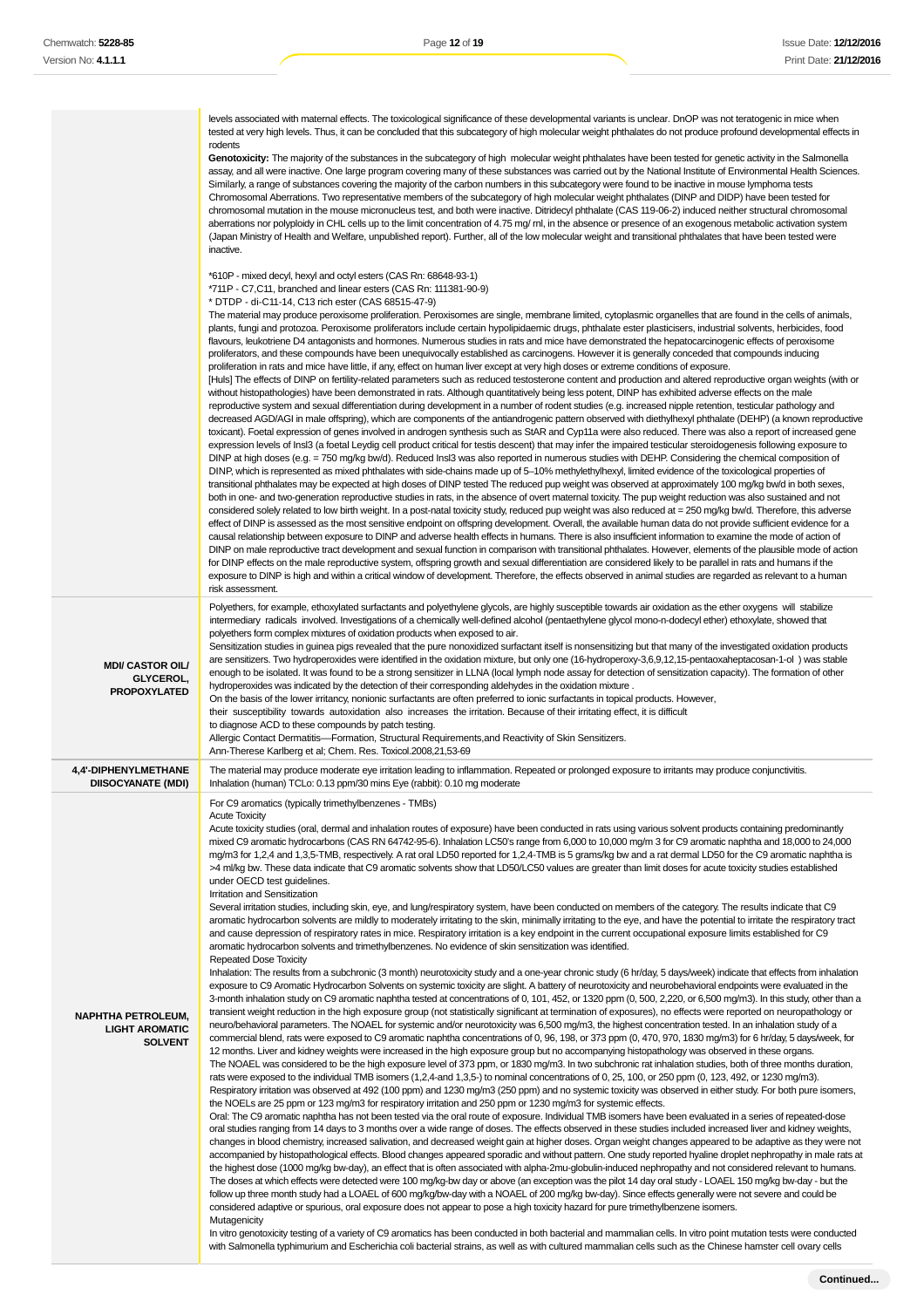|                                        | (HGPRT assay) with and without metabolic activation. In addition, several types of in vitro chromosomal aberration tests have been performed (chromosome<br>aberration frequency in Chinese hamster ovary and lung cells, sister chromatid exchange in CHO cells). Results were negative both with and without metabolic<br>activation for all category members. For the supporting chemical 1,2,3-TMB, a single in vitro chromosome aberration test was weakly positive. In in vivo bone<br>marrow cytogenetics test, rats were exposed to C9 aromatic naphtha at concentrations of 0, 153, 471, or 1540 ppm (0, 750, 2,310, or 7,560 mg/m3) 6 hr/day, for<br>5 days. No evidence of in vivo somatic cell genotoxicity was detected. Based on the cumulative results of these assays, genetic toxicity is unlikely for substances<br>in the C9 Aromatic Hydrocarbon Solvents Category<br>Reproductive and Developmental Toxicity<br>Results from the three-generation reproduction inhalation study in rats indicate limited effects from C9 aromatic naphtha. In each of three generations (F0, F1<br>and F2), rats were exposed to High Flash Aromatic Naphtha (CAS RN 64742-95-6) via whole body inhalation at target concentrations of 0, 100, 500, or 1500<br>ppm (actual mean concentrations throughout the full study period were 0, 103, 495, or 1480 ppm, equivalent to 0, 505, 2430, or 7265 mg/m3, respectively). In<br>each generation, both sexes were exposed for 10 weeks prior to and two weeks during mating for 6 hrs/day, 5 days/wks. Female rats in the F0, F1, and F2<br>generation were then exposed during gestation days 0-20 and lactation days 5-21 for 6 hrs/day, 7 days/wk. The age at exposure initiation differed among<br>generations; F0 rats were exposed starting at 9 weeks of age, F1 exposure began at 5-7 weeks, and F2 exposure began at postnatal day (PND) 22. In the F0<br>and F1 parental generations, 30 rats/sex/group were exposed and mated. However, in the F2 generation, 40/sex/group were initially exposed due to concerns<br>for toxicity, and 30/sex/group were randomly selected for mating, except that all survivors were used at 1480 ppm. F3 litters were not exposed directly and were<br>sacrificed on lactation day 21.<br>Systemic Effects on Parental Generations:<br>The F0 males showed statistically and biologically significantly decreased mean body weight by ~15% at 1480 ppm when compared with controls. Seven<br>females died or were sacrificed in extremis at 1480 ppm. The F0 female rats in the 495 ppm exposed group had a 13% decrease in body weight gain when<br>adjusted for initial body weight when compared to controls. The F1 parents at 1480 ppm had statistically significantly decreased mean body weights (by ~13%<br>(females) and 22% (males)), and locomotor activity. F1 parents at 1480 ppm had increased ataxia and mortality (six females). Most F2 parents (70/80) exposed<br>to 1480 ppm died within the first week. The remaining animals survived throughout the rest of the exposure period. At week 4 and continuing through the study,<br>F2 parents at 1480 ppm had statistically significant mean body weights much lower than controls (~33% for males; ~28% for females); body weights at 495 ppm<br>were also reduced significantly (by 13% in males and 15% in females). The male rats in the 495 ppm exposed group had a 12% decrease in body weight gain<br>when adjusted for initial body weight when compared to controls. Based on reduced body weight observed, the overall systemic toxicity LOAEC is 495 ppm (2430<br>$mg/m3$ ).<br>Reproductive Toxicity-Effects on Parental Generations: There were no pathological changes noted in the reproductive organs of any animal of the F0, F1, or F2<br>generation. No effects were reported on sperm morphology, gestational period, number of implantation sites, or post-implantation loss in any generation. Also,<br>there were no statistically or biologically significant differences in any of the reproductive parameters, including: number of mated females, copulatory index,<br>copulatory interval, number of females delivering a litter, number of females delivering a live litter, or male fertility in the F0 or in the F2 generation. Male fertility<br>was statistically significantly reduced at 1480 ppm in the F1 rats. However, male fertility was not affected in the F0 or in the F2 generations; therefore, the<br>biological significance of this change is unknown and may or may not be attributed to the test substance. No reproductive effects were observed in the F0 or F1<br>dams exposed to 1480 ppm (7265 mg/m3). Due to excessive mortality at the highest concentration (1480 ppm, only six dams available) in the F2 generation,, a<br>complete evaluation is precluded. However, no clear signs of reproductive toxicity were observed in the F2 generation. Therefore, the reproductive NOAEC is<br>considered 495 ppm (2430 mg/m3), which excludes analysis of the highest concentration due to excessive mortality.<br>Developmental Toxicity - Effects on Pups: Because of significant maternal toxicity (including mortality) in dams in all generations at the highest concentration<br>(1480 ppm), effects in offspring at 1480 ppm are not reported here. No significant effects were observed in the F1 and F2 generation offspring at 103 or 495<br>ppm. However, in F3 offspring, body weights and body weight gain were reduced by ~ 10-11% compared with controls at 495 ppm for approximately a week<br>(PND 14 through 21). Maternal body weight was also depressed by ~ 12% throughout the gestational period compared with controls. The overall<br>developmental LOAEC from this study is 495 ppm (2430 mg/m3) based on the body weights reductions observed in the F3 offspring.<br>Conclusion: No effects on reproductive parameters were observed at any exposure concentration, although a confident assessment of the group exposed at the<br>highest concentration was not possible. A potential developmental effect (reduction in mean pup weight and weight gain) was observed at a concentration that<br>was also associated with maternal toxicity. |
|----------------------------------------|-----------------------------------------------------------------------------------------------------------------------------------------------------------------------------------------------------------------------------------------------------------------------------------------------------------------------------------------------------------------------------------------------------------------------------------------------------------------------------------------------------------------------------------------------------------------------------------------------------------------------------------------------------------------------------------------------------------------------------------------------------------------------------------------------------------------------------------------------------------------------------------------------------------------------------------------------------------------------------------------------------------------------------------------------------------------------------------------------------------------------------------------------------------------------------------------------------------------------------------------------------------------------------------------------------------------------------------------------------------------------------------------------------------------------------------------------------------------------------------------------------------------------------------------------------------------------------------------------------------------------------------------------------------------------------------------------------------------------------------------------------------------------------------------------------------------------------------------------------------------------------------------------------------------------------------------------------------------------------------------------------------------------------------------------------------------------------------------------------------------------------------------------------------------------------------------------------------------------------------------------------------------------------------------------------------------------------------------------------------------------------------------------------------------------------------------------------------------------------------------------------------------------------------------------------------------------------------------------------------------------------------------------------------------------------------------------------------------------------------------------------------------------------------------------------------------------------------------------------------------------------------------------------------------------------------------------------------------------------------------------------------------------------------------------------------------------------------------------------------------------------------------------------------------------------------------------------------------------------------------------------------------------------------------------------------------------------------------------------------------------------------------------------------------------------------------------------------------------------------------------------------------------------------------------------------------------------------------------------------------------------------------------------------------------------------------------------------------------------------------------------------------------------------------------------------------------------------------------------------------------------------------------------------------------------------------------------------------------------------------------------------------------------------------------------------------------------------------------------------------------------------------------------------------------------------------------------------------------------------------------------------------------------------------------------------------------------------------------------------------------------------------------------------------------------------------------------------------------------------------------------------------------------------------------------------------------------------------------------------------------------------------------------------------------------------------------------------------------------------------------------------------------------------------------------------------------------------------------------------------------------------------------------------------------------------------------------------------------------------------------------------------------------------------------------------------------------------------------------------------------------------------------------------------------------------------------------------------------------------------------------------------------------------------------------------------------------------------------------------------------------------------------------------------------------------------------------------------------------------------------------------------------------------------------------------------------------------------------------------------------------------------------------------------------------------------------------------------------------------------------------------------------------------------------------------------------------------------------------------------------------------------------------------------------------------------------------------------------------------------------------------------------------------------------------------------------------------------------------------------------------------------------------------------------------------------------------------------------------------------------------------------------------------------------------|
| <b>MDI HOMOPOLYMER</b>                 | Inhalation (rat) TCLo: 1320 ppm/6h/90D-I * [Devoe]<br>as polymethylene polyphenyl isocyanate                                                                                                                                                                                                                                                                                                                                                                                                                                                                                                                                                                                                                                                                                                                                                                                                                                                                                                                                                                                                                                                                                                                                                                                                                                                                                                                                                                                                                                                                                                                                                                                                                                                                                                                                                                                                                                                                                                                                                                                                                                                                                                                                                                                                                                                                                                                                                                                                                                                                                                                                                                                                                                                                                                                                                                                                                                                                                                                                                                                                                                                                                                                                                                                                                                                                                                                                                                                                                                                                                                                                                                                                                                                                                                                                                                                                                                                                                                                                                                                                                                                                                                                                                                                                                                                                                                                                                                                                                                                                                                                                                                                                                                                                                                                                                                                                                                                                                                                                                                                                                                                                                                                                                                                                                                                                                                                                                                                                                                                                                                                                                                                                                                                                                                                                                                                                                                                                                                                                                                                                                                                                                                                                                                                                        |
| 1,2,4-TRIMETHYL                        |                                                                                                                                                                                                                                                                                                                                                                                                                                                                                                                                                                                                                                                                                                                                                                                                                                                                                                                                                                                                                                                                                                                                                                                                                                                                                                                                                                                                                                                                                                                                                                                                                                                                                                                                                                                                                                                                                                                                                                                                                                                                                                                                                                                                                                                                                                                                                                                                                                                                                                                                                                                                                                                                                                                                                                                                                                                                                                                                                                                                                                                                                                                                                                                                                                                                                                                                                                                                                                                                                                                                                                                                                                                                                                                                                                                                                                                                                                                                                                                                                                                                                                                                                                                                                                                                                                                                                                                                                                                                                                                                                                                                                                                                                                                                                                                                                                                                                                                                                                                                                                                                                                                                                                                                                                                                                                                                                                                                                                                                                                                                                                                                                                                                                                                                                                                                                                                                                                                                                                                                                                                                                                                                                                                                                                                                                                     |
| <b>BENZENE</b>                         | Other Toxicity data is available for CHEMWATCH 12172 1,2,3-trimethylbenzene CHEMWATCH 2325 1,3,5-trimethylbenzene                                                                                                                                                                                                                                                                                                                                                                                                                                                                                                                                                                                                                                                                                                                                                                                                                                                                                                                                                                                                                                                                                                                                                                                                                                                                                                                                                                                                                                                                                                                                                                                                                                                                                                                                                                                                                                                                                                                                                                                                                                                                                                                                                                                                                                                                                                                                                                                                                                                                                                                                                                                                                                                                                                                                                                                                                                                                                                                                                                                                                                                                                                                                                                                                                                                                                                                                                                                                                                                                                                                                                                                                                                                                                                                                                                                                                                                                                                                                                                                                                                                                                                                                                                                                                                                                                                                                                                                                                                                                                                                                                                                                                                                                                                                                                                                                                                                                                                                                                                                                                                                                                                                                                                                                                                                                                                                                                                                                                                                                                                                                                                                                                                                                                                                                                                                                                                                                                                                                                                                                                                                                                                                                                                                   |
| P-TOLUENESULFONYL<br><b>ISOCYANATE</b> | for p-toluenesulfonyl isocyanate<br>The acute oral toxicity (LD50) of PTSI is 2600 mg/kg. Based on the rapid hydrolysis of PTSI to PTSA (and carbon dioxide), repeated dose, reproductive, and<br>developmental toxicity, as well as genotoxicity are best described by PTSA.<br>for p-toluenesulfonamide (PTSA):<br>PTSA was studied for oral toxicity in rats in a single dose toxicity test at doses of 889, 1333, 2000 and 3000 mg/kg in females and 2000 mg/kg in males, and in<br>an OECD combined repeat dose and reproductive/developmental toxicity screening test at doses of 0, 120, 300 and 750 mg/kg/day in both sexes .PTSA was<br>also tested for mutagenicity with assays for reverse mutation in bacteria and chromosomal aberrations in cultured Chinese hamster (CHL) cells. The single<br>dose toxicity test revealed LD50 values of above 2000 mg/kg for both sexes.<br>For repeat dose toxicity caused, daily administration of 300 mg/kg or more in males and females displayed an increase in salivation and a reduction in body<br>weight gain, as well as a suppression of food consumption. No compound-related deaths were observed. Haematuria was observed within 3 days administration<br>of 750 mg/kg in 4/13 males. Hematological examination and blood chemistry measurements in males showed a decrease in white blood cell count with an<br>increase in lymphocyte count, increases in blood urea nitrogen and chloride, and slight elevation in GOT in medium and high dose groups and a decrease in<br>potassium concentration, and increased GPT levels in the high dose group. Histopathological examination showed cytoplasmic changes in the epithelium of the<br>urinary bladder in both sexes and an accelerated involution in the thymus especially in females. Signs of toxicity, such as salivation and urinary bladder changes,<br>were observed in animals given 120 mg/kg and above. The NOEL for repeat dose toxicity was less than 120 mg/kg/day. For reproductive/developmental toxicity,<br>females given 750 mg/kg/day demonstrated possible delivery or lactation state dysfunction and developmental suppression of embryos. NOELs for reproductive<br>performance and offspring development were both 300 mg/kg/day. No teratogenic effects were observed.<br>The mutagenicity tests performed were all negative. PTSA was not mutagenic for bacteria either with or without an exogenous metabolic activation system up to<br>5000 ug/plate. No chromosomal aberrations or polyploidy were induced in CHL cells up to 1.7 mg/ml with metabolic activation and 1.3 mg/ml without metabolic<br>activation.                                                                                                                                                                                                                                                                                                                                                                                                                                                                                                                                                                                                                                                                                                                                                                                                                                                                                                                                                                                                                                                                                                                                                                                                                                                                                                                                                                                                                                                                                                                                                                                                                                                                                                                                                                                                                                                                                                                                                                                                                                                                                                                                                                                                                                                                                                                                                                                                                                                                                                                                                                                                                                                                                                                                                                                                                                                                                                                                                                                                                                                                                                                                                                                                                                                                                                                                                                                                                                                                                                                                                                                                                                 |
| <b>DIISOBUTYL KETONE</b>               | For diisobutyl ketone (DIBK)<br>There is very little data on DIBK exposure available. For the risk characterisation a selection of the data on methyl isobutyl ketone (MIBK) and methyl ethyl<br>ketone, (MEK) was used. MEK and MIBK were selected be cause they are comparable to DIBK in effects and use.<br>There is no specific data on the metabolism of diisobutyl ketone (DIBK) however it is expected to undergo the metabolic change typical of many ketones, that is<br>reduction to the corresponding secondary alcohol and elimination as a glucuronic acid conjugate. Data available for the related ketone methyl isobutyl ketone<br>(MIBK) indicate that it is metabolised to the corresponding secondary alcohol 4-methyl-2-pentanol and 4- hydroxy-4-methyl-2pentanone (major metabolite). The<br>structure of MIBK and DIBK precludes metabolism to the neurotoxic metabolite 2,5- hexanedione formed from both hexane and methyl n-butyl ketone.<br>From the available data it is concluded that DIBK is of low acute toxicity following oral, dermal and inhalational exposure. Signs of intoxication include irritation<br>of the eyes and nose, salivation, lethargy, instability, respiratory difficulty, unsteady gait and narcosis.<br>Following dermal administration slight skin irritation has been observed. Gross pathological examination of animals exposed orally or dermally to 2000 mg/kg<br>or inhalationally to 5 mg/l DIBK (non-lethal doses) showed no treatment related findings<br>Exposure to near saturated vapours (7.5 to 16 hours) induced only minor histopathological changes in the lung, kidney, liver, spleen and adrenals. Autopsies<br>following administration of oral doses revealed congested and haemorrhagic lungs, mottled liver, pale kidneys and some damage to the intestinal tract.<br>The material may be irritating to the eye, with prolonged contact causing inflammation. Repeated or prolonged exposure to irritants may produce conjunctivitis.<br>The material may cause skin irritation after prolonged or repeated exposure and may produce a contact dermatitis (nonallergic). This form of dermatitis is often<br>characterised by skin redness (erythema) and swelling epidermis. Histologically there may be intercellular oedema of the spongy layer (spongiosis) and                                                                                                                                                                                                                                                                                                                                                                                                                                                                                                                                                                                                                                                                                                                                                                                                                                                                                                                                                                                                                                                                                                                                                                                                                                                                                                                                                                                                                                                                                                                                                                                                                                                                                                                                                                                                                                                                                                                                                                                                                                                                                                                                                                                                                                                                                                                                                                                                                                                                                                                                                                                                                                                                                                                                                                                                                                                                                                                                                                                                                                                                                                                                                                                                                                                                                                                                                                                                                                                                                                                                                                                                                                                                                                                                                                                                                                                                                                                                                |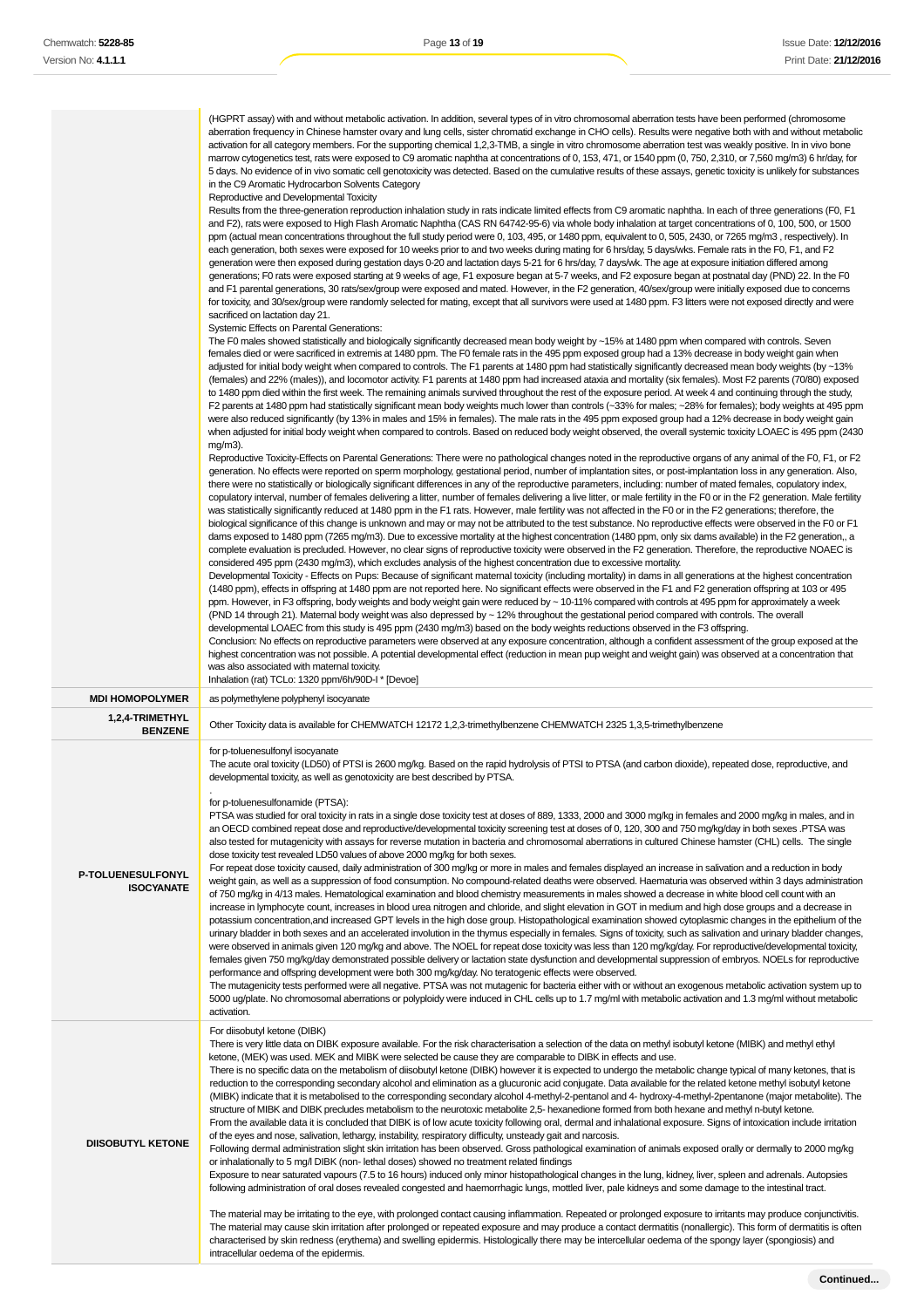[Eastman; \* for mixed isomer, \*\* for 2,6-dimethyl-4-heptanone] NOEL = 400 ppm (12 exposures rat) \* LOEL = 250 ppm (30 exposures, rat) \*\* NOEL = 125 ppm ( " " " ) \*\* - target organ; kidney LOEL = 2000 mg/kg/day (oral neurotoxicity; minor target organs - liver, kidney, stomach) \*\* NOEL = 2000 mg/kg (for neurotoxicity) \*\* Skin sensitisation (g.pig) - moderate \* **MDI/ CASTOR OIL/ GLYCEROL, PROPOXYLATED & 4,4'-DIPHENYLMETHANE DIISOCYANATE (MDI) & MDI HOMOPOLYMER & 2,4'-DIPHENYLMETHANE DIISOCYANATE** The following information refers to contact allergens as a group and may not be specific to this product. Contact allergies quickly manifest themselves as contact eczema, more rarely as urticaria or Quincke's oedema. The pathogenesis of contact eczema involves a cell-mediated (T lymphocytes) immune reaction of the delayed type. Other allergic skin reactions, e.g. contact urticaria, involve antibody-mediated immune reactions. The significance of the contact allergen is not simply determined by its sensitisation potential: the distribution of the substance and the opportunities for contact with it are equally important. A weakly sensitising substance which is widely distributed can be a more important allergen than one with stronger sensitising potential with which few individuals come into contact. From a clinical point of view, substances are noteworthy if they produce an allergic test reaction in more than 1% of the persons tested. **MDI/ CASTOR OIL/ GLYCEROL, PROPOXYLATED & 4,4'-DIPHENYLMETHANE DIISOCYANATE (MDI) & 2,4'-DIPHENYLMETHANE DIISOCYANATE & P-TOLUENESULFONYL ISOCYANATE** Isocyanate vapours/mists are irritating to the upper respiratory tract and lungs; the response may be severe enough to produce bronchitis with wheezing, gasping and severe distress, even sudden loss of consciousness, and pulmonary oedema. Possible neurological symptoms arising from isocyanate exposure include headache, insomnia, euphoria, ataxia, anxiety neurosis, depression and paranoia. Gastrointestinal disturbances are characterised by nausea and vomiting. Pulmonary sensitisation may produce asthmatic reactions ranging from minor breathing difficulties to severe allergic attacks; this may occur following a single acute exposure or may develop without warning after a period of tolerance. A respiratory response may occur following minor skin contact. Skin sensitisation is possible and may result in allergic dermatitis responses including rash, itching, hives and swelling of extremities. Isocyanate-containing vapours/ mists may cause inflammation of eyes and nasal passages. Onset of symptoms may be immediate or delayed for several hours after exposure. Sensitised people can react to very low levels of airborne isocyanates. Unprotected or sensitised persons should not be allowed to work in situations allowing exposure to this material. **MDI/ CASTOR OIL/ GLYCEROL, PROPOXYLATED & AROMATIC HYDROCARBONS, C9-11 & MDI HOMOPOLYMER & 2,4'-DIPHENYLMETHANE DIISOCYANATE** No significant acute toxicological data identified in literature search. **4,4'-DIPHENYLMETHANE DIISOCYANATE (MDI) & CALCIUM OXIDE & 2,4'-DIPHENYLMETHANE DIISOCYANATE & 1,2,4- TRIMETHYL BENZENE & P-TOLUENESULFONYL ISOCYANATE & DIISOBUTYL KETONE** Asthma-like symptoms may continue for months or even years after exposure to the material ceases. This may be due to a non-allergenic condition known as reactive airways dysfunction syndrome (RADS) which can occur following exposure to high levels of highly irritating compound. Key criteria for the diagnosis of RADS include the absence of preceding respiratory disease, in a non-atopic individual, with abrupt onset of persistent asthma-like symptoms within minutes to hours of a documented exposure to the irritant. A reversible airflow pattern, on spirometry, with the presence of moderate to severe bronchial hyperreactivity on methacholine challenge testing and the lack of minimal lymphocytic inflammation, without eosinophilia, have also been included in the criteria for diagnosis of RADS. RADS (or asthma) following an irritating inhalation is an infrequent disorder with rates related to the concentration of and duration of exposure to the irritating substance. Industrial bronchitis, on the other hand, is a disorder that occurs as result of exposure due to high concentrations of irritating substance (often particulate in nature) and is completely reversible after exposure ceases. The disorder is characterised by dyspnea, cough and mucus production. **4,4'-DIPHENYLMETHANE DIISOCYANATE (MDI) & 2,4'-DIPHENYLMETHANE DIISOCYANATE & P-TOLUENESULFONYL ISOCYANATE** Allergic reactions which develop in the respiratory passages as bronchial asthma or rhinoconjunctivitis, are mostly the result of reactions of the allergen with specific antibodies of the IgE class and belong in their reaction rates to the manifestation of the immediate type. In addition to the allergen-specific potential for causing respiratory sensitisation, the amount of the allergen, the exposure period and the genetically determined disposition of the exposed person are likely to be decisive. Factors which increase the sensitivity of the mucosa may play a role in predisposing a person to allergy. They may be genetically determined or acquired, for example, during infections or exposure to irritant substances. Immunologically the low molecular weight substances become complete allergens in the organism either by binding to peptides or proteins (haptens) or after metabolism (prohaptens). **4,4'-DIPHENYLMETHANE DIISOCYANATE (MDI) & 2,4'-DIPHENYLMETHANE DIISOCYANATE & P-TOLUENESULFONYL ISOCYANATE** Particular attention is drawn to so-called atopic diathesis which is characterised by an increased susceptibility to allergic rhinitis, allergic bronchial asthma and atopic eczema (neurodermatitis) which is associated with increased IgE synthesis. **4,4'-DIPHENYLMETHANE DIISOCYANATE (MDI) & 2,4'-DIPHENYLMETHANE DIISOCYANATE & P-TOLUENESULFONYL ISOCYANATE** Exogenous allergic alveolitis is induced essentially by allergen specific immune-complexes of the IgG type; cell-mediated reactions (T lymphocytes) may be involved. Such allergy is of the delayed type with onset up to four hours following exposure. **4,4'-DIPHENYLMETHANE DIISOCYANATE (MDI) & 2,4'-DIPHENYLMETHANE DIISOCYANATE** for diisocyanates: In general, there appears to be little or no difference between aromatic and aliphatic diisocyanates as toxicants. In addition, there are insufficient data available to make any major distinctions between polymeric (<1000 MW) and monomeric diisocyanates. Based on repeated dose studies in animals by the inhalation route, both aromatic and aliphatic diisocyanates appear to be of high concern for pulmonary toxicity at low exposure levels. Based upon a very limited data set, it appears that diisocyanate prepolymers exhibit the same respiratory tract effects as the monomers in repeated dose studies. There is also evidence that both aromatic and aliphatic diisocyanates are acutely toxic via the inhalation route. Most members of the diisocyanate category have not been tested for carcinogenic potential. Though the aromatic diisocyanates tested positive and the one aliphatic diisocyanate tested negative in one species, it is premature to make any generalizations about the carcinogenic potential of aromatic versus aliphatic diisocyanates. In the absence of more human data, it would be prudent at this time to assume that both aromatic and aliphatic diisocyanates are respiratory sensitisers. Diisocyanates are moderate to strong dermal sensitisers in animal studies. Skin irritation studies performed on rabbits and guinea pigs indicate no difference in the effects of aromatic versus aliphatic diisocyanates. For monomers, effects on the respiratory tract (lungs and nasal cavities) were observed in animal studies at exposure concentrations of less than 0.005 mg/L. The experimental animal data available on prepolymeric diisocyanates show similar adverse effects at levels that range from 0.002 mg/L to 0.026 mg/L There is also evidence that both aromatic and aliphatic diisocyanates are acutely toxic via the inhalation route **Oncogenicity:** Most members of the diisocyanate category have not been tested for carcinogenic potential. Commercially available Poly-MDI was tested in a 2-year inhalation study in rats. The tested material contained 47% aromatic 4,4'-methylenediphenyl diisocyanate (MDI) and 53% higher molecular weight oligomers. Interim sacrifices at one year showed that males and females in the highest dose group (6 mg/m3) had treatment related histological changes in the nasal cavity, lungs and mediastinal lymph nodes. The incidence and severity of degeneration and basal cell hyperplasia of the olfactory epithelium and Bowman's gland hyperplasia were increased in males at the mid and high doses and in females at the high dose following the two year exposure period. Pulmonary adenomas were found in 6 males and 2 females, and pulmonary adenocarcinoma in one male in the high dose group. However, aliphatic hexamethylene diisocyanate (HDI) was found not to be carcinogenic in a two year repeated dose study in rats by the inhalation route. HDI has not been tested in mice by the inhalation route. Though the oral route is not an expected route of exposure to humans, it should be noted that in two year repeated dose studies by the oral route, aromatic

toluene diisocyanate (TDI) and 3,3'-dimethoxy-benzidine-4,4'-diisocyanate (dianisidine diisocyanate, DADI) were found to be carcinogenic in rodents. TDI induced a statistically significant increase in the incidence of liver tumors in rats and mice as well as dose-related hemangiosarcomas of the circulatory system and has been classified by the Agency as a B2 carcinogen. DADI was found to be carcinogenic in rats, but not in mice, with a statistically increase in the incidence of pancreatic tumors observed.

**Respiratory and Dermal Sensitization:** Based on the available toxicity data in animals and epidemiologic studies of humans, aromatic diisocyanates such as TDI and MDI are strong respiratory sensitisers. Aliphatic diisocyanates are generally not active in animal models for respiratory sensitization. However, HDI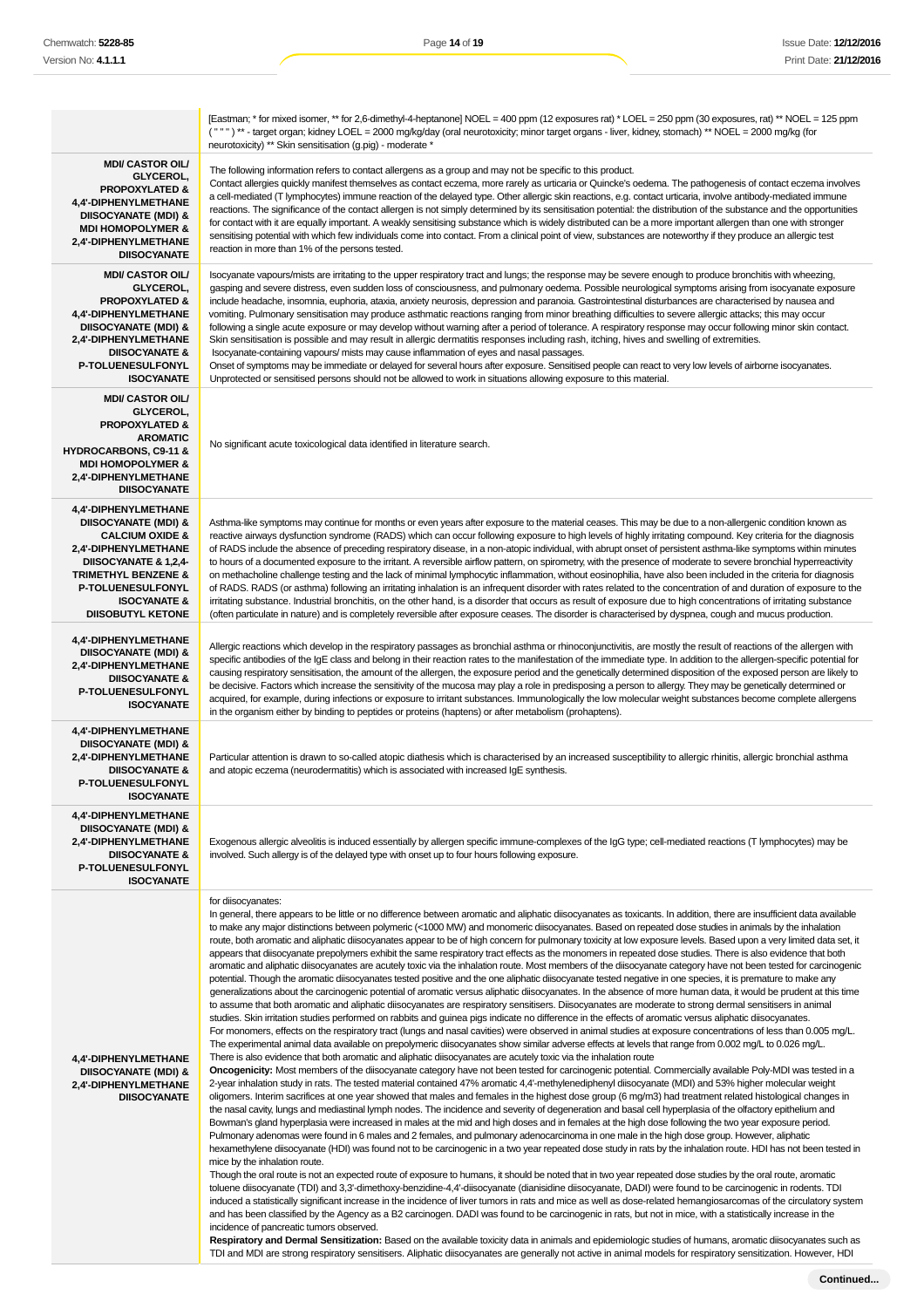|                                                                                                               | and possibly isophorone diisocyanate (IPDI), are reported to be associated with respiratory sensitization in humans. Symptoms resulting from occupational<br>exposure to HDI include shortness of breath, increased bronchoconstriction reaction to histamine challenges, asthmatic reactions, wheezing and coughing.<br>Two case reports of human exposure to IPDI by inhalation suggest IPDI is a respiratory sensitiser in humans. In view of the information from case reports in<br>humans, it would be prudent at this time to assume that both aromatic and aliphatic diisocyanates are respiratory sensitisers. Studies in both human and mice<br>using TDI, HDI, MDI and dicyclohexylmethane-4,4-diisocyanate (HMDI) suggest cross-reactivity with the other diisocyanates, irrespective of whether the<br>challenge compound was an aliphatic or aromatic diisocyanate. Diisocyanates are moderate to strong dermal sensitisers in animal studies. There seems to be<br>little or no difference in the level of reactivity between aromatic and aliphatic diisocyanates.<br>Dermal Irritation: Skin irritation studies performed on rabbits and guinea pigs indicate no difference in the effects of aromatic versus aliphatic diisocyanates.<br>The level of irritation ranged from slightly to severely irritating to the skin. One chemical, hydrogenated MDI (1,1-methylenebis-4-isocyanatocyclohexane), was<br>found to be corrosive to the skin in guinea pigs.                                                                                                                                                                                                                                                                                                                                                                                                                                                                                                                                                                                                                                                                                                                                                                                                                                                                                                                                                                                                                                                                                                                                                                                                                                                                                                                                                                                                                                                                                                                                                                                                                                                                                                                                                                                                                                                                                                                                                                                                                                                                                                                                                                                                                                                                                                                                                                                                                                                                                                                                                                                                                                                                                                                                                                                                                                                                                                                                                                                                                                                                                                                                                                                                                                                                                                                                                                                                                                                                                                                                                                                                                                                                                                                                                                                                                                                                                                                                                                                                                                                                                                                                                                                                                                                                                                                                                                                                                                                                                                                                                                                                                                                                                                                                                                    |                                 |                |  |
|---------------------------------------------------------------------------------------------------------------|----------------------------------------------------------------------------------------------------------------------------------------------------------------------------------------------------------------------------------------------------------------------------------------------------------------------------------------------------------------------------------------------------------------------------------------------------------------------------------------------------------------------------------------------------------------------------------------------------------------------------------------------------------------------------------------------------------------------------------------------------------------------------------------------------------------------------------------------------------------------------------------------------------------------------------------------------------------------------------------------------------------------------------------------------------------------------------------------------------------------------------------------------------------------------------------------------------------------------------------------------------------------------------------------------------------------------------------------------------------------------------------------------------------------------------------------------------------------------------------------------------------------------------------------------------------------------------------------------------------------------------------------------------------------------------------------------------------------------------------------------------------------------------------------------------------------------------------------------------------------------------------------------------------------------------------------------------------------------------------------------------------------------------------------------------------------------------------------------------------------------------------------------------------------------------------------------------------------------------------------------------------------------------------------------------------------------------------------------------------------------------------------------------------------------------------------------------------------------------------------------------------------------------------------------------------------------------------------------------------------------------------------------------------------------------------------------------------------------------------------------------------------------------------------------------------------------------------------------------------------------------------------------------------------------------------------------------------------------------------------------------------------------------------------------------------------------------------------------------------------------------------------------------------------------------------------------------------------------------------------------------------------------------------------------------------------------------------------------------------------------------------------------------------------------------------------------------------------------------------------------------------------------------------------------------------------------------------------------------------------------------------------------------------------------------------------------------------------------------------------------------------------------------------------------------------------------------------------------------------------------------------------------------------------------------------------------------------------------------------------------------------------------------------------------------------------------------------------------------------------------------------------------------------------------------------------------------------------------------------------------------------------------------------------------------------------------------------------------------------------------------------------------------------------------------------------------------------------------------------------------------------------------------------------------------------------------------------------------------------------------------------------------------------------------------------------------------------------------------------------------------------------------------------------------------------------------------------------------------------------------------------------------------------------------------------------------------------------------------------------------------------------------------------------------------------------------------------------------------------------------------------------------------------------------------------------------------------------------------------------------------------------------------------------------------------------------------------------------------------------------------------------------------------------------------------------------------------------------------------------------------------------------------------------------------------------------------------------------------------------------------------------------------------------------------------------------------------------------------------------------------------------------------------------------------------------------------------------------------------------------------------------------------------------------------------------------------------------------------------------------------------------------------------------------------------------------------------------------------------------------------------------------------------------------------------------------------------------------------------------------|---------------------------------|----------------|--|
| 4,4'-DIPHENYLMETHANE<br><b>DIISOCYANATE (MDI) &amp;</b><br><b>MDI HOMOPOLYMER</b>                             | The substance is classified by IARC as Group 3:<br><b>NOT</b> classifiable as to its carcinogenicity to humans.<br>Evidence of carcinogenicity may be inadequate or limited in animal testing.                                                                                                                                                                                                                                                                                                                                                                                                                                                                                                                                                                                                                                                                                                                                                                                                                                                                                                                                                                                                                                                                                                                                                                                                                                                                                                                                                                                                                                                                                                                                                                                                                                                                                                                                                                                                                                                                                                                                                                                                                                                                                                                                                                                                                                                                                                                                                                                                                                                                                                                                                                                                                                                                                                                                                                                                                                                                                                                                                                                                                                                                                                                                                                                                                                                                                                                                                                                                                                                                                                                                                                                                                                                                                                                                                                                                                                                                                                                                                                                                                                                                                                                                                                                                                                                                                                                                                                                                                                                                                                                                                                                                                                                                                                                                                                                                                                                                                                                                                                                                                                                                                                                                                                                                                                                                                                                                                                                                                                                                                                                                                                                                                                                                                                                                                                                                                                                                                                                                                                                                                                                     |                                 |                |  |
| <b>NAPHTHA PETROLEUM,</b><br><b>LIGHT AROMATIC</b><br><b>SOLVENT &amp; 1,2,4-</b><br><b>TRIMETHYL BENZENE</b> | Absorption of 1,2,4-trimethylbenzene occurs after oral, inhalation, or dermal exposure. Occupationally, inhalation and dermal exposures are the most important<br>routes of absorption although systemic intoxication from dermal absorption is not likely to occur due to the dermal irritation caused by the chemical prompting<br>quick removal. Following oral administration of the chemical to rats, 62.6% of the dose was recovered as urinary metabolites indicating substantial absorption.<br>1,2,4-Trimethylbenzene is lipophilic and may accumulate in fat and fatty tissues. In the blood stream, approximately 85% of the chemical is bound to red blood<br>cells Metabolism occurs by side-chain oxidation to form alcohols and carboxylic acids which are then conjugated with glucuronic acid, glycine, or sulfates for<br>urinary excretion . After a single oral dose to rats of 1200 mg/kg, urinary metabolites consisted of approximately 43.2% glycine, 6.6% glucuronic, and 12.9%<br>sulfuric acid conjugates . The two principle metabolites excreted by rabbits after oral administration of 438 mg/kg/day for 5 days were 2,4-dimethylbenzoic acid<br>and 3,4-dimethylhippuric acid. The major routes of excretion of 1,2,4-trimethyl- benzene are exhalation of parent compound and elimination of urinary<br>metabolites. Half-times for urinary metabolites were reported as 9.5 hours for glycine, 22.9 hours for glucuronide, and 37.6 hours for sulfuric acid conjugates.<br>Acute Toxicity Direct contact with liquid 1,2,4-trimethylbenzene is irritating to the skin and breathing the vapor is irritating to the respiratory tract causing<br>pneumonitis. Breathing high concentrations of the chemical vapor causes headache, fatigue, and drowsiness. In humans liquid 1,2,4-trimethylbenzene is<br>irritating to the skin and inhalation of vapor causes chemical pneumonitis. High concentrations of vapor (5000-9000 ppm) cause headache, fatigue, and<br>drowsiness. The concentration of 5000 ppm is roughly equivalent to a total of 221 mg/kg assuming a 30 minute exposure period (see end note 1). 2. Animals -<br>Mice exposed to 8130-9140 ppm 1,2,4-trimethylbenzene (no duration given) had loss of righting response and loss of reflexes Direct dermal contact with the<br>chemical (no species given) causes vasodilation, erythema, and irritation (U.S. EPA). Seven of 10 rats died after an oral dose of 2.5 mL of a mixture of<br>trimethylbenzenes in olive oil (average dose approximately 4.4 g/kg). Rats and mice were exposed by inhalation to a coal tar distillate containing about 70%<br>1,3,5- and 1,2,4-trimethylbenzene; no pathological changes were noted in either species after exposure to 1800-2000 ppm for up to 48 continuous hours, or in<br>rats after 14 exposures of 8 hours each at the same exposure levels. No effects were reported for rats exposed to a mixture of trimethyl- benzenes at 1700 ppm<br>for 10 to 21 days<br>Neurotoxicity 1,2,4-Trimethylbenzene depresses the central nervous system. Exposure to solvent mixtures containing the chemical causes headache,<br>fatigue, nervousness, and drowsiness. Occupationally, workers exposed to a solvent containing 50% 1,2,4-trimethylbenzene had nervousness, headaches,<br>drowsiness, and vertigo (U.S. EPA). Headache, fatigue, and drowsiness were reported for workers exposed (no dose given) to paint thinner containing 80%<br>1,2,4- and 1,3,5-trimethylbenzenes<br>Results of the developmental toxicity study indicate that the C9 fraction caused adverse neurological effects at the highest dose (1500 ppm) tested.<br>Subchronic/Chronic Toxicity Long-term exposure to solvents containing 1,2,4-trimethylbenzene may cause nervousness, tension, and bronchitis. Painters<br>that worked for several years with a solvent containing 50% 1,2,4- and 30% 1,3,5-trimethylbenzene showed nervousness, tension and anxiety, asthmatic<br>bronchitis, anemia, and alterations in blood clotting; haematological effects may have been due to trace amounts of benzene<br>Rats given 1,2,4-trimethylbenzene orally at doses of 0.5 or 2.0 g/kg/day, 5 days/week for 4 weeks. All rats exposed to the high dose died and 1 rat in the low<br>dose died (no times given); no other effects were reported. Rats exposed by inhalation to 1700 ppm of a trimethylbenzene isomeric mixture for 4 months had<br>decreased weight gain, lymphopenia and neutrophilia.<br>Genotoxicity: Results of mutagenicity testing, indicate that the C9 fraction does not induce gene mutations in prokaryotes (Salmonella<br>tymphimurium/mammalian microsome assay); or in mammalian cells in culture (in Chinese hamster ovary cells with and without activation). The C9 fraction<br>does not does not induce chromosome mutations in Chinese hamster ovary cells with and without activation; does not induce chromosome aberrations in the<br>bone marrow of Sprague-Dawley rats exposed by inhalation (6 hours/day for 5 days); and does not induce sister chromatid exchange in Chinese hamster ovary<br>cells with and without activation.<br>Developmental/Reproductive Toxicity: A three-generation reproductive study on the C9 fraction was conducted CD rats (30/sex/group) were exposed by<br>inhalation to the C9 fraction at concentrations of 0, 100, 500, or 1500 ppm (0, 100, 500, or 1500 mg/kg/day) for 6 hours/day, 5 days/week. There was evidence of<br>parental and reproductive toxicity at all dose levels. Indicators of parental toxicity included reduced body weights, increased salivation, hunched posture,<br>aggressive behavior, and death. Indicators of adverse reproductive system effects included reduced litter size and reduced pup body weight. The LOEL was 100<br>ppm; a no-observed-effect level was not established Developmental toxicity, including possible develop- mental neurotoxicity, was evident in rats in a<br>3-generation reproductive study<br>No effects on fecundity or fertility occurred in rats treated dermally with up to 0.3 mL/rat/day of a mixture of trimethyl- benzenes, 4-6 hours/day, 5 days/week over<br>one generation |                                 |                |  |
| <b>Acute Toxicity</b>                                                                                         | $\circledcirc$                                                                                                                                                                                                                                                                                                                                                                                                                                                                                                                                                                                                                                                                                                                                                                                                                                                                                                                                                                                                                                                                                                                                                                                                                                                                                                                                                                                                                                                                                                                                                                                                                                                                                                                                                                                                                                                                                                                                                                                                                                                                                                                                                                                                                                                                                                                                                                                                                                                                                                                                                                                                                                                                                                                                                                                                                                                                                                                                                                                                                                                                                                                                                                                                                                                                                                                                                                                                                                                                                                                                                                                                                                                                                                                                                                                                                                                                                                                                                                                                                                                                                                                                                                                                                                                                                                                                                                                                                                                                                                                                                                                                                                                                                                                                                                                                                                                                                                                                                                                                                                                                                                                                                                                                                                                                                                                                                                                                                                                                                                                                                                                                                                                                                                                                                                                                                                                                                                                                                                                                                                                                                                                                                                                                                                     | Carcinogenicity                 | ✔              |  |
| <b>Skin Irritation/Corrosion</b>                                                                              | ✔                                                                                                                                                                                                                                                                                                                                                                                                                                                                                                                                                                                                                                                                                                                                                                                                                                                                                                                                                                                                                                                                                                                                                                                                                                                                                                                                                                                                                                                                                                                                                                                                                                                                                                                                                                                                                                                                                                                                                                                                                                                                                                                                                                                                                                                                                                                                                                                                                                                                                                                                                                                                                                                                                                                                                                                                                                                                                                                                                                                                                                                                                                                                                                                                                                                                                                                                                                                                                                                                                                                                                                                                                                                                                                                                                                                                                                                                                                                                                                                                                                                                                                                                                                                                                                                                                                                                                                                                                                                                                                                                                                                                                                                                                                                                                                                                                                                                                                                                                                                                                                                                                                                                                                                                                                                                                                                                                                                                                                                                                                                                                                                                                                                                                                                                                                                                                                                                                                                                                                                                                                                                                                                                                                                                                                                  | Reproductivity                  | ✔              |  |
| <b>Serious Eye</b><br>Damage/Irritation                                                                       | ✔                                                                                                                                                                                                                                                                                                                                                                                                                                                                                                                                                                                                                                                                                                                                                                                                                                                                                                                                                                                                                                                                                                                                                                                                                                                                                                                                                                                                                                                                                                                                                                                                                                                                                                                                                                                                                                                                                                                                                                                                                                                                                                                                                                                                                                                                                                                                                                                                                                                                                                                                                                                                                                                                                                                                                                                                                                                                                                                                                                                                                                                                                                                                                                                                                                                                                                                                                                                                                                                                                                                                                                                                                                                                                                                                                                                                                                                                                                                                                                                                                                                                                                                                                                                                                                                                                                                                                                                                                                                                                                                                                                                                                                                                                                                                                                                                                                                                                                                                                                                                                                                                                                                                                                                                                                                                                                                                                                                                                                                                                                                                                                                                                                                                                                                                                                                                                                                                                                                                                                                                                                                                                                                                                                                                                                                  | <b>STOT - Single Exposure</b>   | ✔              |  |
| <b>Respiratory or Skin</b><br>sensitisation                                                                   | ✔                                                                                                                                                                                                                                                                                                                                                                                                                                                                                                                                                                                                                                                                                                                                                                                                                                                                                                                                                                                                                                                                                                                                                                                                                                                                                                                                                                                                                                                                                                                                                                                                                                                                                                                                                                                                                                                                                                                                                                                                                                                                                                                                                                                                                                                                                                                                                                                                                                                                                                                                                                                                                                                                                                                                                                                                                                                                                                                                                                                                                                                                                                                                                                                                                                                                                                                                                                                                                                                                                                                                                                                                                                                                                                                                                                                                                                                                                                                                                                                                                                                                                                                                                                                                                                                                                                                                                                                                                                                                                                                                                                                                                                                                                                                                                                                                                                                                                                                                                                                                                                                                                                                                                                                                                                                                                                                                                                                                                                                                                                                                                                                                                                                                                                                                                                                                                                                                                                                                                                                                                                                                                                                                                                                                                                                  | <b>STOT - Repeated Exposure</b> | ⊙              |  |
| <b>Mutagenicity</b>                                                                                           | ◎                                                                                                                                                                                                                                                                                                                                                                                                                                                                                                                                                                                                                                                                                                                                                                                                                                                                                                                                                                                                                                                                                                                                                                                                                                                                                                                                                                                                                                                                                                                                                                                                                                                                                                                                                                                                                                                                                                                                                                                                                                                                                                                                                                                                                                                                                                                                                                                                                                                                                                                                                                                                                                                                                                                                                                                                                                                                                                                                                                                                                                                                                                                                                                                                                                                                                                                                                                                                                                                                                                                                                                                                                                                                                                                                                                                                                                                                                                                                                                                                                                                                                                                                                                                                                                                                                                                                                                                                                                                                                                                                                                                                                                                                                                                                                                                                                                                                                                                                                                                                                                                                                                                                                                                                                                                                                                                                                                                                                                                                                                                                                                                                                                                                                                                                                                                                                                                                                                                                                                                                                                                                                                                                                                                                                                                  | <b>Aspiration Hazard</b>        | $\circledcirc$ |  |

**Legend:**  $\blacktriangleright$  - Data available but does not fill the criteria for classification<br>  $\blacktriangleright$  - Data required to make classification available

– Data Not Available to make classification

# **SECTION 12 ECOLOGICAL INFORMATION**

## **Toxicity**

| Ingredient           | Endpoint    | <b>Test Duration (hr)</b> | <b>Species</b>                | Value        | Source   |
|----------------------|-------------|---------------------------|-------------------------------|--------------|----------|
| limestone            | <b>LC50</b> | 96                        | Fish                          | >56000mg/L   | 4        |
| limestone            | <b>EC50</b> | 72                        | Algae or other aquatic plants | $>14$ mg/L   | っ<br>∠   |
| limestone            | <b>NOEC</b> | 72                        | Algae or other aquatic plants | 14mg/L       | 2        |
| diisononyl phthalate | <b>LC50</b> | 96                        | Fish                          | $>0.1$ mg/L  | <u>.</u> |
| diisononyl phthalate | EC50        | 48                        | Crustacea                     | $>0.06$ mg/L | 2        |
| diisononyl phthalate | EC50        | 96                        | Algae or other aquatic plants | $>2.8$ mg/L  |          |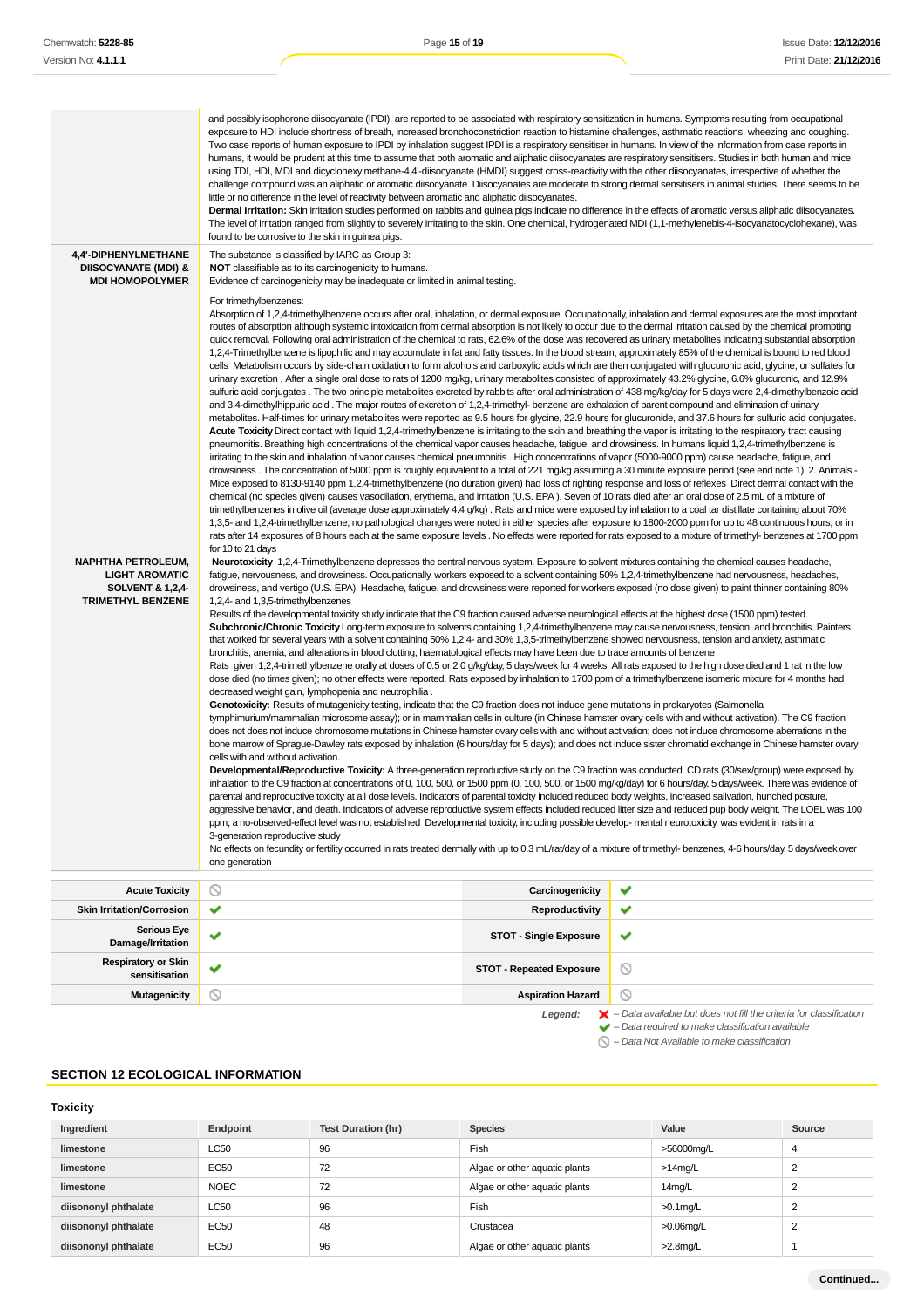| diisononyl phthalate                         | <b>EC50</b> | 504 | Crustacea                                                                                                                                                                                                                                                                                                | >0.0036mq/L   | 2              |
|----------------------------------------------|-------------|-----|----------------------------------------------------------------------------------------------------------------------------------------------------------------------------------------------------------------------------------------------------------------------------------------------------------|---------------|----------------|
| diisononyl phthalate                         | <b>NOEC</b> | 504 | Crustacea                                                                                                                                                                                                                                                                                                | $0.0036$ ma/L | $\overline{2}$ |
| 4,4'-diphenylmethane<br>diisocyanate (MDI)   | <b>LC50</b> | 96  | Fish                                                                                                                                                                                                                                                                                                     | $>0.500$ ma/L | 6              |
| calcium oxide                                | <b>LC50</b> | 96  | Fish                                                                                                                                                                                                                                                                                                     | 33.884mg/L    | 2              |
| calcium oxide                                | <b>EC50</b> | 24  | Crustacea                                                                                                                                                                                                                                                                                                | 159.6mg/L     | 1              |
| calcium oxide                                | <b>NOEC</b> | 48  | Crustacea                                                                                                                                                                                                                                                                                                | 33.3mg/L      | 2              |
| naphtha petroleum, light<br>aromatic solvent | <b>EC50</b> | 48  | Crustacea                                                                                                                                                                                                                                                                                                | $=6.14$ mg/L  | 1              |
| naphtha petroleum, light<br>aromatic solvent | <b>EC50</b> | 72  | Algae or other aquatic plants                                                                                                                                                                                                                                                                            | $3.29$ mg/L   | $\mathbf{1}$   |
| naphtha petroleum, light<br>aromatic solvent | <b>EC10</b> | 72  | Algae or other aquatic plants                                                                                                                                                                                                                                                                            | $1.13$ mg/L   | $\mathbf{1}$   |
| naphtha petroleum, light<br>aromatic solvent | <b>NOEC</b> | 72  | Algae or other aquatic plants                                                                                                                                                                                                                                                                            | $=1$ mg/L     | $\mathbf{1}$   |
| 1,2,4-trimethyl benzene                      | <b>LC50</b> | 96  | Fish                                                                                                                                                                                                                                                                                                     | 1.318mg/L     | 3              |
| 1,2,4-trimethyl benzene                      | <b>EC50</b> | 48  | Crustacea                                                                                                                                                                                                                                                                                                | ca.6.14mg/L   | 1              |
| 1,2,4-trimethyl benzene                      | <b>EC50</b> | 96  | Algae or other aquatic plants                                                                                                                                                                                                                                                                            | 2.154mg/L     | 3              |
| 1,2,4-trimethyl benzene                      | <b>EC50</b> | 384 | Crustacea                                                                                                                                                                                                                                                                                                | 0.328mg/L     | 3              |
| diisobutyl ketone                            | <b>LC50</b> | 96  | Fish                                                                                                                                                                                                                                                                                                     | 9.424mg/L     | 3              |
| diisobutyl ketone                            | <b>EC50</b> | 48  | Crustacea                                                                                                                                                                                                                                                                                                | 37.2mg/L      | 2              |
| diisobutyl ketone                            | <b>EC50</b> | 96  | Algae or other aquatic plants                                                                                                                                                                                                                                                                            | 22.565mg/L    | 3              |
| diisobutyl ketone                            | <b>EC50</b> | 384 | Crustacea                                                                                                                                                                                                                                                                                                | 2.290mg/L     | 3              |
| diisobutyl ketone                            | <b>NOEC</b> | 72  | Algae or other aquatic plants                                                                                                                                                                                                                                                                            | 3.55mg/L      | 2              |
| Legend:                                      |             |     | Extracted from 1. IUCLID Toxicity Data 2. Europe ECHA Registered Substances - Ecotoxicological Information - Aquatic Toxicity 3. EPIWIN Suite V3.12 -<br>Aquatic Toxicity Data (Estimated) 4. US EPA, Ecotox database - Aquatic Toxicity Data 5. ECETOC Aquatic Hazard Assessment Data 6. NITE (Japan) - |               |                |

Bioconcentration Data 7. METI (Japan) - Bioconcentration Data 8. Vendor Data

Harmful to aquatic organisms, may cause long-term adverse effects in the aquatic environment.

Do NOT allow product to come in contact with surface waters or to intertidal areas below the mean high water mark. Do not contaminate water when cleaning equipment or disposing of equipment wash-waters.

Wastes resulting from use of the product must be disposed of on site or at approved waste sites. **DO NOT** discharge into sewer or waterways.

# **Persistence and degradability**

| Ingredient                                 | Persistence: Water/Soil              | Persistence: Air              |
|--------------------------------------------|--------------------------------------|-------------------------------|
| diisononyl phthalate                       | <b>HIGH</b>                          | <b>HIGH</b>                   |
| 4,4'-diphenylmethane<br>diisocyanate (MDI) | LOW (Half-life $= 1$ days)           | LOW (Half-life $= 0.24$ days) |
| 2,4'-diphenylmethane<br>diisocyanate       | <b>HIGH</b>                          | <b>HIGH</b>                   |
| 1,2,4-trimethyl benzene                    | LOW (Half-life = $56 \text{ days}$ ) | LOW (Half-life $= 0.67$ days) |
| p-toluenesulfonyl isocyanate               | <b>HIGH</b>                          | <b>HIGH</b>                   |
| diisobutyl ketone                          | <b>HIGH</b>                          | <b>HIGH</b>                   |

#### **Bioaccumulative potential**

| Ingredient                                 | <b>Bioaccumulation</b>   |
|--------------------------------------------|--------------------------|
| diisononyl phthalate                       | LOW (BCF = $183.8$ )     |
| 4,4'-diphenylmethane<br>diisocyanate (MDI) | $LOW (BCF = 15)$         |
| 2,4'-diphenylmethane<br>diisocyanate       | $HIGH (LogKOW = 5.4481)$ |
| 1,2,4-trimethyl benzene                    | $LOW (BCF = 275)$        |
| p-toluenesulfonyl isocyanate               | LOW (LogKOW = $2.3424$ ) |
| diisobutyl ketone                          | LOW (LogKOW = $2.5646$ ) |

## **Mobility in soil**

| Ingredient                                 | <b>Mobility</b>        |
|--------------------------------------------|------------------------|
| diisononyl phthalate                       | LOW (KOC = $467200$ )  |
| 4,4'-diphenylmethane<br>diisocyanate (MDI) | LOW ( $KOC = 376200$ ) |
| 2,4'-diphenylmethane<br>diisocyanate       | $LOW (KOC = 384000)$   |
| 1,2,4-trimethyl benzene                    | LOW (KOC = $717.6$ )   |
| p-toluenesulfonyl isocyanate               | LOW (KOC = $882.1$ )   |
| diisobutyl ketone                          | LOW ( $KOC = 60.12$ )  |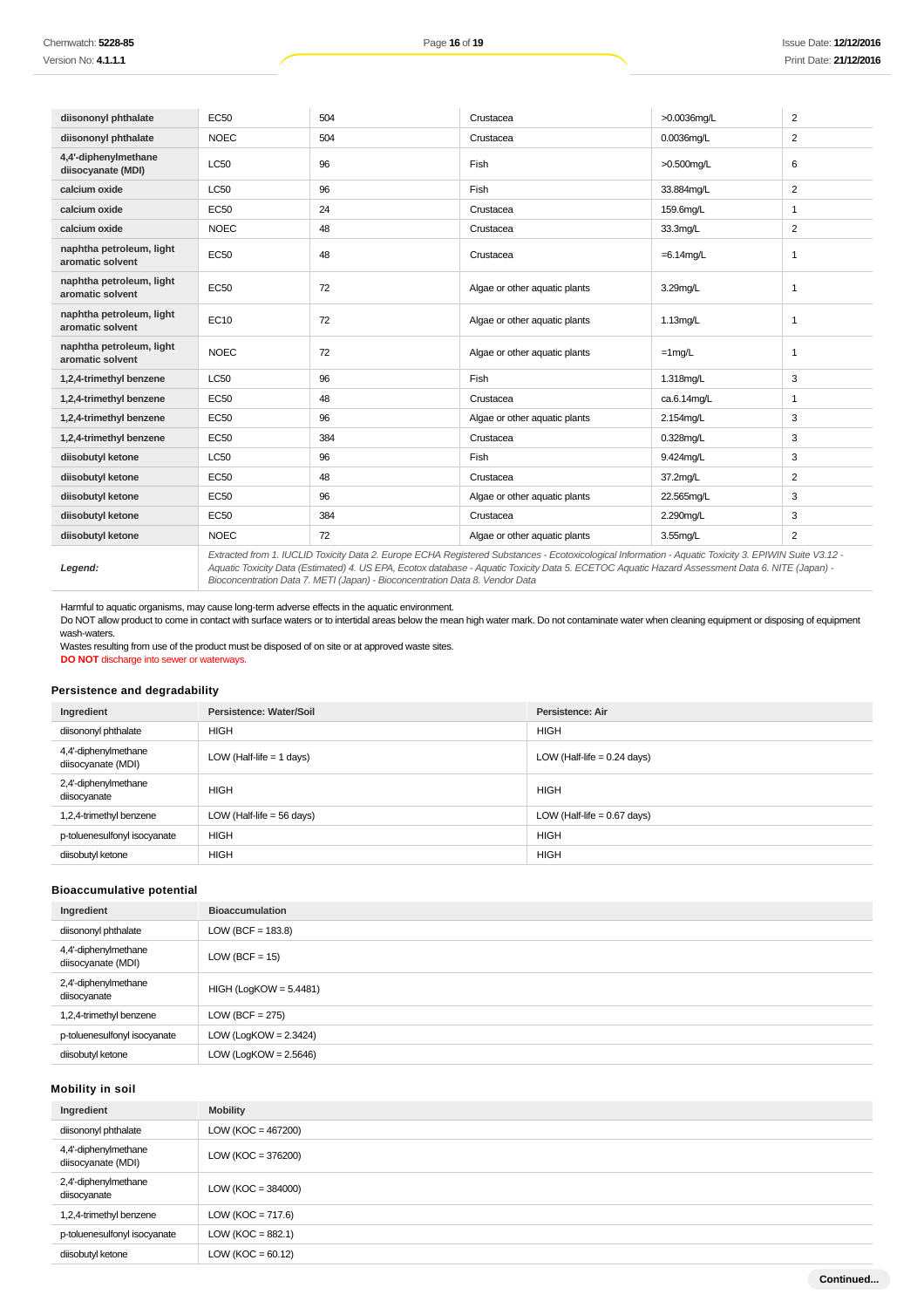## **SECTION 13 DISPOSAL CONSIDERATIONS**

| Waste treatment methods                |                                                                                                                                                                                                                                                                                                                                                                                                                                                                                                                                                                                                                                                                                                                                                                                                                                                                                                                                                                                                                                                                                                                                                                                                                                                                                                                                                                                                                                                                                                                                                                                                                                                                                                                                                                                                                                                                                                                                                                                                                                                                                                                                                                                                                                                |
|----------------------------------------|------------------------------------------------------------------------------------------------------------------------------------------------------------------------------------------------------------------------------------------------------------------------------------------------------------------------------------------------------------------------------------------------------------------------------------------------------------------------------------------------------------------------------------------------------------------------------------------------------------------------------------------------------------------------------------------------------------------------------------------------------------------------------------------------------------------------------------------------------------------------------------------------------------------------------------------------------------------------------------------------------------------------------------------------------------------------------------------------------------------------------------------------------------------------------------------------------------------------------------------------------------------------------------------------------------------------------------------------------------------------------------------------------------------------------------------------------------------------------------------------------------------------------------------------------------------------------------------------------------------------------------------------------------------------------------------------------------------------------------------------------------------------------------------------------------------------------------------------------------------------------------------------------------------------------------------------------------------------------------------------------------------------------------------------------------------------------------------------------------------------------------------------------------------------------------------------------------------------------------------------|
| <b>Product / Packaging</b><br>disposal | • Containers may still present a chemical hazard/danger when empty.<br>Return to supplier for reuse/ recycling if possible.<br>Otherwise:<br>If container can not be cleaned sufficiently well to ensure that residuals do not remain or if the container cannot be used to store the same product, then<br>puncture containers, to prevent re-use, and bury at an authorised landfill.<br>• Where possible retain label warnings and SDS and observe all notices pertaining to the product.<br>Legislation addressing waste disposal requirements may differ by country, state and/ or territory. Each user must refer to laws operating in their area. In some<br>areas, certain wastes must be tracked.<br>A Hierarchy of Controls seems to be common - the user should investigate:<br>$\blacktriangleright$ Reduction<br>$\blacktriangleright$ Reuse<br>$\triangleright$ Recycling<br>Disposal (if all else fails)<br>This material may be recycled if unused, or if it has not been contaminated so as to make it unsuitable for its intended use. If it has been contaminated, it may be<br>possible to reclaim the product by filtration, distillation or some other means. Shelf life considerations should also be applied in making decisions of this type.<br>Note that properties of a material may change in use, and recycling or reuse may not always be appropriate.<br>DO NOT allow wash water from cleaning or process equipment to enter drains.<br>It may be necessary to collect all wash water for treatment before disposal.<br>In all cases disposal to sewer may be subject to local laws and regulations and these should be considered first.<br>• Where in doubt contact the responsible authority.<br>DO NOT recycle spilled material.<br>Consult State Land Waste Management Authority for disposal.<br>▶ Neutralise spill material carefully and decontaminate empty containers and spill residues with 10% ammonia solution plus detergent or a proprietary<br>decontaminant prior to disposal.<br>DO NOT seal or stopper drums being decontaminated as CO2 gas is generated and may pressurise containers.<br>• Puncture containers to prevent re-use.<br>▶ Bury or incinerate residues at an approved site. |

## **SECTION 14 TRANSPORT INFORMATION**

#### **Labels Required**

| COMBUSTIBLE LIQUID      | COMBUSTIBLE LIQUID, regulated for storage purposes only |
|-------------------------|---------------------------------------------------------|
| <b>Marine Pollutant</b> | <b>NO</b>                                               |
| <b>HAZCHEM</b>          | Not Applicable                                          |
|                         |                                                         |

## **Land transport (ADG): NOT REGULATED FOR TRANSPORT OF DANGEROUS GOODS**

#### **Air transport (ICAO-IATA / DGR): NOT REGULATED FOR TRANSPORT OF DANGEROUS GOODS**

#### **Sea transport (IMDG-Code / GGVSee): NOT REGULATED FOR TRANSPORT OF DANGEROUS GOODS**

#### **Transport in bulk according to Annex II of MARPOL and the IBC code**

Not Applicable

#### **SECTION 15 REGULATORY INFORMATION**

#### **Safety, health and environmental regulations / legislation specific for the substance or mixture**

| LIMESTONE(1317-65-3) IS FOUND ON THE FOLLOWING REGULATORY LISTS                                                                  |                                                                                           |  |  |  |  |
|----------------------------------------------------------------------------------------------------------------------------------|-------------------------------------------------------------------------------------------|--|--|--|--|
| Australia Exposure Standards                                                                                                     | Australia Inventory of Chemical Substances (AICS)                                         |  |  |  |  |
| DIISONONYL PHTHALATE(68515-48-0) IS FOUND ON THE FOLLOWING REGULATORY LISTS<br>Australia Inventory of Chemical Substances (AICS) |                                                                                           |  |  |  |  |
| MDI/ CASTOR OIL/ GLYCEROL, PROPOXYLATED(154099-10-2) IS FOUND ON THE FOLLOWING REGULATORY LISTS                                  |                                                                                           |  |  |  |  |
| Not Applicable                                                                                                                   |                                                                                           |  |  |  |  |
| 4,4'-DIPHENYLMETHANE DIISOCYANATE (MDI)(101-68-8) IS FOUND ON THE FOLLOWING REGULATORY LISTS                                     |                                                                                           |  |  |  |  |
| Australia Exposure Standards                                                                                                     | Australia Work Health and Safety Regulations 2016 - Hazardous chemicals (other than lead) |  |  |  |  |
| Australia Hazardous Substances Information System - Consolidated Lists                                                           | requiring health monitoring                                                               |  |  |  |  |
| Australia Inventory of Chemical Substances (AICS)                                                                                | International Agency for Research on Cancer (IARC) - Agents Classified by the IARC        |  |  |  |  |
|                                                                                                                                  | Monographs                                                                                |  |  |  |  |
| AROMATIC HYDROCARBONS, C9-11(70693-06-0) IS FOUND ON THE FOLLOWING REGULATORY LISTS                                              |                                                                                           |  |  |  |  |
| Australia Inventory of Chemical Substances (AICS)                                                                                |                                                                                           |  |  |  |  |
| CALCIUM OXIDE(1305-78-8) IS FOUND ON THE FOLLOWING REGULATORY LISTS                                                              |                                                                                           |  |  |  |  |
| Australia Exposure Standards                                                                                                     | Australia Inventory of Chemical Substances (AICS)                                         |  |  |  |  |
| Australia Hazardous Substances Information System - Consolidated Lists                                                           |                                                                                           |  |  |  |  |
| NAPHTHA PETROLEUM, LIGHT AROMATIC SOLVENT (64742-95-6.) IS FOUND ON THE FOLLOWING REGULATORY LISTS                               |                                                                                           |  |  |  |  |
| Australia Hazardous Substances Information System - Consolidated Lists                                                           | Australia Inventory of Chemical Substances (AICS)                                         |  |  |  |  |
|                                                                                                                                  |                                                                                           |  |  |  |  |

**MDI HOMOPOLYMER(25686-28-6) IS FOUND ON THE FOLLOWING REGULATORY LISTS**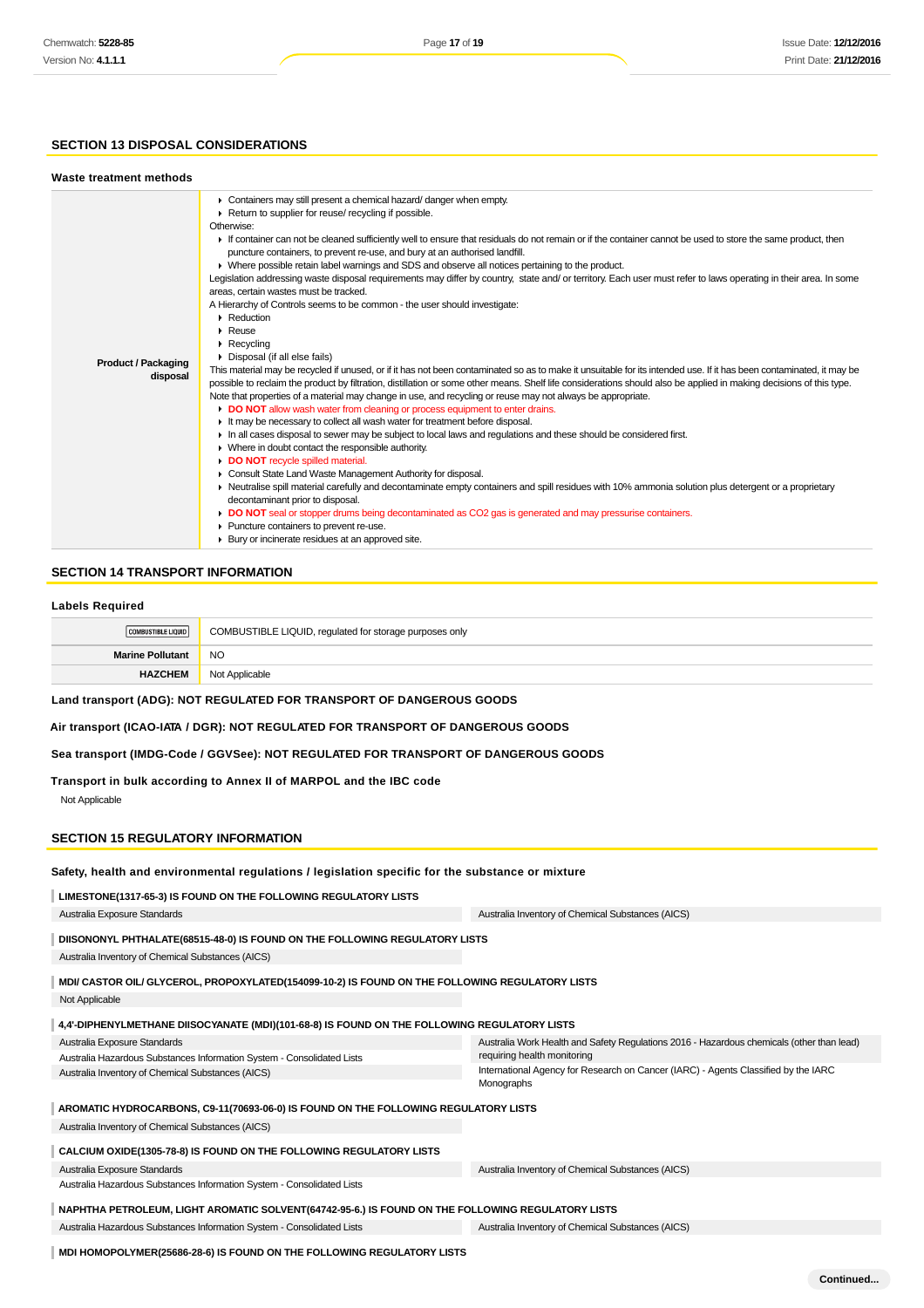| Chemwatch: <b>5228-85</b>                                                                                                                                                                                                                                                                |                                                                                                                                                                                                                                                             | Page 18 of 19                                                                                                                                                                                                                                                                                                                                                                                                                                                                                                                                                   | Issue Date: 12/12/2016 |
|------------------------------------------------------------------------------------------------------------------------------------------------------------------------------------------------------------------------------------------------------------------------------------------|-------------------------------------------------------------------------------------------------------------------------------------------------------------------------------------------------------------------------------------------------------------|-----------------------------------------------------------------------------------------------------------------------------------------------------------------------------------------------------------------------------------------------------------------------------------------------------------------------------------------------------------------------------------------------------------------------------------------------------------------------------------------------------------------------------------------------------------------|------------------------|
| Version No: <b>4.1.1.1</b>                                                                                                                                                                                                                                                               |                                                                                                                                                                                                                                                             |                                                                                                                                                                                                                                                                                                                                                                                                                                                                                                                                                                 | Print Date: 21/12/2016 |
|                                                                                                                                                                                                                                                                                          |                                                                                                                                                                                                                                                             |                                                                                                                                                                                                                                                                                                                                                                                                                                                                                                                                                                 |                        |
|                                                                                                                                                                                                                                                                                          | Australia Hazardous Substances Information System - Consolidated Lists                                                                                                                                                                                      | Australia Inventory of Chemical Substances (AICS)                                                                                                                                                                                                                                                                                                                                                                                                                                                                                                               |                        |
|                                                                                                                                                                                                                                                                                          | 2,4'-DIPHENYLMETHANE DIISOCYANATE(5873-54-1) IS FOUND ON THE FOLLOWING REGULATORY LISTS                                                                                                                                                                     |                                                                                                                                                                                                                                                                                                                                                                                                                                                                                                                                                                 |                        |
| Australia Exposure Standards                                                                                                                                                                                                                                                             |                                                                                                                                                                                                                                                             | Australia Inventory of Chemical Substances (AICS)                                                                                                                                                                                                                                                                                                                                                                                                                                                                                                               |                        |
|                                                                                                                                                                                                                                                                                          | Australia Hazardous Substances Information System - Consolidated Lists                                                                                                                                                                                      | Australia Work Health and Safety Regulations 2016 - Hazardous chemicals (other than lead)<br>requiring health monitoring                                                                                                                                                                                                                                                                                                                                                                                                                                        |                        |
|                                                                                                                                                                                                                                                                                          | 1,2,4-TRIMETHYL BENZENE(95-63-6) IS FOUND ON THE FOLLOWING REGULATORY LISTS                                                                                                                                                                                 |                                                                                                                                                                                                                                                                                                                                                                                                                                                                                                                                                                 |                        |
|                                                                                                                                                                                                                                                                                          | Australia Hazardous Substances Information System - Consolidated Lists                                                                                                                                                                                      | Australia Inventory of Chemical Substances (AICS)                                                                                                                                                                                                                                                                                                                                                                                                                                                                                                               |                        |
|                                                                                                                                                                                                                                                                                          | P-TOLUENESULFONYL ISOCYANATE(4083-64-1) IS FOUND ON THE FOLLOWING REGULATORY LISTS                                                                                                                                                                          |                                                                                                                                                                                                                                                                                                                                                                                                                                                                                                                                                                 |                        |
| Australia Exposure Standards                                                                                                                                                                                                                                                             |                                                                                                                                                                                                                                                             | Australia Inventory of Chemical Substances (AICS)                                                                                                                                                                                                                                                                                                                                                                                                                                                                                                               |                        |
|                                                                                                                                                                                                                                                                                          | Australia Hazardous Substances Information System - Consolidated Lists                                                                                                                                                                                      | Australia Work Health and Safety Regulations 2016 - Hazardous chemicals (other than lead)<br>requiring health monitoring                                                                                                                                                                                                                                                                                                                                                                                                                                        |                        |
|                                                                                                                                                                                                                                                                                          | DIISOBUTYL KETONE(108-83-8) IS FOUND ON THE FOLLOWING REGULATORY LISTS                                                                                                                                                                                      |                                                                                                                                                                                                                                                                                                                                                                                                                                                                                                                                                                 |                        |
| Australia Exposure Standards                                                                                                                                                                                                                                                             |                                                                                                                                                                                                                                                             | Australia Inventory of Chemical Substances (AICS)                                                                                                                                                                                                                                                                                                                                                                                                                                                                                                               |                        |
|                                                                                                                                                                                                                                                                                          | Australia Hazardous Substances Information System - Consolidated Lists                                                                                                                                                                                      |                                                                                                                                                                                                                                                                                                                                                                                                                                                                                                                                                                 |                        |
| <b>National Inventory</b>                                                                                                                                                                                                                                                                | <b>Status</b>                                                                                                                                                                                                                                               |                                                                                                                                                                                                                                                                                                                                                                                                                                                                                                                                                                 |                        |
| Australia - AICS                                                                                                                                                                                                                                                                         | N (MDI/ castor oil/ glycerol, propoxylated)                                                                                                                                                                                                                 |                                                                                                                                                                                                                                                                                                                                                                                                                                                                                                                                                                 |                        |
| Canada - DSL                                                                                                                                                                                                                                                                             | N (MDI/ castor oil/ glycerol, propoxylated)                                                                                                                                                                                                                 |                                                                                                                                                                                                                                                                                                                                                                                                                                                                                                                                                                 |                        |
| Canada - NDSL                                                                                                                                                                                                                                                                            |                                                                                                                                                                                                                                                             | N (diisononyl phthalate; MDI homopolymer; naphtha petroleum, light aromatic solvent; 4,4-diphenylmethane diisocyanate (MDI); diisobutyl ketone;<br>2,4'-diphenylmethane diisocyanate; 1,2,4-trimethyl benzene; aromatic hydrocarbons, C9-11; p-toluenesulfonyl isocyanate; calcium oxide)                                                                                                                                                                                                                                                                       |                        |
| China - IECSC                                                                                                                                                                                                                                                                            | N (MDI/ castor oil/ glycerol, propoxylated)                                                                                                                                                                                                                 |                                                                                                                                                                                                                                                                                                                                                                                                                                                                                                                                                                 |                        |
| Europe - EINEC / ELINCS /<br><b>NLP</b>                                                                                                                                                                                                                                                  | N (MDI/ castor oil/ glycerol, propoxylated)                                                                                                                                                                                                                 |                                                                                                                                                                                                                                                                                                                                                                                                                                                                                                                                                                 |                        |
| Japan - ENCS                                                                                                                                                                                                                                                                             | N (diisononyl phthalate; MDI/ castor oil/ glycerol, propoxylated; aromatic hydrocarbons, C9-11)                                                                                                                                                             |                                                                                                                                                                                                                                                                                                                                                                                                                                                                                                                                                                 |                        |
| Korea - KECI                                                                                                                                                                                                                                                                             | N (MDI/ castor oil/ glycerol, propoxylated)                                                                                                                                                                                                                 |                                                                                                                                                                                                                                                                                                                                                                                                                                                                                                                                                                 |                        |
| New Zealand - NZIoC                                                                                                                                                                                                                                                                      | N (MDI/ castor oil/ glycerol, propoxylated)                                                                                                                                                                                                                 |                                                                                                                                                                                                                                                                                                                                                                                                                                                                                                                                                                 |                        |
| Philippines - PICCS                                                                                                                                                                                                                                                                      | N (MDI/ castor oil/ glycerol, propoxylated)                                                                                                                                                                                                                 |                                                                                                                                                                                                                                                                                                                                                                                                                                                                                                                                                                 |                        |
| USA - TSCA                                                                                                                                                                                                                                                                               | Υ                                                                                                                                                                                                                                                           |                                                                                                                                                                                                                                                                                                                                                                                                                                                                                                                                                                 |                        |
| Legend:                                                                                                                                                                                                                                                                                  | $Y = All$ ingredients are on the inventory                                                                                                                                                                                                                  | N = Not determined or one or more ingredients are not on the inventory and are not exempt from listing(see specific ingredients in brackets)                                                                                                                                                                                                                                                                                                                                                                                                                    |                        |
|                                                                                                                                                                                                                                                                                          |                                                                                                                                                                                                                                                             |                                                                                                                                                                                                                                                                                                                                                                                                                                                                                                                                                                 |                        |
| <b>SECTION 16 OTHER INFORMATION</b>                                                                                                                                                                                                                                                      |                                                                                                                                                                                                                                                             |                                                                                                                                                                                                                                                                                                                                                                                                                                                                                                                                                                 |                        |
| <b>Other information</b>                                                                                                                                                                                                                                                                 |                                                                                                                                                                                                                                                             |                                                                                                                                                                                                                                                                                                                                                                                                                                                                                                                                                                 |                        |
| Ingredients with multiple cas numbers                                                                                                                                                                                                                                                    |                                                                                                                                                                                                                                                             |                                                                                                                                                                                                                                                                                                                                                                                                                                                                                                                                                                 |                        |
| Name                                                                                                                                                                                                                                                                                     | <b>CAS No</b>                                                                                                                                                                                                                                               |                                                                                                                                                                                                                                                                                                                                                                                                                                                                                                                                                                 |                        |
| diisononyl phthalate                                                                                                                                                                                                                                                                     | 68515-48-0, 28553-12-0                                                                                                                                                                                                                                      |                                                                                                                                                                                                                                                                                                                                                                                                                                                                                                                                                                 |                        |
| 4,4'-diphenylmethane<br>diisocyanate (MDI)                                                                                                                                                                                                                                               | 101-68-8, 26447-40-5                                                                                                                                                                                                                                        |                                                                                                                                                                                                                                                                                                                                                                                                                                                                                                                                                                 |                        |
| naphtha petroleum, light<br>aromatic solvent                                                                                                                                                                                                                                             | 64742-95-6., 25550-14-5.                                                                                                                                                                                                                                    |                                                                                                                                                                                                                                                                                                                                                                                                                                                                                                                                                                 |                        |
| diisobutyl ketone                                                                                                                                                                                                                                                                        | 108-83-8, 19549-80-5                                                                                                                                                                                                                                        |                                                                                                                                                                                                                                                                                                                                                                                                                                                                                                                                                                 |                        |
| available literature references.<br>www.chemwatch.net                                                                                                                                                                                                                                    | A list of reference resources used to assist the committee may be found at:                                                                                                                                                                                 | Classification of the preparation and its individual components has drawn on official and authoritative sources as well as independent review by the Chemwatch Classification committee using<br>The SDS is a Hazard Communication tool and should be used to assist in the Risk Assessment. Many factors determine whether the reported Hazards are Risks in the workplace or other<br>settings. Risks may be determined by reference to Exposures Scenarios. Scale of use, frequency of use and current or available engineering controls must be considered. |                        |
| Definitions and abbreviations<br>IARC: International Agency for Research on Cancer<br>STEL: Short Term Exposure Limit<br>TEEL: Temporary Emergency Exposure Limit。<br>OSF: Odour Safety Factor<br>NOAEL: No Observed Adverse Effect Level<br>LOAEL: Lowest Observed Adverse Effect Level | PC-TWA: Permissible Concentration-Time Weighted Average<br>PC-STEL: Permissible Concentration-Short Term Exposure Limit<br>ACGIH: American Conference of Governmental Industrial Hygienists<br>IDLH: Immediately Dangerous to Life or Health Concentrations |                                                                                                                                                                                                                                                                                                                                                                                                                                                                                                                                                                 |                        |
| TLV: Threshold Limit Value<br>LOD: Limit Of Detection<br>OTV: Odour Threshold Value<br><b>BCF: BioConcentration Factors</b><br>BEI: Biological Exposure Index                                                                                                                            |                                                                                                                                                                                                                                                             |                                                                                                                                                                                                                                                                                                                                                                                                                                                                                                                                                                 |                        |

## **SECTION 16 OTHER INFORMATION**

#### **Other information**

#### **Ingredients with multiple cas numbers**

| Name                                         | <b>CAS No</b>            |
|----------------------------------------------|--------------------------|
| diisononyl phthalate                         | 68515-48-0, 28553-12-0   |
| 4,4'-diphenylmethane<br>diisocyanate (MDI)   | 101-68-8, 26447-40-5     |
| naphtha petroleum, light<br>aromatic solvent | 64742-95-6., 25550-14-5. |
| diisobutyl ketone                            | 108-83-8, 19549-80-5     |

#### **Definitions and abbreviations**